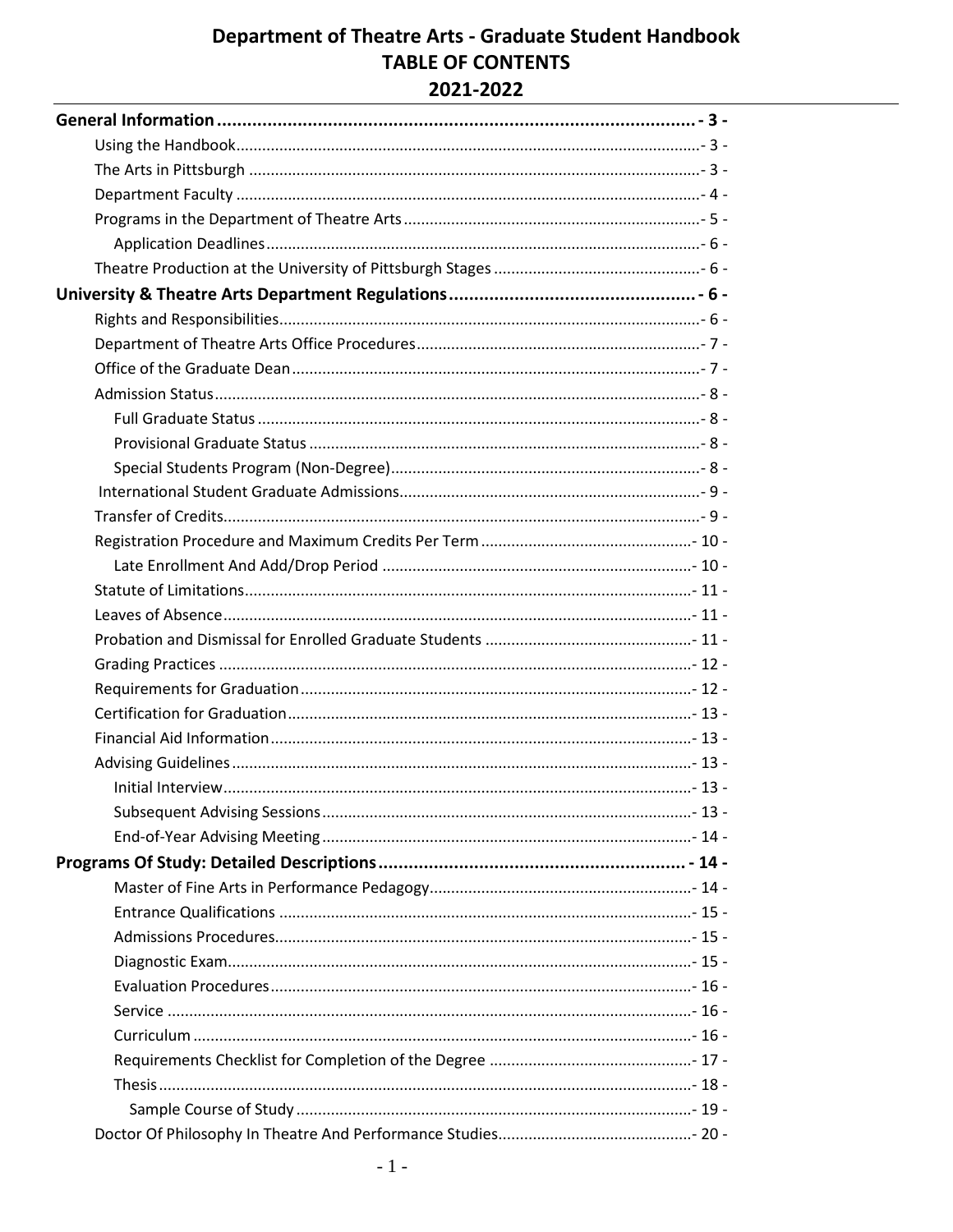<span id="page-1-0"></span>

| Descriptions of Sample PhD Special Options (12-15 Credits, Each)  23 -      |  |
|-----------------------------------------------------------------------------|--|
|                                                                             |  |
|                                                                             |  |
|                                                                             |  |
|                                                                             |  |
|                                                                             |  |
|                                                                             |  |
|                                                                             |  |
|                                                                             |  |
|                                                                             |  |
|                                                                             |  |
|                                                                             |  |
|                                                                             |  |
|                                                                             |  |
|                                                                             |  |
|                                                                             |  |
|                                                                             |  |
| Department of Theatre Arts Graduate Student Assistantships (TA / TF) - 35 - |  |
|                                                                             |  |
| Policy Statement for Teaching Assistants and Teaching Fellows  35 -         |  |
|                                                                             |  |
|                                                                             |  |
|                                                                             |  |
|                                                                             |  |
|                                                                             |  |
|                                                                             |  |
|                                                                             |  |
|                                                                             |  |
|                                                                             |  |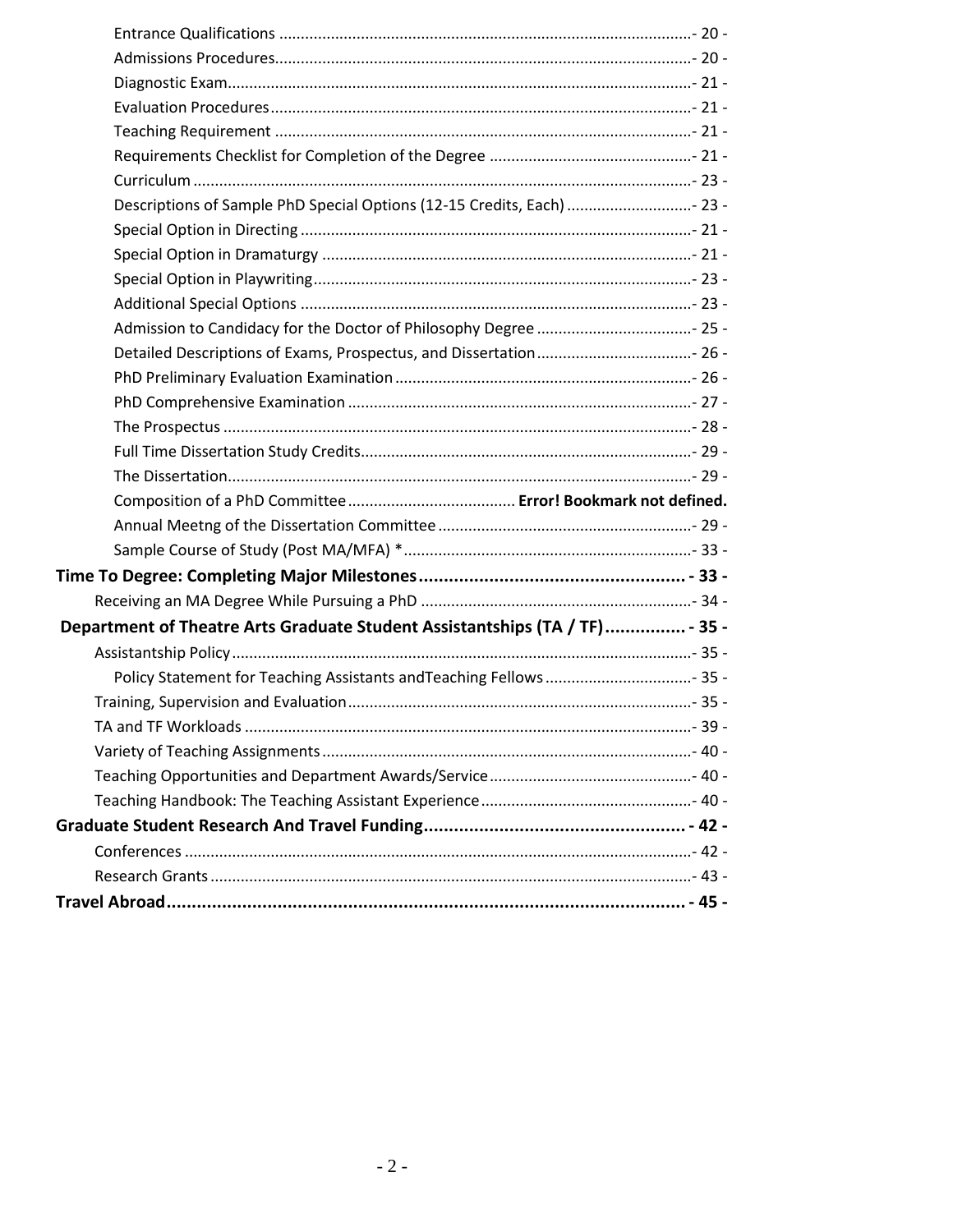# **GENERAL INFORMATION**

## <span id="page-2-0"></span>**Using the Handbook**

This handbook is designed to address policy and practice for graduate students in the Department of Theatre Arts at the University of Pittsburgh. It includes information ranging from admission procedure to filing for graduation, and is intended as a guide for students to be used concurrently with the University of Pittsburgh's Graduate and Professional Bulletin, the official university-wide publication detailing policy and procedure for all graduate students matriculating at the University of Pittsburgh. Many important regulations the student must be aware of and compliant with are to be found in the Graduate Bulletin and are not repeated here.

All graduate students enrolled in the Department of Theatre Arts are required to read this handbook and the Graduate and Professional Bulletin and to follow the policies and procedures described therein. Students should also be advised that policy and procedures change from time to time, and it is their responsibility to stay apprised of the latest edition of both the Department of Theatre Arts Handbook [http://www.play.pitt.edu](http://www.play.pitt.edu/) and the Graduate and Professional Catalog [https://catalog.upp.pitt.edu/index.php.](https://catalog.upp.pitt.edu/index.php)

**IMPORTANT: This publication is the revised Fall 2021 edition. All graduate students entering in the Fall of 2021 and after must adhere to the regulations outlined in this edition of the Graduate Student Handbook.**

## <span id="page-2-1"></span>**The Arts in Pittsburgh**

Pittsburgh has a thriving professional theatre scene. The city's downtown Cultural District hosts an exciting array of new and refurbished theatres: Heinz Hall for the Performing Arts--home of the Pittsburgh Symphony and major Broadway touring shows; the Benedum Theatre--home of the Pittsburgh Opera, the Pittsburgh Ballet and the Civic Light Opera (in addition to touring shows); The O'Reilly Theater (designed by Michael Graves)—home of the Pittsburgh Public Theatre, the city's largest resident professional LORT company; and the Byham Theatre--a renovated vaudeville house from 1904 that serves as the venue for Pittsburgh Musical Theatre, and many other local theatre and dance companies. In addition, Pittsburgh has a lively alternative theatre movement, led by City Theatre--a LORT company located on the city's South Side, the Pittsburgh Irish and Classical Theatre, Bricolage Production Company, Quantum Theatre, the Kelly Strayhorn Theatre, barebones productions, and Pittsburgh Playwrights Theatre Company. University of Pittsburgh graduates have played founding and/or other prominent roles in all of these companies

Located at the picturesque confluence of the Allegheny, Monongahela, and Ohio rivers, Pittsburgh is America's Renaissance City. "Renaissance II," the city's second building boom in the past 50 years, has recently added many striking skyscrapers to the skyline, including a shimmering glass tower designed by Philip Johnson. In recent years Pittsburgh has frequently been judged to be among the "most livable" cities in the U.S. by the Rand-McNally *Places Rated Almanac* and other national publications. Frequently cited are the city's low crime rate, affordable housing, cultural institutions, and world-class health care.

<span id="page-2-2"></span>In addition to the large resident performance companies in town, Pittsburgh plays host to world-renowned museums (including the Carnegie Museum of Natural History, the Scaife Galleries, the Mattress Factory, and The Andy Warhol Museum), a major annual Arts Festival, an annual River Regatta, the tri-annual Carnegie International—one of the world's foremost exhibits of contemporary art—and Pittsburgh Filmmakers, a film production school and presenting organization with several screens located around the city. A variety of music clubs operate in Oakland and downtown, ethnic food festivals spice holiday seasons, and restaurants of all types abound.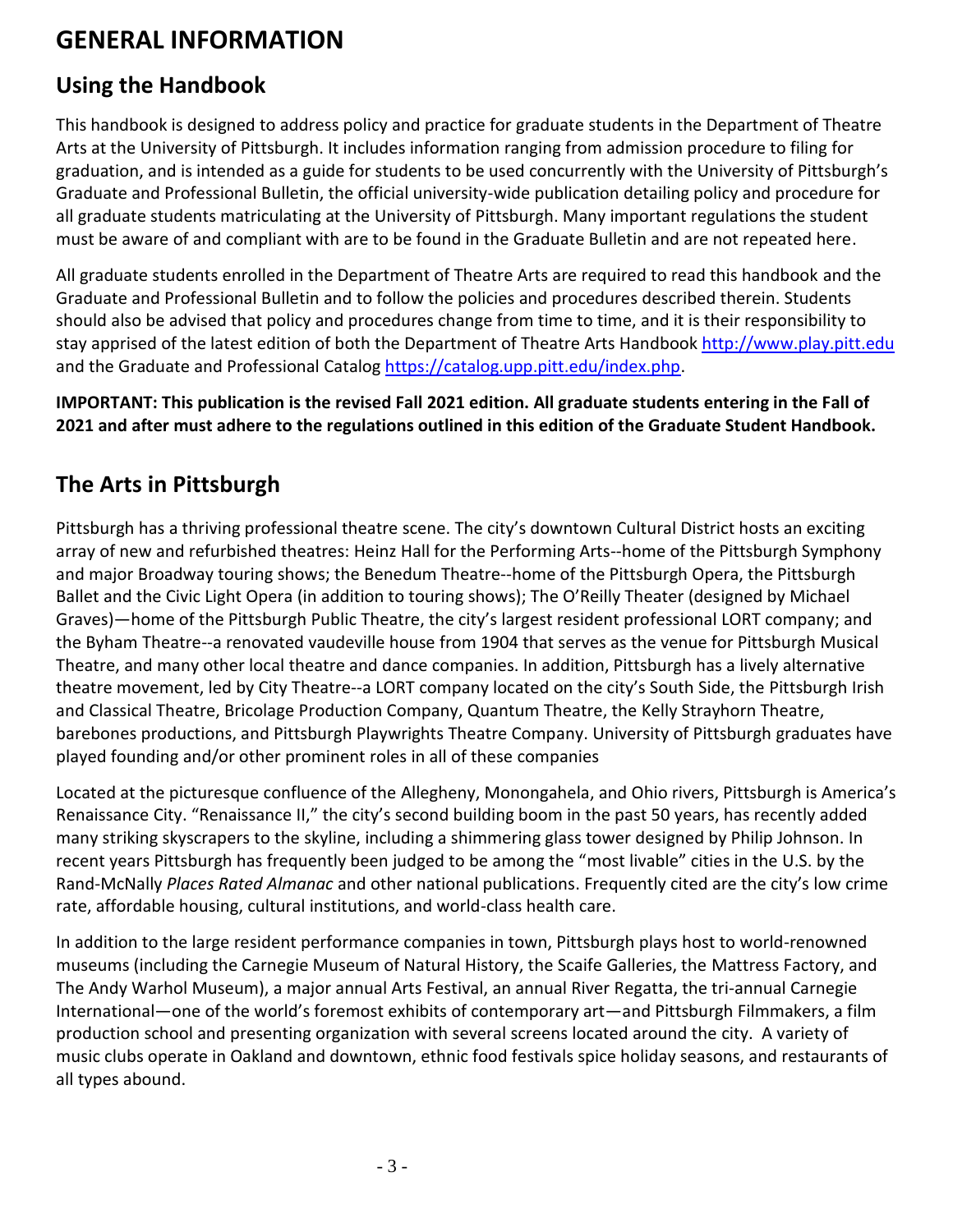# **DEPARTMENT FACULTY**

## **Department Chair**

**Annmarie Duggan**, *Professor / Acting Chair Fall 2021* MFA, University of Arizona, Lighting and Stage Management

**Cynthia Croot**, *Associate Professor/Chair Starting Spring 2022* (Graduate Faculty) MFA, Columbia University, Directing, Devising

## **Graduate Faculty**

#### **Kathleen E. George**, *Professor*

PhD, University of Pittsburgh, Dramatic Theory, Playwriting, Directing, Shakespeare

**Michelle Granshaw,** *Associate Professor/Director of Graduate Studies/Head of History, Literature, and Criticism* (On Leave Spring 2022)

PhD, University of Washington, American and Irish Theatre and Popular Entertainment, Diaspora and Global Performance Histories, Theatre Historiography, Dramaturgy

### **Patrick McKelvey,** *Assistant Professor* (On Leave Fall 2021)

PhD, Brown University, U.S. Theatre and Performance, Disability Culture/Politics/Aesthetics, Queer and Feminist Studies, Histories and Theories of Performance Labor

**Bria Walker**, *Assistant Professor/ Head of the MFA Program in Performance Pedagogy/Head of Performance*

MFA, National Theatre Conservatory - Denver Center for the Performing Arts, Acting, Directing, African-American Theatre, New Play Development

## **Faculty in the Department of Theatre Arts**

**Gianni Downs,** *Lecturer II/Director of Undergraduate Studies* MFA, Brandeis University, Scenic Design

**Karen Gilmer,** *Lecturer II* MFA, Boston University, Costume Design, Costume History

**Ricardo Vila-Roger,** *Lecturer* BA, University of Colorado, Acting, Directing

**Rebecca Toth**, *Lecturer BS & BM*, Grove City College, Musical Theatre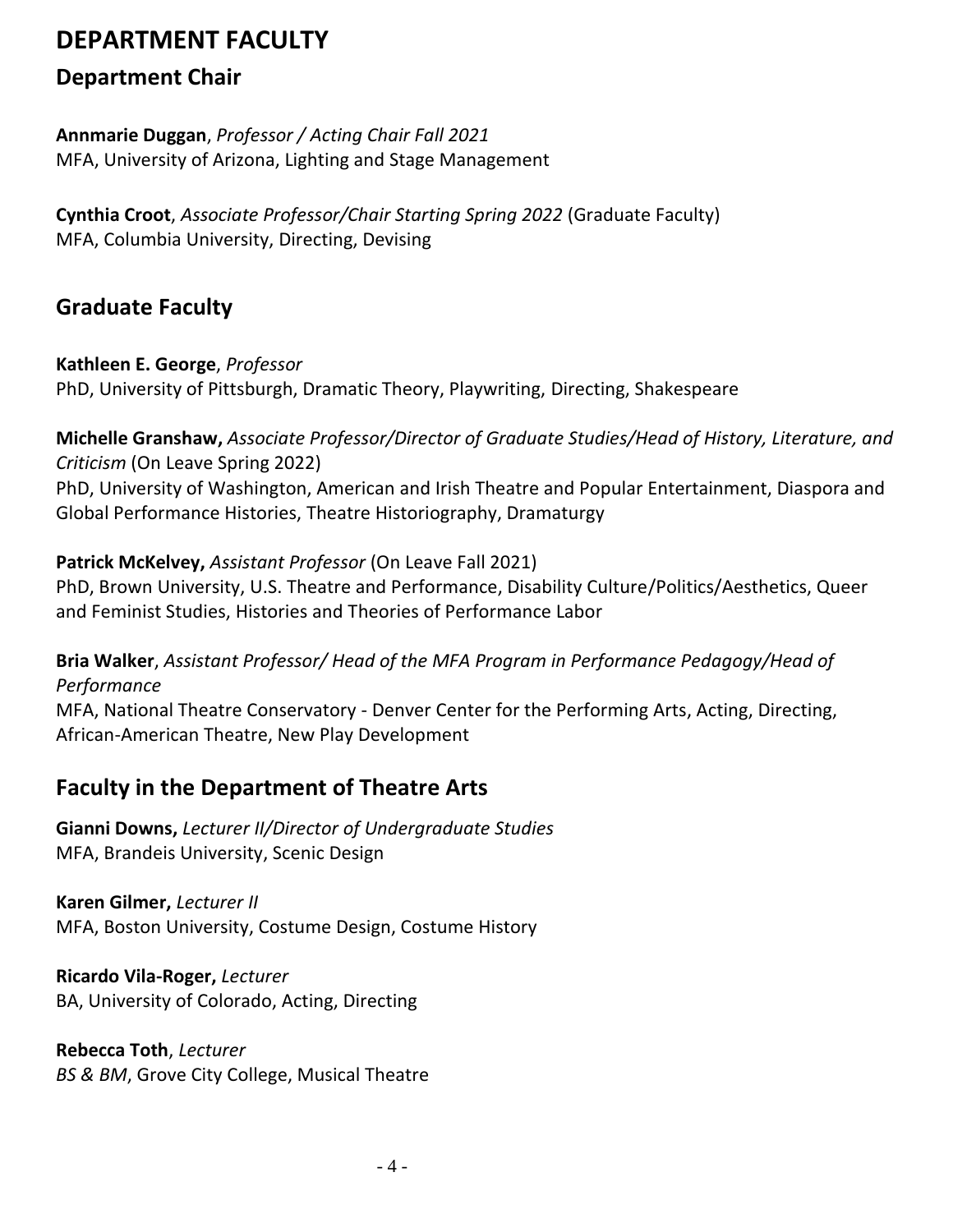**Po-Hsien Chu,** Visiting Assistant Professor PhD, University of Maryland, College Park

In addition to regular faculty, the Department annually employs a cadre of **Teaching Artists-in-Residence**: professional actors, directors, and designers who work with undergraduate and graduate students in the classroom, as coaches, and in mainstage productions. The Teaching Artists-in-Residence for 2021-22 are:

**MK Hughes,** *Philip Chosky Teaching Artist-in-Residence,* Scenic Design, Props

<span id="page-4-0"></span>**Kelly Trumbull,** *Rauh Teaching Artist*, Performance

## **Programs in the Department of Theatre Arts**

The Department of Theatre Arts at the University of Pittsburgh offers an array of programs that allow graduate students to study theatre in both performance and academic contexts. All faculty members are active in both teaching and artistic or research activities. The department's producing theatre—the University of Pittsburgh Stages—offers a great range of opportunities to act, direct, and design in three separate venues. The department, founded in 1982, offers a BA, MFA, PhD.

- **MFA in Performance Pedagogy**: The MFA Program in Performance Pedagogy is designed to equip working, professional actors with the tools to expand their employment opportunities in teaching at the college and university level, through a dynamic synthesis of teaching, practice, and scholarship. This program is based on the premise that the professional actor has already gained a level of craft and broad experience that can become the foundation for solid teaching skills. Therefore, emphasis is placed on exploration and strengthening of pedagogical techniques as related to areas of acting and performance training. Each student is given the mentorship of an experienced teacher of performance and works closely with the mentor to create opportunities for independent studies in pedagogy and curriculum development. Students gain experience applying theory to the practice of teaching acting and performance classes every semester, creating a course, conducting master class workshops, working on production assignments, and coaching or advising undergraduate students as needed. Students are encouraged to develop an area of specialty and to develop other areas of training in order to broaden their knowledge and remain competitive in the academic market.
- **PhD in Theatre and Performance Studies:** The PhD program in Theatre and Performance Studies prioritizes the integration of scholarship with teaching and artistic practice in order to prepare students to be competitive candidates for academic positions at a variety of institutions, post-doctoral research opportunities, and employment sectors beyond academia. In line with the department's intellectual vision, the program integrates theory and practice and focuses on underrepresented groups and areas of research, including migration, disability studies, race, gender, sexuality, religion, and transnationalism, across historical, historiographical, literary, performance, and practice-based research methodologies. The program integrates scholarship with experiential learning opportunities through a curricular requirement called the Immersive Practice Credential. Each student develops a 12-15 credit program of individualized study focused on an area of artistic practice, such as directing, dramaturgy, or playwriting, or a professional career outside of the academy, such as Public Humanities or Education and Community Engagement. In their Immersive Practice Credential coursework, students work with Theatre Arts faculty and MFA students as well as pursue professional training and internship opportunities outside of the university. Mentored by faculty, each student develops their pedagogy through scaffolded teaching opportunities. These experiences allow students to acquire and practice pedagogical skills in smaller practice-based classes as well as larger lecture and discussion courses in theatre history, performance studies, and script analysis for majors and non-majors.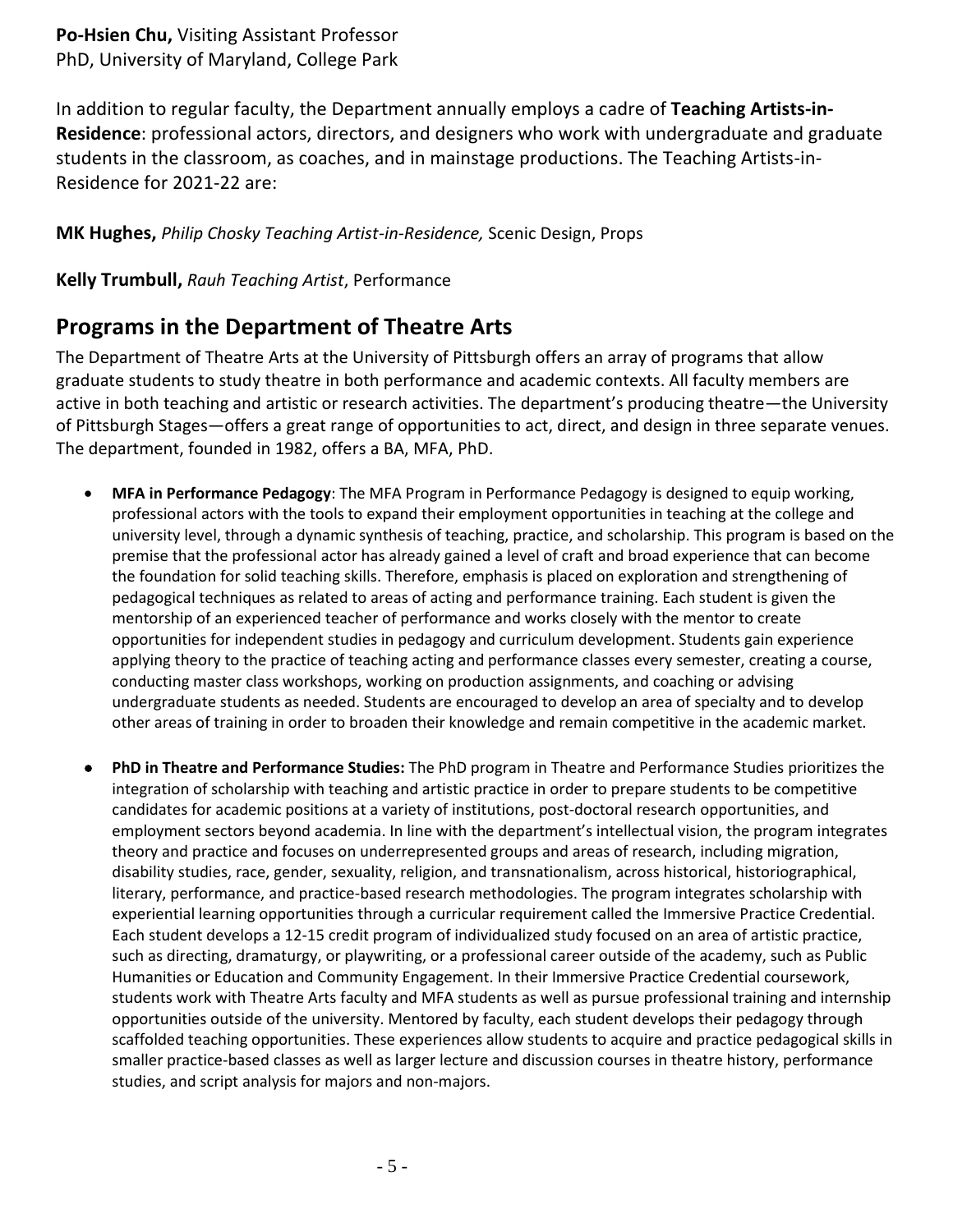#### <span id="page-5-0"></span>**APPLICATION DEADLINES**

<span id="page-5-1"></span>The application deadline for the MFA and PhD programs is January 15, 2022.

## **Theatre Production at the University of Pittsburgh Stages**

University of Pittsburgh Stages annually produces a Mainstage season directed and designed by faculty, guest artists, and qualified graduate and undergraduate students. Casting is open to the university community, and plays range in type from global classics to musicals to cutting edge contemporary works. University of Pittsburgh Stages presents its season on three university venues:

- **The Charity Randall Theatre:** a fully restored 460-seat proscenium house in a landmark building listed on the National Register of Historic Places.
- **The Henry Heymann Theatre:** a new, state-of-the-art 151-seat thrust space located in the Stephen Foster Memorial.
- **The Richard E. Rauh Studio Theatre:** a 100-seat flexible black box theatre located in the Cathedral of Learning.

# <span id="page-5-2"></span>**UNIVERSITY & THEATRE ARTS DEPARTMENT REGULATIONS**

## <span id="page-5-3"></span>**Rights and Responsibilities**

All graduate students in the Department of Theatre Arts are expected to be fully aware of the University's official policies affecting students. For complete and current text on all University policies, please see the current Graduate and Professional Catalog a[t https://catalog.upp.pitt.edu/index.php.](https://catalog.upp.pitt.edu/index.php) Information includes the following:

- Advising
- Allowable Credits
- Registration (Enrollment)
- Grading and Records
- Editorial Assistance and Publication of Theses/Dissertations
- Regulations Pertaining to Master of Arts and Master of Science Degrees
- Regulations Pertaining to Professional Master's Degrees
- Regulations Pertaining to Doctoral Degrees
- Statute of Limitations/Leaves of Absence
- Graduation
- Rights and Responsibilities

For complete and current text on all University policies, see [https://www.policy.pitt.edu/university-policies](https://www.policy.pitt.edu/university-policies-category)[category](https://www.policy.pitt.edu/university-policies-category)

The information below lists several key university-wide policies affecting graduate students.

Academic Integrity Policy [-https://www.provost.pitt.edu/faculty/academic-integrity-freedom/academic](https://www.provost.pitt.edu/faculty/academic-integrity-freedom/academic-integrity-guidelines)[integrity-guidelines](https://www.provost.pitt.edu/faculty/academic-integrity-freedom/academic-integrity-guidelines)

Nondiscrimination, Equal Opportunity, and Affirmative Action Policy - [https://www.policy.pitt.edu/cs-07](https://www.policy.pitt.edu/cs-07-nondiscrimination-equal-opportunity-and-affirmative-action-formerly-07-01-03) [nondiscrimination-equal-opportunity-and-affirmative-action-formerly-07-01-03](https://www.policy.pitt.edu/cs-07-nondiscrimination-equal-opportunity-and-affirmative-action-formerly-07-01-03)

Allies Network - <https://www.studentaffairs.pitt.edu/lgbtqia/allies/>

Computer Access and Use Policy - [https://www.policy.pitt.edu/ao-10-computer-access-and-use-formerly-10-](https://www.policy.pitt.edu/ao-10-computer-access-and-use-formerly-10-02-05) [02-05](https://www.policy.pitt.edu/ao-10-computer-access-and-use-formerly-10-02-05)

Copyright Policy - <https://www.policy.pitt.edu/cs-03-copying-copyrighted-material-formerly-10-04-01>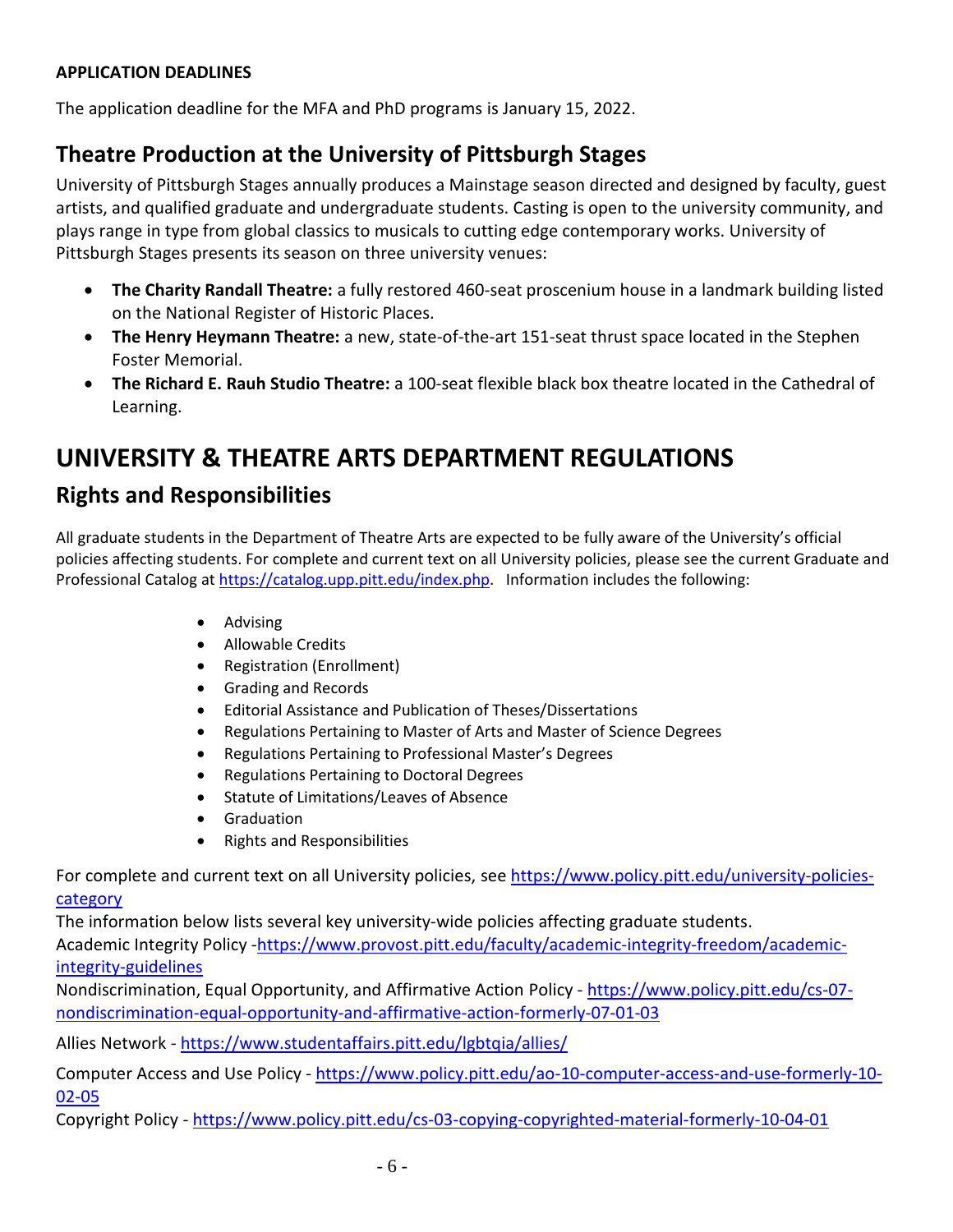<https://www.copyright.com/learn/media-download/copyright-on-campus/>

Drug-Free Workplace/Drug-Free Schools Policy - [https://www.policy.pitt.edu/drug-free-workplace-drug-free](https://www.policy.pitt.edu/drug-free-workplace-drug-free-schools-06-02-01)[schools-06-02-01](https://www.policy.pitt.edu/drug-free-workplace-drug-free-schools-06-02-01)

E-mail Communication Policy - [https://www.policy.pitt.edu/ao-15-e-mail-communication-policy-formerly-09-](https://www.policy.pitt.edu/ao-15-e-mail-communication-policy-formerly-09-10-01) [10-01](https://www.policy.pitt.edu/ao-15-e-mail-communication-policy-formerly-09-10-01)

Faculty-Student Relationships - https://www.facultyhandbook.pitt.edu/faculty-student-relationships

Graduate Student Parental Accommodation Guidelines -

[https://www.gradstudents.pitt.edu/sites/default/files/Grad\\_Parental\\_Accommodation\\_Guidelines.pdf](https://www.gradstudents.pitt.edu/sites/default/files/Grad_Parental_Accommodation_Guidelines.pdf)

Harassment Policies - <https://www.asgraduate.pitt.edu/sites/default/files/policy06-05-01web.pdf> <https://www.policy.pitt.edu/cs-05-harassment-telecommunication-formerly-06-03-03>

Access to and Release of Education Records Policy - [https://www.policy.pitt.edu/access-and-release](https://www.policy.pitt.edu/access-and-release-education-records)[education-records](https://www.policy.pitt.edu/access-and-release-education-records)

Smoking Policy - <https://www.policy.pitt.edu/cs-21-smoking-formerly-04-05-03>

Student Code of Conduct - [www.studentaffairs.pitt.edu/conduct](http://www.studentaffairs.pitt.edu/conduct)

Student Service Indicators Policy- [https://www.policy.pitt.edu/ac-62-student-service-indicators-formerly-09-](https://www.policy.pitt.edu/ac-62-student-service-indicators-formerly-09-04-09) [04-09](https://www.policy.pitt.edu/ac-62-student-service-indicators-formerly-09-04-09)

TA/TF/GSA Policy Statement – <https://www.provost.pitt.edu/sites/default/files/TATFGSAPolicyStatement.pdf>

Title IX - <http://www.titleix.pitt.edu/>

Use of Alcohol - <https://www.policy.pitt.edu/cs-24-use-alcohol-formerly-04-05-02>

<span id="page-6-0"></span>The Operations Manager handles the policies and procedures governing the use of Departmental facilities. Graduate students should contact the Operations Manager with any questions or concerns.

# **Department of Theatre Arts Office Procedures**

The members of the office staff can help with a variety of questions, problems, and directions. We urge you to make their acquaintance and to consult them when you need assistance. The Graduate Administrator, Stephanie Clark, is directly concerned with graduate records and can be reached at [SJC112@pitt.edu](mailto:SJC112@pitt.edu) if you have any questions about the degree requirements described in this handbook or for any other problems that might arise. The Department maintains a file on every student admitted to the program. In accordance with the provisions of the Buckley Amendment [\(http://www.registrar.pitt.edu/ferpa.html\)](http://www.registrar.pitt.edu/ferpa.html) all students, upon formal request, are entitled to see all those documents in their folders placed there after January 1, 1975. Please check with the Graduate Administrator from time to time to make sure that your folder is up-to-date, and notify your departmental advisor if any significant documents are missing. Be sure that the Graduate Administrator's record includes your current address and telephone number. Every graduate student will have a mailbox located in the main office on the 16th floor of the Cathedral of Learning. You are responsible for checking your mailbox and email during the academic year.

# <span id="page-6-1"></span>**Office of the Graduate Dean**

Many important issues related to the successful completion of your graduate career are handled through the Office of the Graduate Dean. Personnel in this office are skilled professionals who serve the entire Graduate School. Please be attentive to approaching deadlines, as it is unreasonable for the office to be able to serve hundreds of individual students with last-minute requests. **Direct all questions first to the Graduate Administrator or the Director of Graduate Studies in the Department of Theatre Arts, who can help you contact the correct individual in the Office of the Graduate Dean.**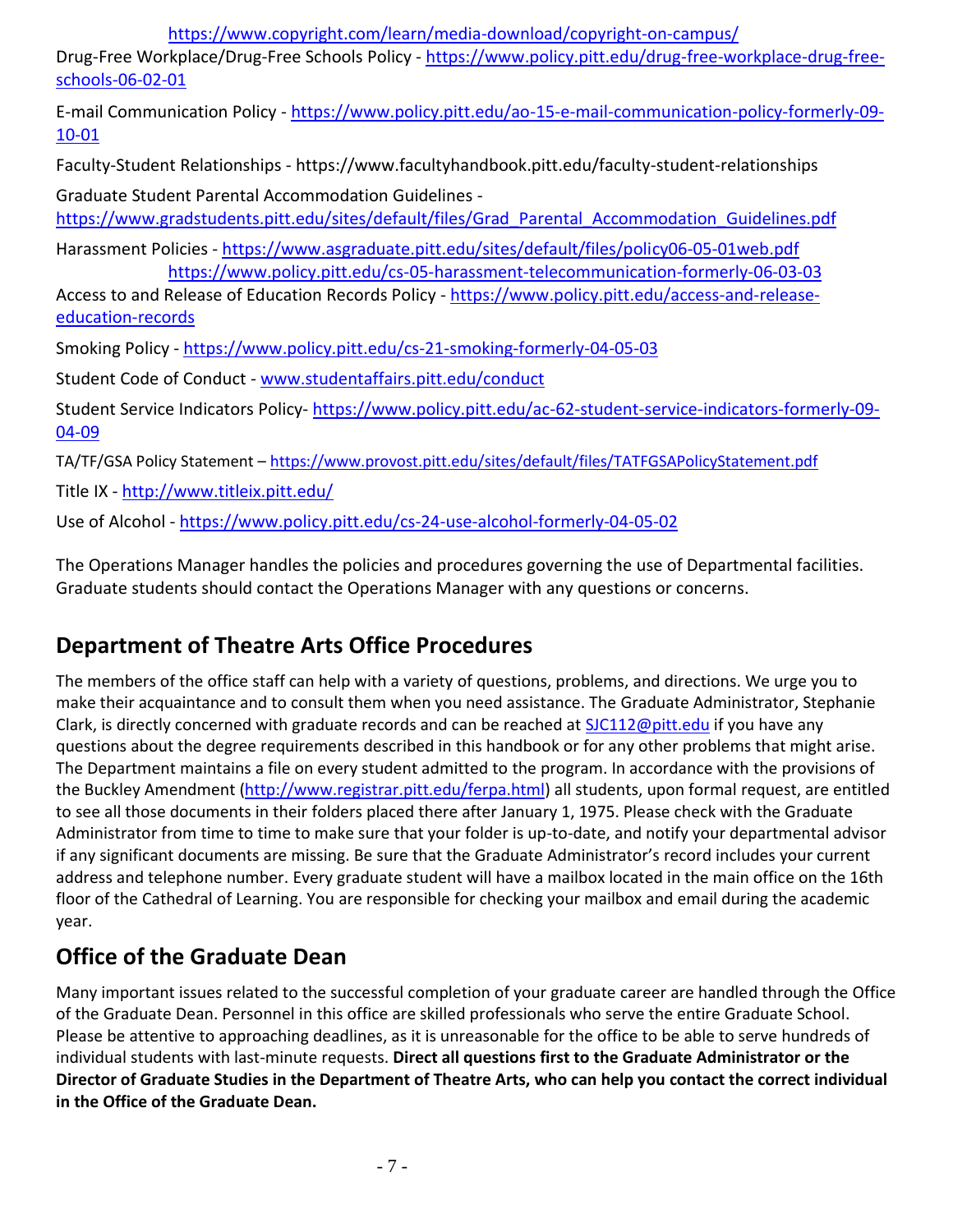## <span id="page-7-0"></span>**Admission Status**

#### <span id="page-7-1"></span>**FULL GRADUATE STATUS**

For admission to full graduate status an applicant must be a graduate of a recognized college or university, have completed undergraduate requirements for admission to the proposed graduate department and have achieved at least a B average in both an undergraduate program and the field of intended study. Normally, a B average (3.0 GPA) is required, but applicants with GPA of 2.75 to 2.99 will be considered for full admission if they have other indicators of excellent potential for graduate work. Please use comment section or attach an explanatory letter if you are requesting special consideration.

An applicant with a GPA of 2.75 to 2.99 will be considered for full admission, BUT cannot be awarded a TA/TF position upon admission. After completing 12 graduate credits with a B average or better, an applicant can be considered for an award.

Applicants from outside the U.S. must show evidence of having completed an undergraduate program of study equivalent to a baccalaureate degree and be prepared to present certification of the degree or license at the time of registration. If the credentials are incomplete or not familiar, please send a copy of the application to Office of International Services for evaluation.

#### <span id="page-7-2"></span>**PROVISIONAL GRADUATE STATUS**

Applicants who are graduates of a recognized college or university but who do not qualify for admission to full graduate status because of deficiencies in either their undergraduate course program or their scholastic achievement may be considered for provisional status, if strong supporting evidence of their ability to complete a graduate program is provided. There are two types of provisional status; each has its appropriate letter of admission:

- 1. Questionable scholastic achievement, but no specific deficiency. There is some question about the applicant's ability to complete a graduate program, usually due to a low GPA (2.5 to 3.0) or to a concern about the quality of the undergraduate program. To be advanced to full status, a student admitted under this provision must complete 12 credits of graduate work with grades B or better and be recommended for full status by the department.
- 2. Questionable scholastic achievement with specific deficiencies. To be recommended for full status, the student must complete prerequisite coursework and 12 credits of additional graduate study with grades B or better.

NOTE: Students on provisional status may not hold a Teaching Assistantship or Fellowship.

#### <span id="page-7-3"></span>**SPECIAL STUDENTS PROGRAM (NON-DEGREE)**

The Special Students Program is designed to enable students to take graduate courses in arts and sciences without the commitment of enrolling in a degree program. Admission to special student status requires a Bachelor's degree from a recognized undergraduate program with a minimum GPA of 2.75. Special status is for one term only (although the student may reapply for special status in a subsequent term). Up to 4 courses (12 credits) taken as a special student can be transferred to a degree program if the student is subsequently admitted into an Arts & Sciences Department, and if the department recommends the transfer. A transferred course must carry a grade of B or higher.

NOTE: Students who are seeking to take one or two advanced undergraduate courses as prerequisite to future graduate study should be advised to consider registering through CGS in Post-Baccalaureate Status: P-B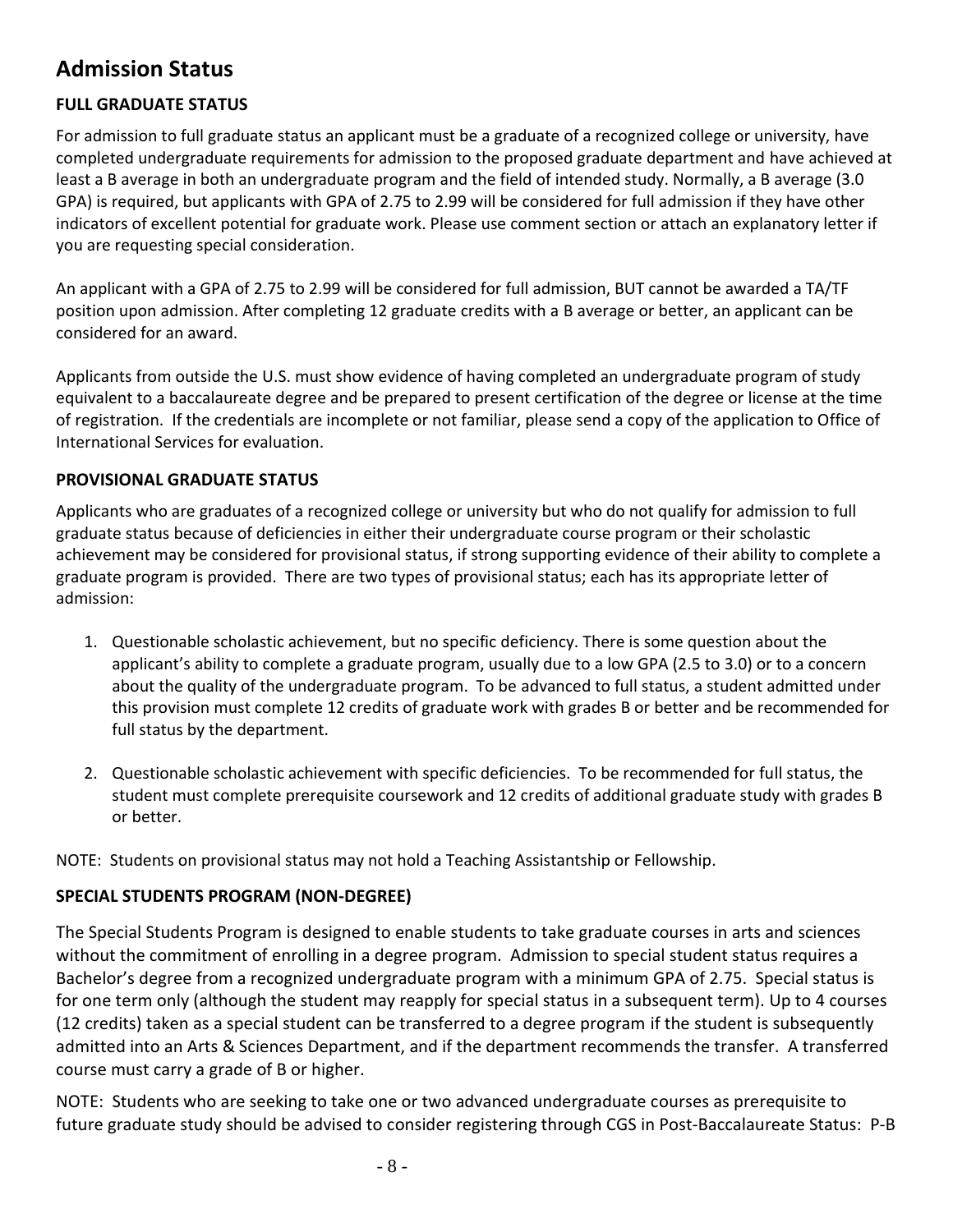students are those who have completed an undergraduate degree and wish to take additional undergraduate courses on a non-degree seeking basis. Most P-B students are interested in taking courses in order to facilitate a career change, as prerequisites for admission to a graduate program, or for personal enrichment. Students are permitted to register for one graduate level course among the undergraduate courses provided they have obtained the permission of the instructor. Post-Baccalaureate students are charged at the undergraduate rate. Students interested in this program should be referred to CGS for application and admission information. Graduate courses taken as an undergraduate Post-Baccalaureate will not be applied towards the degree requirements in Arts & Sciences, Graduate Studies.

Each department is responsible for sending letters of denial, since the department is best equipped to provide the reason for non-admission and to respond to inquiries from non-admitted students.

Acceptable students are admitted to graduate study in the department with "full" or "provisional" graduate status, depending on their qualifications and objectives. Students admitted on provisional status (without deficiency) will be subject to dismissal if they fail to achieve a 3.0 average in their first four graduate courses. Students admitted on provisional status (with deficiency) may be required to complete additional undergraduate work satisfactorily before proceeding with their graduate program. Courses taken to remove deficiencies do not contribute toward completion of graduate degree requirements. Transfer from provisional to full graduate status is possible only after removal of deficiencies noted at the time of admission, achievement of an overall "B" average in the first four courses for which graduate credit is received, and upon formal recommendation of the Department of Theatre Arts.

## <span id="page-8-0"></span>**International Student Graduate Admissions**

The University of Pittsburgh welcomes applications for admission from students in other countries. Students who have completed a Bachelor's degree or its equivalent, and who wish to apply for graduate studies, should write for application forms directly to the graduate school or department in which they plan to pursue their major studies. As requested by the Office of International Services, applications should be initiated nine to twelve months before the date of intended enrollment and must be completed at least three months before the registration date for each term. In addition, the admission deadlines set by the Department of Theatre Arts must also be taken into consideration.

For complete and current text on University policies and procedures related to application and admission for any graduate program (including information on academic background, credentials, English language proficiency requirements, English language fluency for current teaching assistants/fellows, financial support and visa documents), please see the current Graduate and Professional Catalog at [https://catalog.upp.pitt.edu/index.php.](https://catalog.upp.pitt.edu/index.php)

## <span id="page-8-1"></span>**Transfer of Credits**

Students who have completed graduate courses in degree-granting graduate programs at other accredited institutions prior to admission to the University of Pittsburgh should submit official transcripts from those institutions at the time they apply so that the courses can be evaluated for transfer credit. In no case may the total number of credits transferred exceed the maximum number stated in the sections of the latest edition of the Graduate and Professional Bulletin published by the University of Pittsburgh.

Students requesting advanced standing credits by transfer should indicate this with a written request to the Director of Graduate Studies. Students admitted with temporary or provisional status cannot transfer credits until full status has been granted. Transfer credit will not be accepted for courses in which a grade lower than B or its equivalent has been received. A maximum of 30 credits may be accepted toward the requirements for the PhD degree from a Master's degree earned in another approved graduate school. No more than 12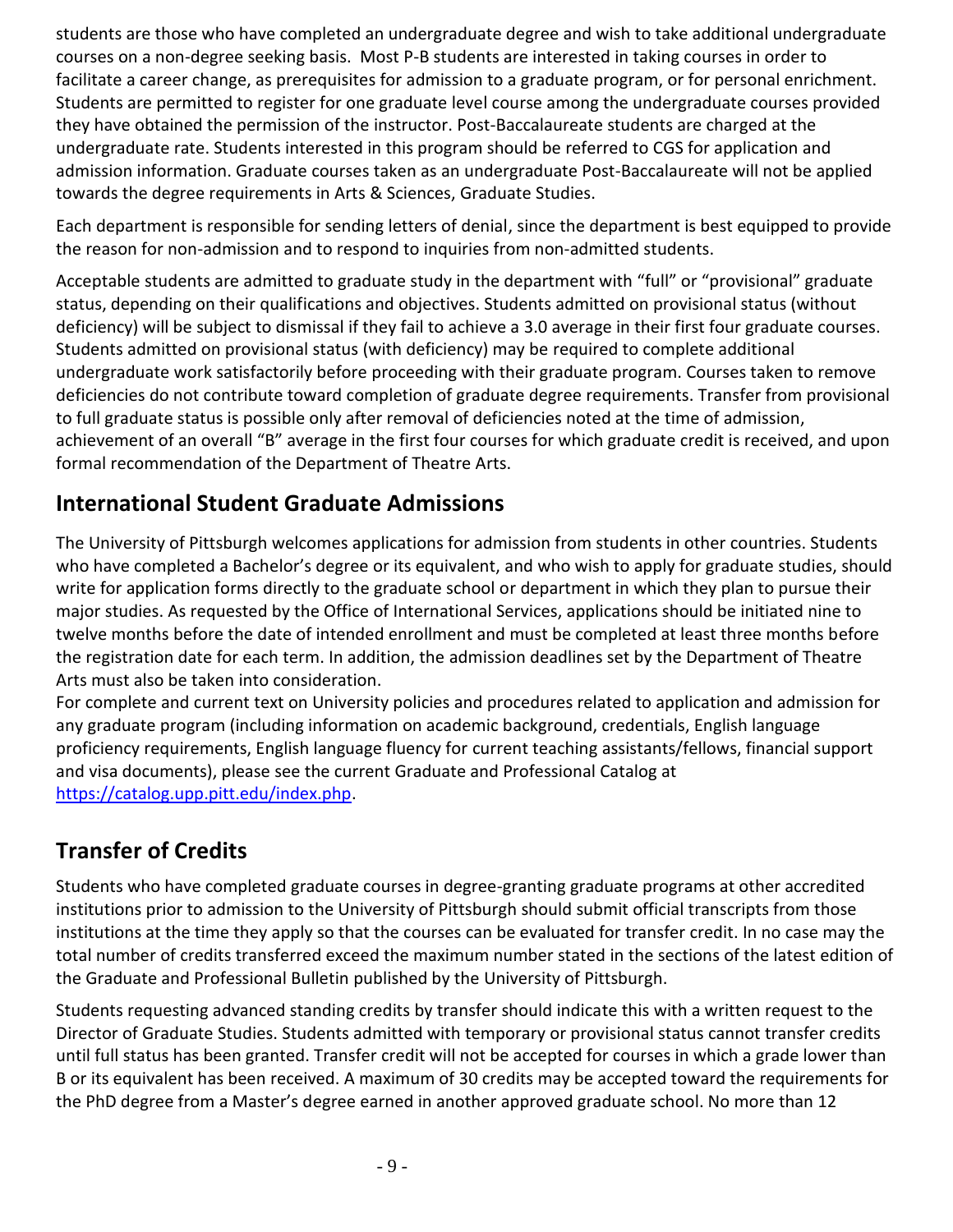additional credits may be accepted for work beyond the Master's degree and directly related to the student's PhD program**.** 

For more information on transfer credits, please see the Graduate and Professional Catalog at [https://catalog.upp.pitt.edu/index.php.](https://catalog.upp.pitt.edu/index.php)

## <span id="page-9-0"></span>**Registration Procedure and Maximum Credits per Term**

During orientation week of their first semester, students will meet with an academic faculty advisor in the Department of Theatre Arts to register for classes. Following the first semester, University of Pittsburgh students can self-enroll. Students are assigned an "enrollment appointment" each semester. The enrollment appointment is the day and time when a student can begin enrolling. Once a student's enrollment appointment begins, adding, dropping, or editing classes can be done until the end of the add/drop period. Students can view their enrollment appointment date and time by logging into *my.pitt.edu*, click on **Student Center Login**, click on **Self Service**, and then click on **Student Center**. Students will meet with their advisors prior to registering for classes. Once courses are approved, the advisor will contact the Graduate Administrator (GA) via an email giving the student permission to register. The GA will remove the academic hold on the student's account and the student will be able to register at or after the day and time of their enrollment appointment.

Permission numbers are required for classes that have requisites attached to them. Permission numbers must be requested from the department offering the course.

No student is permitted to register for more than 15 graduate credits without the written permission from the dean of the academic center in which the student is pursuing a degree. Graduate students who receive permission to register for more than 15 credits will be billed for each additional credit that exceeds their fulltime tuition rate.

Graduate students in the Department of Theatre Arts typically take on 9-15 credits a semester.

#### <span id="page-9-1"></span>**LATE ENROLLMENT AND ADD/DROP PERIOD**

Students must have written permission from the instructor to add a class late. In the case of internships/directed studies/research, the Permission Number will count as the instructor's permission – see below. They must get the dean's permission for a late enrollment or drop. Students should bring the written permission from the instructor when meeting with a dean for approval of late transactions.

Students must get Permission Numbers from the department if the course would have required a Permission Number before the deadline (i.e., closed courses, department consent, requisites not satisfied, career conflict). Late add is not a reason for a Permission Number. If the course is open, with no restrictions, the student will need written permission from the instructor, not a Permission Number.

All later transactions must be processed in the University Registrar's Office, G-1 Thackeray Hall. Detailed information concerning registration can be found at <https://www.registrar.pitt.edu/students/enrollment> under "Registration (Enrollment)."

Before completing their comprehensive exams, graduate students are expected to register for 1-2 graduate seminars in the department, on average, for each semester. Once registered for a departmental seminar, students should not drop the course. If students must use the add/drop period to drop a seminar, they should make the change in the first two days of the semester and must notify all affected professors as soon as possible.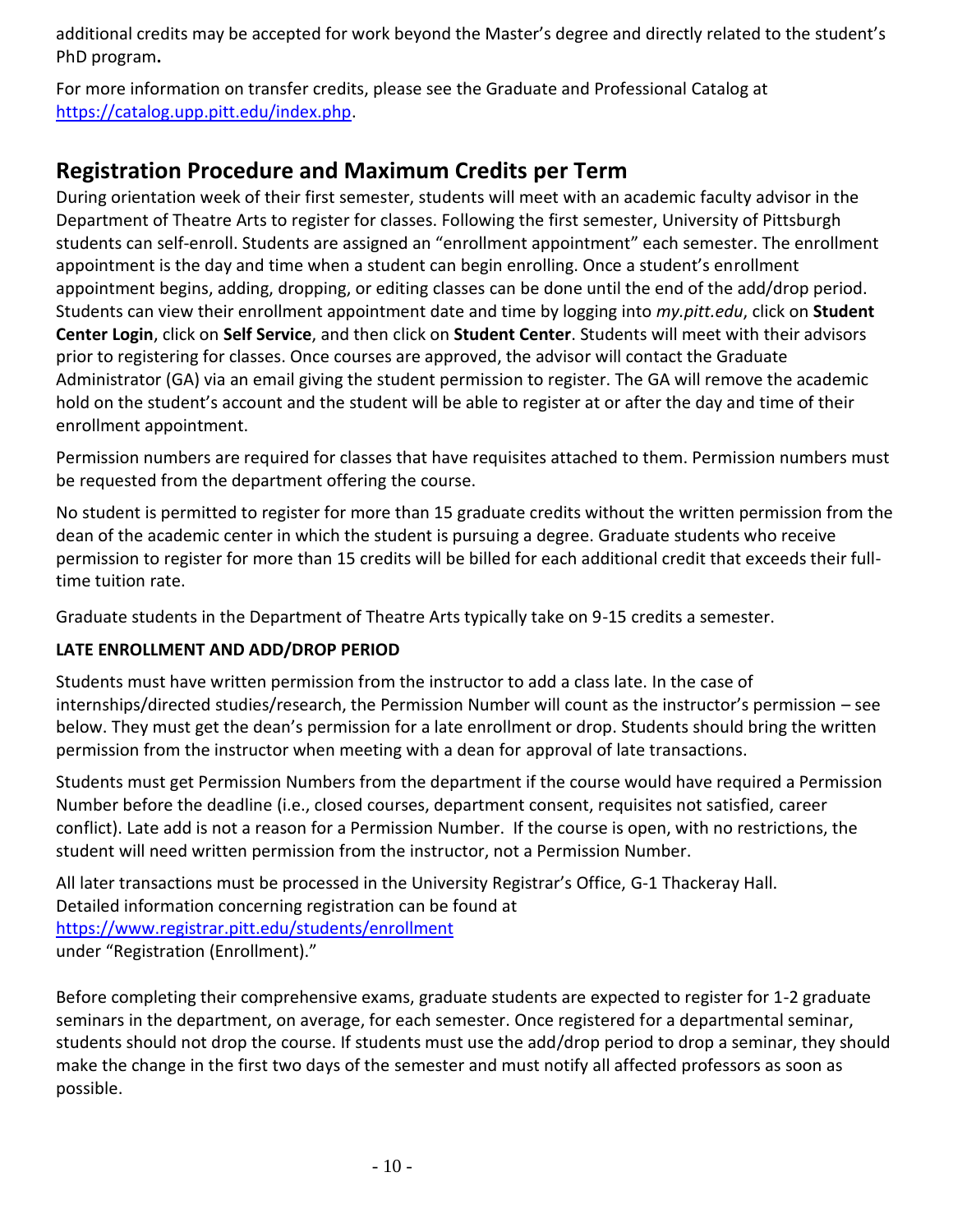## <span id="page-10-0"></span>**Statute of Limitations**

The purpose of the statute of limitations is to ensure that a graduate degree from the University of Pittsburgh represents mastery of current knowledge in the field of study

- All requirements for MFA degrees must be completed within a period of 4 consecutive calendar years from the student's initial registration for graduate study.
- All requirements for the PhD degree must be completed within a period of 10 years from the student's initial registration, or within eight years if the student has received credit for a master's degree appropriate to the field of study.

There is also a strictly enforced limit of four calendar-years on the master's comprehensive examination or its equivalent for students beginning or re-admitted for graduate study in Fall 2002 or later, and a seven calendar- year limit on the PhD comprehensive examination for students entering graduate study programs in Fall 1999 or later. The ten-year limits on PhD comprehensive examinations apply for doctoral students enrolled prior to Fall 1999. A student who exceeds the statute of limitations for a degree will be subject to dismissal.

Under exceptional circumstances, a candidate for an advanced degree may apply for an extension of the statute of limitations. The request must be approved by the department and submitted to the dean for final action. Requests for an extension of the statute of limitations must be accompanied by a departmental assessment of the work required of the student to complete the degree as well as documented evidence of the extenuating circumstances leading to the requested extension. Students who request an extension of the statute of limitations must demonstrate proper preparation for the completion of all current degree requirements by submitting a detailed plan of study. This plan of study will also include a statement acknowledging that failure to meet the deadline dates outlined will lead to dismissal from the program.

## <span id="page-10-1"></span>**Leaves of Absence**

Under special conditions, graduate students may be granted one leave of absence. A maximum leave of two years may be granted to doctoral students or one year to Master's students. The length and rationale for the leave of absence must be stated in advance, recommended to the dean by the department, and approved by the dean. If approved, the time of the leave shall not count against the total time allowed for the degree being sought by the student. Re-admission following an approved leave of absence is a formality.

## <span id="page-10-2"></span>**Probation and Dismissal for Enrolled Graduate Students**

A graduate student who fails to maintain an overall GPA of 3.00 or to make satisfactory progress in a degree program is subject to dismissal from graduate study at the University. When the overall GPA of a student falls below 3.00, the student is automatically placed on academic probation; is not eligible for a teaching assistantship, fellowship, or participation in the department comprehensive examination; and is subject to dismissal at the end of the following term. The department should so warn the student in writing. In addition, any student who is not making satisfactory progress toward the completion of an advanced degree (completion of an acceptable number of required courses and/or research each term or year) may be placed on academic probation by the department. The student must be informed in writing of this action by the department. Normally, one term will be granted in which to correct the deficiency.

A student whose performance on a preliminary or comprehensive examination is judged to be inadequate may be subject to dismissal at the end of the term

<span id="page-10-3"></span>Students on probation are not eligible to take the PhD preliminary evaluation or the MA, MS, or PhD comprehensive examination, or to be graduated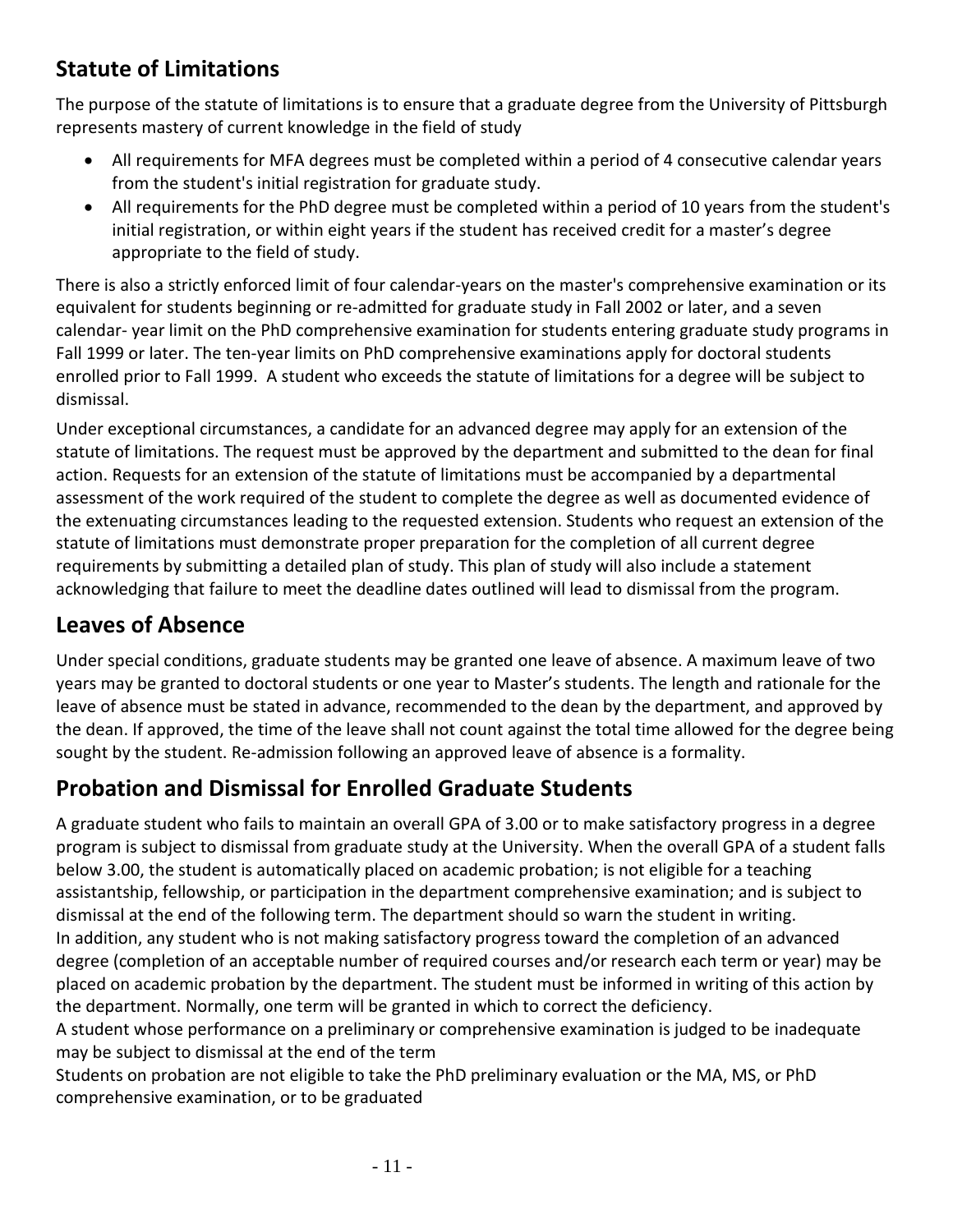## **Grading Practices**

Grades in graduate courses and seminars are defined as follows:

- **A** Genuinely exceptional work, at a level of both ability and performance above the acceptable graduate level.
- **B** Acceptable graduate work, short of distinction, but of solid graduate quality.
- **C** Attainment below graduate expectations.
- **F** Failure (may be awarded for poor performance, for plagiarism, nonattendance, or non-fulfillment of course requirements).
- **G** Work incomplete because of genuine emergency circumstances beyond the student's control. A "G" grade is given by an instructor when class work is unfinished because of extenuating personal circumstances. When given a "G" grade, you are usually instructed to complete some clearly defined work (e.g. a final examination paper) within a specified period of time. The "G" must be completed no later than one year after the term or session in which the class was taken. You should not request or be given a "G" grade if, in actuality, you need to repeat the course. See "Course Repeat" for more information. Once the deadline has passed, the "G" grade will automatically change to "NG" and will no longer appear as "in progress" on a student record. The "NG" grade will remain on the record and the student will be required to re-register for the course if it is needed to fulfill requirements for graduation. Except in cases of documented illness or other serious personal difficulty, a student who receives more than one "G" or "I" grade in a single term will be considered to be making unsatisfactory progress and may be placed on probation. Such probation may lead to loss of a TA or TF.
- **I** grades are used for incomplete work in dissertation research, thesis, and similar courses where the scope of the student's project may require more than one term for its proper completion. I grades for thesis or dissertation research should be removed when the thesis or dissertation has been approved. I grades given for other courses must be removed within one year. If the grade is changed after one year, it must be accompanied by a letter of explanation from the instructor for the time delay in completion of the course work.

## <span id="page-11-0"></span>**Requirements for Graduation**

In order to graduate from the University of Pittsburgh, a graduate student must be an active University of Pittsburgh student registered for at least one credit of full-time dissertation study in the term of graduation. Students must file an application for graduation in the dean's office of their school early in the term in which graduation is expected. Students should check with the Arts and Sciences (A&S) dean's office for the deadline. As noted above, students must be active and registered in the term in which they are to graduate; in exceptional circumstances, students who complete all the degree requirements at the end of a term but graduate in the next term may petition the dean of A&S for a waiver of this registration requirement. Waivers may be requested by submitting a written request to the University registrar from the dean of the school. The request should be based on extenuating circumstances (e.g., inability of the student's dissertation committee to meet during the final term when a student has given reasonable notice or the student has completed all degree requirements in a previous term). Waivers will not be granted to students who are inactive. The requirement that a student be on active status cannot be waived. Prior to the end of the term in which they graduate, all doctoral candidates must submit to the dean's office a completed Survey of Earned Doctorates.

#### **UPDATE**

Students must file an application for graduation in the dean's office of their school early in the term in which graduation is expected. Students should check with the Arts and Sciences (A&S) dean's office for the deadline.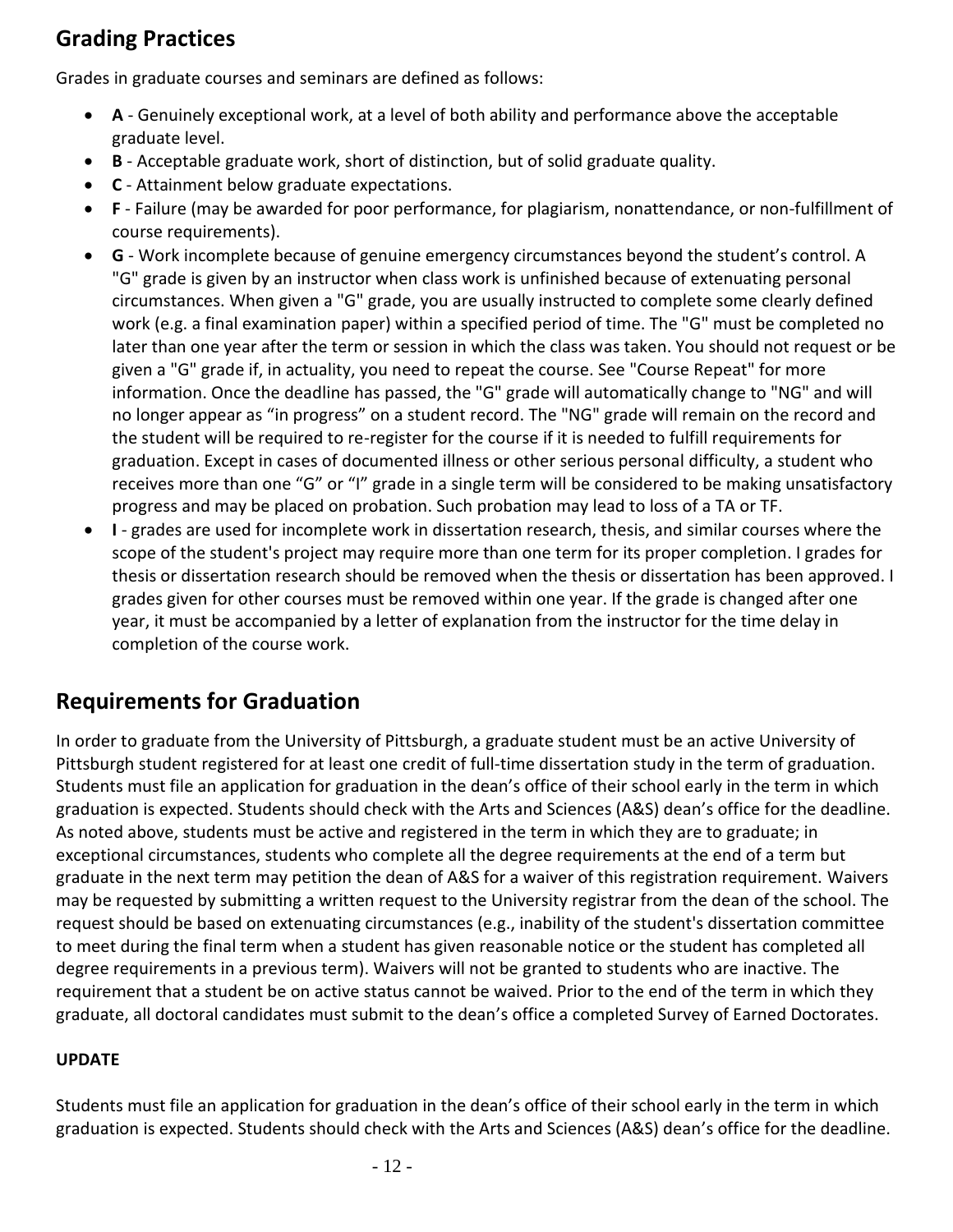Prior to the end of the term in which they graduate, all doctoral candidates must submit to the dean's office a completed Survey of Earned Doctorates. Per the Regulations Governing Graduate Study, students must have active status per policy 09-04-01 in their term or graduation, however graduate students do not need to be registered in the term of graduation. This does not affect that students must be registered in the term that they are completing any university milestones which include for MA/MS/MFA: comprehensive exams, thesis defense, manuscript submission and approval and for PhD: prelim, comprehensive, candidacy, defense. If any milestone occurs in the term of graduation students must be registered.

## <span id="page-12-0"></span>**Certification for Graduation**

The Graduate Faculty of the department evaluates the performance of the student in all university and departmental requirements. If the performance is satisfactory, a report will be submitted to the dean certifying that the candidate has satisfactorily completed all departmental requirements for a graduate degree. The dean, after confirming that the overall school and University requirements have been met, certifies the candidate for graduation.

## <span id="page-12-1"></span>**Financial Aid Information**

Information concerning Financial Aid can be found at:<https://oafa.pitt.edu/financialaid/>

For more information, please see the section Policies for Graduate Student Assistantships (TA/TF) in the Department of Theatre Arts.

## <span id="page-12-2"></span>**Advising Guidelines**

### <span id="page-12-3"></span>**INITIAL INTERVIEW**

During their first year, students will meet with their advisor and the Director of Graduate Studies (separately) during orientation prior to the start of the fall semester. Students' advisors will work with the student to plan their course of study, identify career goals, and orient the student to the department's curricular requirements, both in formal coursework and in production work. Although students may also speak about these questions with their advisor, questions pertaining to regulations, policies, and procedures as outlined in this handbook and in the most current edition of the Graduate and Professional Bulletin should be directed to the Director of Graduate Studies. In addition, the meeting with the Director of Graduate Studies will address procedural issues such as the transfer of MA credits, possible course exemptions, and teaching assistantship responsibilities and supervision, among others.

#### <span id="page-12-4"></span>**SUBSEQUENT ADVISING SESSIONS**

Subsequent advising sessions will be with the faculty member designated as the student's advisor. The student is required to seek out an advising session at least once during each semester for the purpose of registering for the following semester's classes. (Keep in mind that students are required to obtain their advisor's permission in order to register for classes.)

The advisor's responsibilities are as follows:

• To meet with the student and clear them for registration in each semester of residence. It is imperative that students register as early as possible in the registration period to prevent cancellation of courses due to under-enrollment.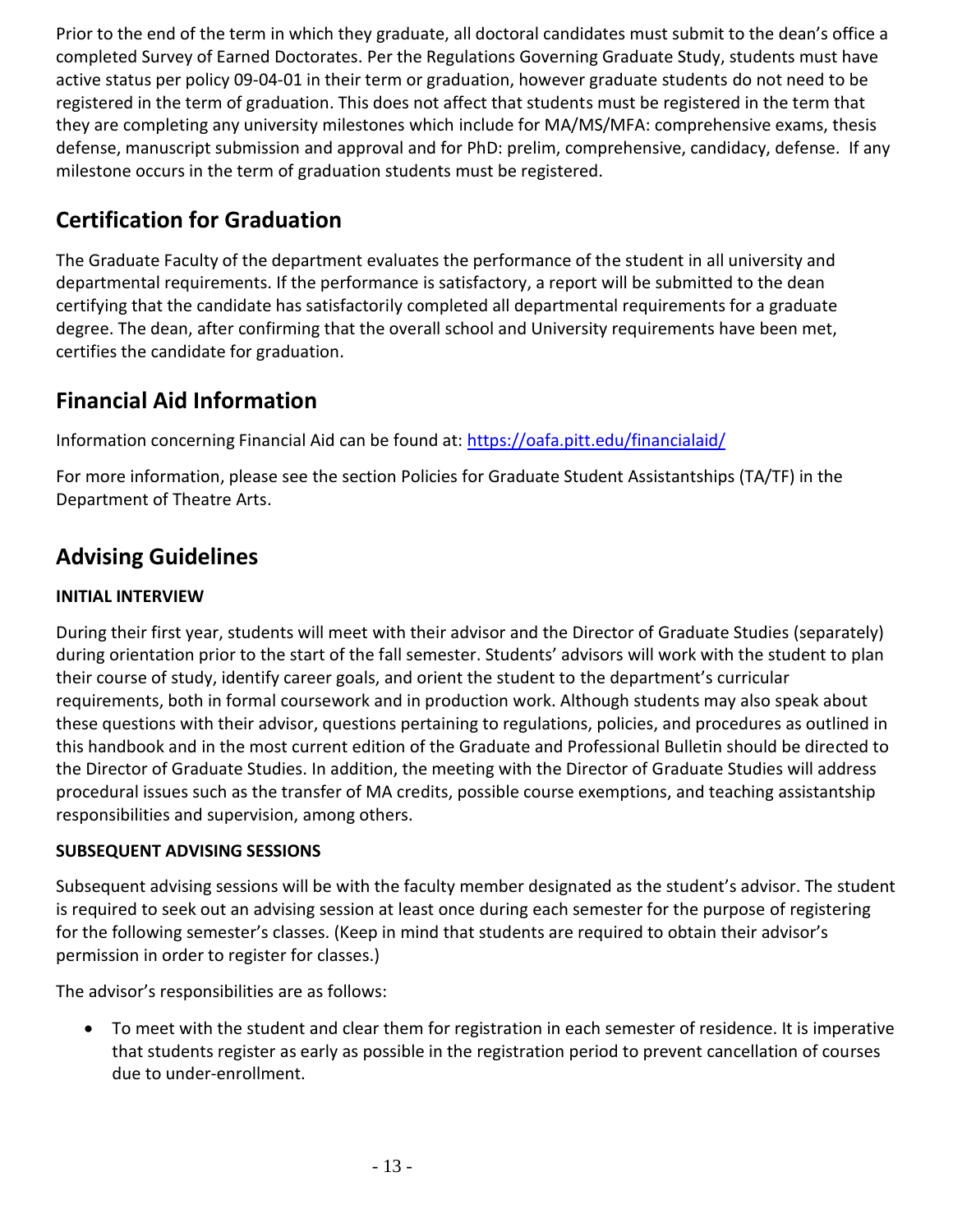- It is the responsibility of the student to be familiar with all regulations and requirements imposed by the University and FAS, as well as the department. Advisors are responsible for keeping students apprised of all departmental changes in requirements.
- To keep the student apprised of progress towards meeting the standards and requirements of the department.
- To advise student on best practices for meeting developing educational and career goals.

After the student and advisor agree on the course of study for the following term, the advisor will email the graduate administrator confirming the student has met with their advisor. Then the graduate administrator will clear the student for registration.

#### <span id="page-13-0"></span>**END-OF-YEAR ADVISING MEETING**

Students will meet with the graduate faculty at the end of each Spring semester (excluding the semester in which they graduate) for an end-of-year interview. The meeting may address the student's seminar work generally, progress-to-date in required areas of their chosen course of study, and other areas as necessary. PhD students at the end of their first year will also complete their preliminary exam oral defense during this meeting.

# <span id="page-13-1"></span>**PROGRAMS OF STUDY: DETAILED DESCRIPTIONS**

## <span id="page-13-2"></span>**Master of Fine Arts in Performance Pedagogy**

The MFA Program in Performance Pedagogy is designed to equip working, professional actors with the tools to expand their employment opportunities in teaching at the college and university level, through a dynamic synthesis of teaching, practice, and scholarship. This program is based on the premise that the professional actor has already gained a level of craft and broad experience that can become the foundation for solid teaching skills. Therefore, emphasis is placed on exploration and strengthening of pedagogical techniques as related to areas of acting and performance training. Each student is given the mentorship of an experienced teacher of performance and works closely with the mentor to create opportunities for independent studies in pedagogy and curriculum development. Students gain experience applying theory to the practice of teaching acting and performance classes every semester, creating a course, conducting master class workshops, working on production assignments, and coaching or advising undergraduate students as needed. Students are encouraged to develop an area of specialty and to develop other areas of training in order to broaden their knowledge and remain competitive in the academic market.

Please check [https://www.play.pitt.edu](https://www.play.pitt.edu/) for updates on when we will be admitting the next MFA class. The MFA in Performance Pedagogy is a full-time program designed to be completed in two years. The program includes practical and supervised experience in teaching throughout the period of study, culminating in a thesis class of the candidate's specialty. MFA candidates are also given the opportunities to be involved in productions as a performer or part of the creative team at UP Stages, for which credit is given. Credit may also be given for work on productions at outside professional theaters in the summer or during the school year (pending academic duties and in consultation with the advisor). It is our expectation that teachers of performance will continue to practice their craft to enhance their own pedagogy as well as to model examples for other students.

Graduates of the program will be particularly well qualified to teach at the university level as the result of the combination of previous professional experience and tangible and effective classroom training.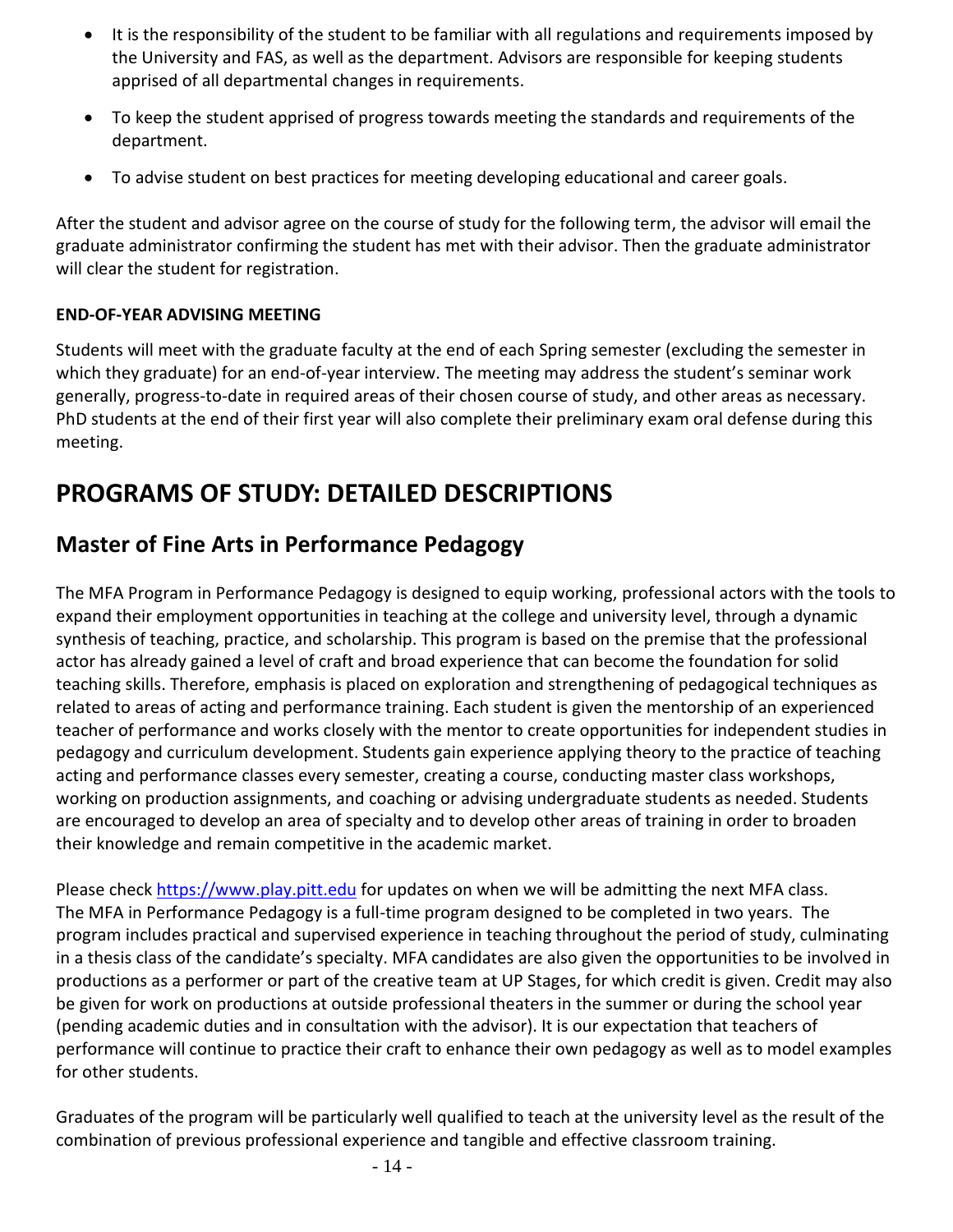#### <span id="page-14-0"></span>**ENTRANCE QUALIFICATIONS**

The MFA in Performance Pedagogy is open to all qualified applicants who have completed an undergraduate degree (or who will complete one prior to registration), along with an expectation of five or more years of professional theater experience. An undergraduate major in theatre arts is normally a prerequisite for admission to the program, though degrees in other fields may be accepted if circumstances warrant. Because candidates will be teaching extensively during their residency, some teaching experience is preferred. International students must pass either the TOEFL (must score 90 with at least a score of 22 in all sections) or the IELTS (must score at least an 8.0 with at least a 6.5 in all sections) exam in order to be admitted to the program.

#### <span id="page-14-1"></span>**ADMISSIONS PROCEDURES**

Admissions requirements include:

- 1. University of Pittsburgh's on-line application (there is a \$75.00 application fee)
- 2. Statement of Purpose
- 3. One writing sample
- 4. Curriculum Vitae
- 5. Official or Unofficial College Transcripts are uploaded with application. Once a student is admitted an official copy will need to be sent from the institution to the Dean's office before a student can be matriculated.
- 6. 3 letters of recommendation
- 7. Headshot and Resume
- 8. Diversity Write-Up

In addition, some candidates will be invited to interview and audition as part of the application process.

The MFA [Admissions Rubric](https://www.play.pitt.edu/sites/default/files/MFA%20admissions%20rubric_0.pdf) has more information on how these applications materials will be evaluated by the faculty applications committee.

Once all materials have been received, the department will contact candidates selected for a phone/skype interview, typically during the month of January. Candidates will then be considered for an in-person audition, teaching demonstration and interview, to be held in Pittsburgh during the months of January and/or February. For the audition and teaching demonstration, applicants should prepare two contrasting monologues (one contemporary, one classical) and be prepared to teach a warm-up and/or short exercise or game. Those unable to travel to the auditions will need to make alternative arrangements with the Head of the MFA Program. This may include submitting a video file along with the two monologues and any samples of teaching.

#### <span id="page-14-2"></span>**DIAGNOSTIC EXAM**

All entering MFA students will be asked to take the Diagnostic Test in World Theatre History before the first week of classes in the Fall. Because a general knowledge of world theatre history is necessary for all graduate degrees in the Department, this test will help us to determine which courses in the 3-semester theatre history sequence should be taken by each graduate student.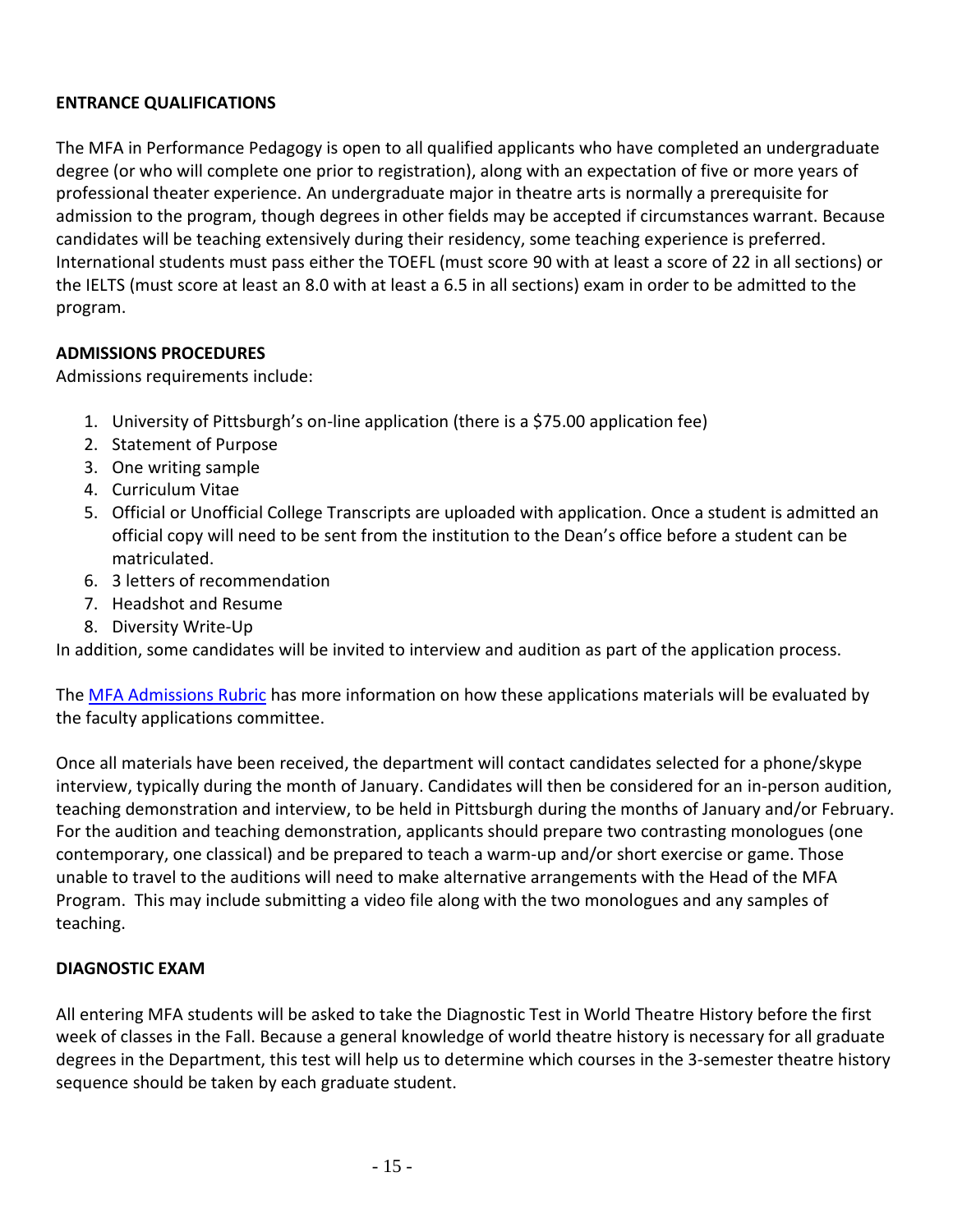#### <span id="page-15-0"></span>**EVALUATION PROCEDURES**

MFA students are given an advisor from the performance faculty during the first week of their first semester. They will meet regularly (usually weekly) with this mentor to discuss progress in the program.

The department creates a file for every graduate student. This file contains copies of documents that identify work accomplished during the course of study.

MFA students' teaching is evaluated several times during the course of the semester. The student's advisor will visit each class at least twice and another member of the performance faculty will observe the class near the end of the term. Each of these visits results in a diagnostic review meeting with the faculty as well as a written report which will be reviewed by the student and their advisor, and become a part of the student's file. In addition, the University conducts evaluations of everyone teaching a course. These scores become a part of the student's file as well.

At the end of year, MFA candidates meet with the graduate faculty to discuss and evaluate progress in the program. A student who does not meet departmental expectations in any area will be put on probation and/or may be asked to leave without notice.

#### <span id="page-15-1"></span>**SERVICE**

Service is a significant portion of a teaching position at a university. For example, students may be asked to serve on a committee, assist a production (as a one-time event, not as a coach), teach an Honors Workshop for Introduction to Performance students, or depending on expertise, coach students for auditions and competitions etc. They do not receive credit for these endeavors. Although they are encouraged to participate when time and experience allow, they may opt out when the workload in a given semester would make such participation a hardship.

#### <span id="page-15-2"></span>**CURRICULUM**

The curriculum for the MFA degree in Performance Pedagogy centers around four focus areas:

- 1. Pedagogical Study
- 2. History/Literature/Criticism
- 3. Practice of Acting and/or other performance styles
- 4. Other Electives.

Each semester students are expected to carry a 15-credit load in addition to teaching two performance classes. Classroom teaching serves as fulfillment of the student's work obligation to the university in addition to providing a laboratory for applying the pedagogical ideas under study.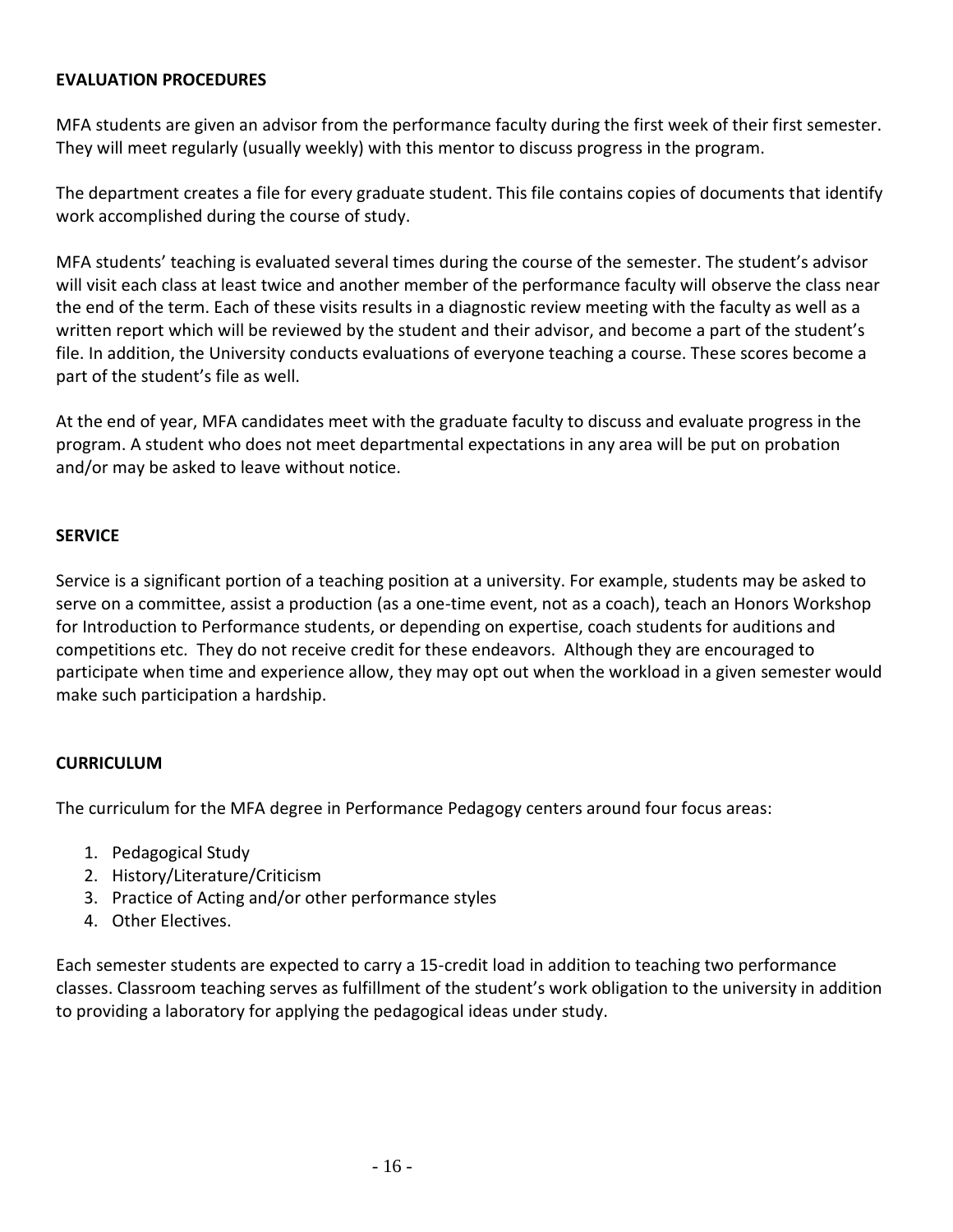#### <span id="page-16-0"></span>**REQUIREMENTS CHECKLIST FOR COMPLETION OF THE DEGREE**

#### **Performance Pedagogy**

The bulk of a student's course of study centers on learning to teach. This work is carefully sequenced and culminates in the creation of a course of the student's choosing. While several of these courses are Directed Study classes, no Independent Study classes may be applied toward the MFA degree.

**□** Directed Study Pedagogy 3 credits

Student serves as assistant to a faculty member for a performance class. This class occurs the first semester of the program.

□ Faculty Development 3 credits

Theatre Pedagogy and Professionalization is designed to prepare MFA and PhD students to excel at effective teaching within both the academy at large and the unique demands of the field of Theatre and Performance Studies. The course fulfills the university faculty development requirement and is offered in students' first semester.

**□** Techniques in Performance Pedagogy 3 credits

A graduate-level investigation of teaching methods and common practices currently used in undergraduate performance classes. This class occurs during the second semester of the program.

#### □ Production Mentorship 6 credits

Student serves as actor, director or coach in two productions in the University of Pittsburgh Stages season. Emphasis is placed on using the academic production as a teaching environment. The class can occur during any semester in the program. Rehearsal time functions as class time and credits may be adjusted for specific production requirements.

□ Course Development 3 credits

Student researches and designs a course which is then used as the classroom laboratory for the written thesis. This class occurs in the second year of the program.

□ Thesis Preparation 6 credits

Student synthesizes classroom experience into a written document. This document is directly connected to the created course. This class occurs during either semester in the second year of the program and requires no classroom time.

□ Secondary Emphasis 6 credits

These classes provide the opportunity for the student to develop a secondary area of specialization. Most commonly classes in the secondary emphasis are resourced outside of the department. Students are encouraged to use the summer break to fulfill all or part of this requirement.

#### □ Professional Orientation 3-6 credits

Students are given credit for previous professional experience when appropriate. No classroom time is required. These credits may be granted in any semester.

□ Pedagogy Electives 6 credits

Students may select the course of their choice (with approval). These electives are designed to supplement the development of the secondary emphasis or area of specialization but may be used for other pedagogical pursuits.

#### **TOTAL PEDAGOGY 39-42 credits**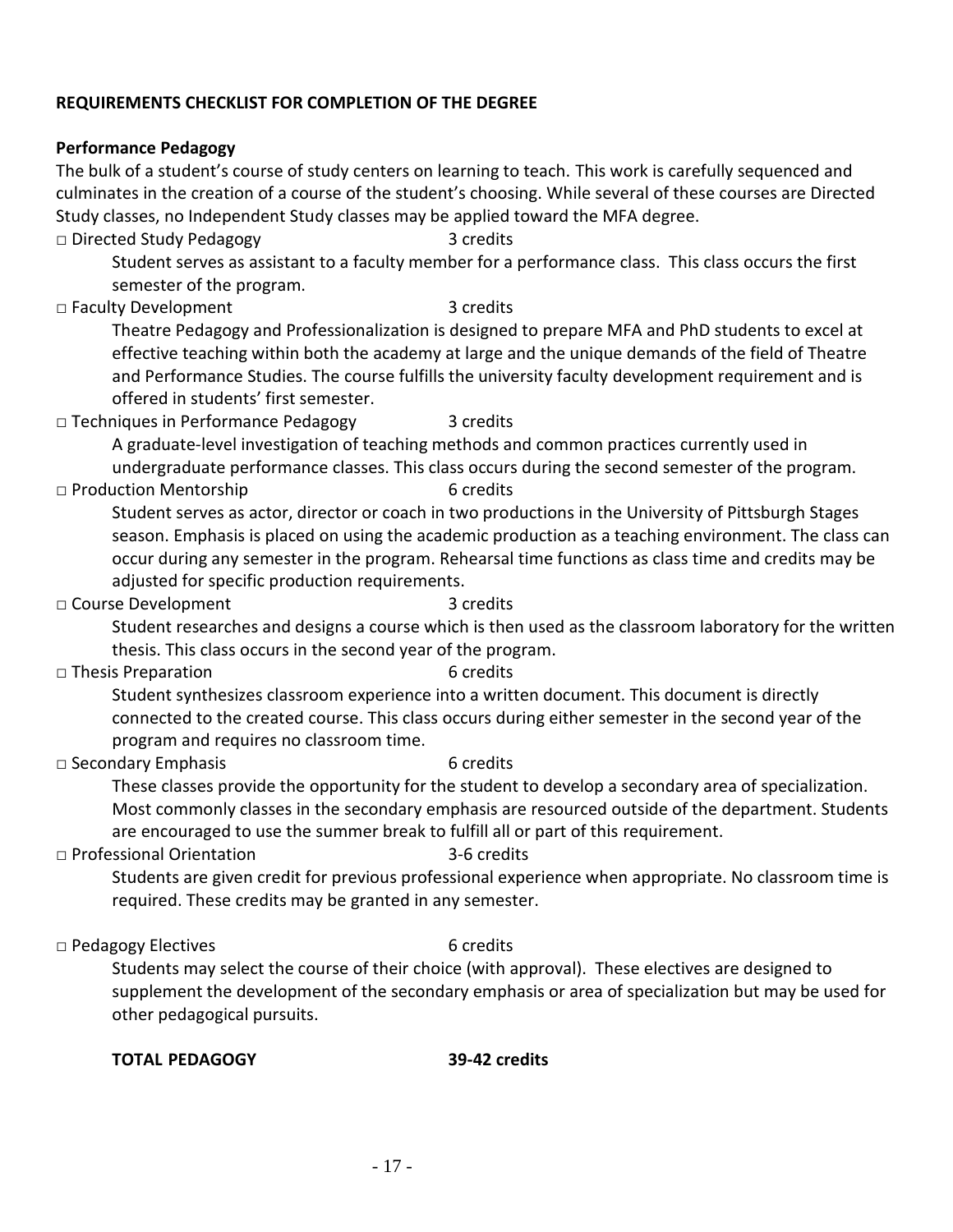#### **History/Literature/Criticism**

Students are required to take two graduate seminars within the department, and one, two, or three graduatelevel theatre history courses (as designated by the Diagnostic Exam). No lower-level undergraduate courses numbered 0001–0999 may be applied toward a graduate degree. Please note that Faculty Development does not count as one of the two seminars listed below.

| <b>TOTAL FOR DEGREE</b>                                 | <b>60 CREDITS</b>      |
|---------------------------------------------------------|------------------------|
| <b>TOTAL OTHER</b>                                      | 3-6 credits            |
| <b>Other Electives</b>                                  | 3-6 credits            |
| <b>TOTAL HIST/LIT/CRIT</b>                              | 15 credits             |
| □ World Theatre 2205, 2206, 2207<br>$\sqcap$ 2 Seminars | 9 credits<br>6 credits |

#### <span id="page-17-0"></span>**THESIS**

The thesis project is the final requirement for the Performance Pedagogy degree. It is comprised of an original, created course plus a substantial written document that serves as a teaching guidebook for other instructors interested in using the thesis topic in the classroom. The thesis document identifies a pedagogical question, investigates that question through research or classroom work, and then identifies conclusions reached. Thesis documents should be written in such a way that a performance teacher could use the document as a study guide on the topic in question. Thesis documents typically range from 40-80 pages in length and are directly connected to the created course devised by the student. Thesis planning occurs fall semester of the second year.

Common formats for thesis documents include: an introduction that identifies the pedagogical question under study, an overview of supporting research usually gathered during the created course research, course materials from the created course (course description, syllabus, exercises with detailed goals and instructions), an analysis of discoveries while teaching the course, and a conclusion that includes next steps. Copies of thesis documents from previous students are available for review.

The student must submit their final thesis document (after an oral defense which must be approved by a committee) by the end of April of the graduating year. In matters related to corrections, uploading to web site and other ETD (Electronic Thesis Database) procedures, the MFA Thesis will follow the model of the PhD dissertation. All MFA students who start during the Fall 2016 semester and after are required to submit an ETD. Thesis documents require a committee signature page.

#### **COMPOSITION OF AN MFA THESIS COMMITTEE**

The thesis document must be approved by a two- or three-person committee selected by the student. An outline of the thesis proposal and the names of the thesis committee are due, to the head of the MFA Performance Pedagogy Program, at the beginning of the final semester. At least one committee member must be from the performance faculty. There will be an oral defense of the thesis attended by the committee and open to the public, prior to final approval of the thesis. The date of the oral defense must be agreed upon by the student and their committee head.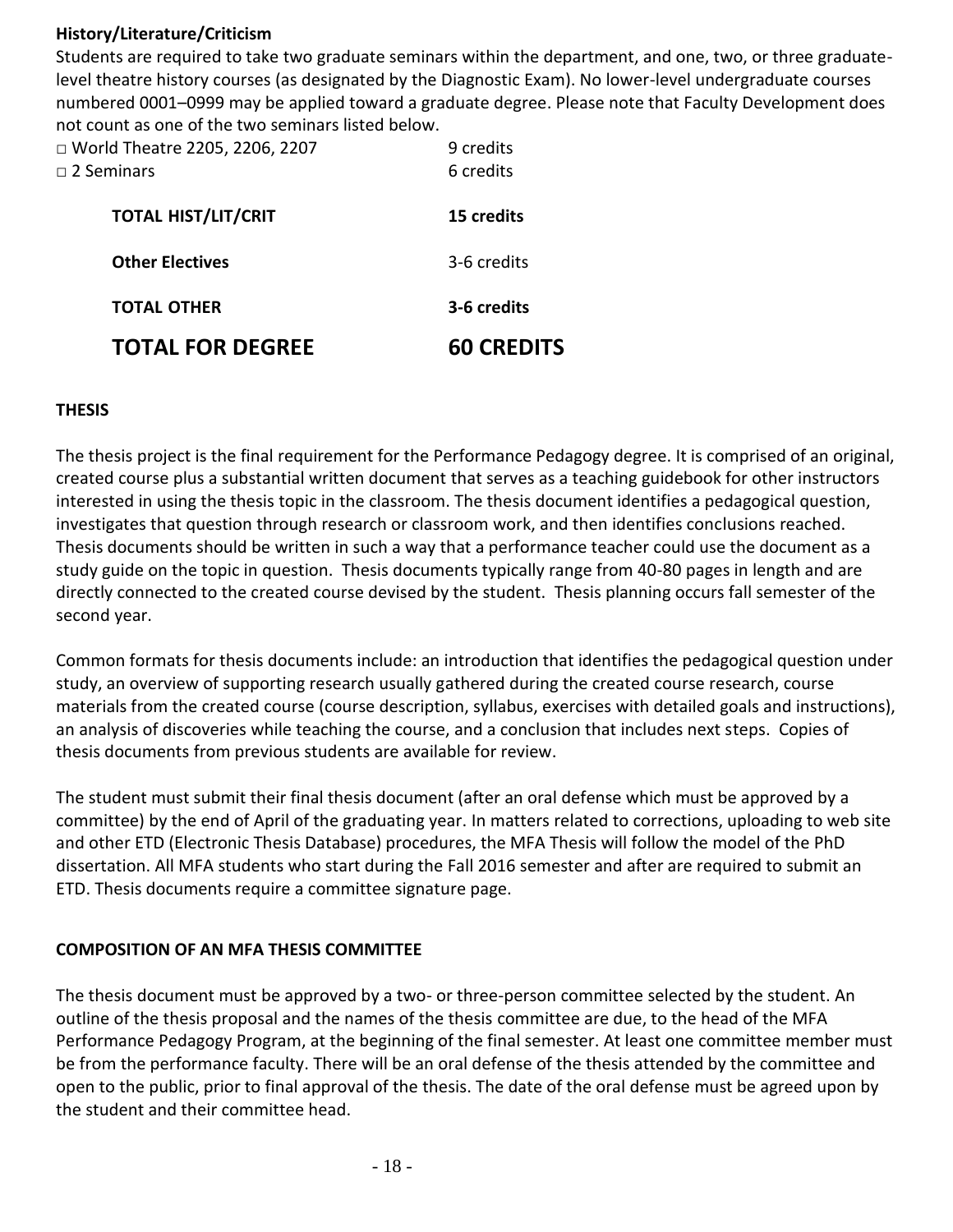#### <span id="page-18-0"></span>**SAMPLE COURSE OF STUDY**

Although some courses are fixed and immovable in their sequencing, many are not. Students will work closely with the advisor to devise a four-semester schedule that best suits their needs while accomplishing the requirements for the department. The following is offered as an example of what to expect but should not serve as the only possible sequencing of course requirements.

| <b>First Year Fall Semester</b>                    |            |
|----------------------------------------------------|------------|
| Directed Study Pedagogy (Assisting Acting I)       | 3 credits  |
| World Theater (1) (2205, 2206, or 2207)            | 3 credits  |
| 2000 Level Seminar                                 | 3 credits  |
| Faculty Development (THEA 2100)                    | 3 credits  |
| <b>Secondary Emphasis I</b>                        | 3 credits  |
|                                                    |            |
| <b>Total</b>                                       | 15 credits |
| Teaching: Introduction to Performance (2 sections) |            |
| <b>First Year Spring Semester</b>                  |            |
| Techniques in Performance Pedagogy (2147)          | 3 credits  |
| World Theater (2)<br>(2205, 2206, or 2207)         | 3 credits  |
| 2000 Level Seminar                                 | 3 credits  |
| <b>Production Mentorship</b>                       | 3 credits  |
| <b>Secondary Emphasis II</b>                       | 3 credits  |
| <b>Total</b>                                       | 15 credits |
| Teaching: Introduction to Performance              |            |
| Acting                                             |            |
| <b>Second Year Fall Semester</b>                   |            |
| <b>Course Development</b>                          | 3 credits  |
| <b>Professional Orientation</b>                    | 3 credits  |
| World Theater (3) (2205, 2206, or 2207)            | 3 credits  |
| Pedagogy Elective                                  | 3 credits  |
| <b>Other Elective</b>                              | 3 credits  |
| <b>Total</b>                                       | 15 credits |
| Teaching: Introduction to Performance              |            |
| <b>Acting I</b>                                    |            |
|                                                    |            |
| <b>Second Year Spring Semester</b>                 |            |
| Thesis Preparation (2000)                          | 6 credits  |
| <b>Professional Orientation</b>                    | 3 credits  |
| Pedagogy Elective                                  | 3 credits  |
| <b>Other Elective</b>                              | 3 credits  |
| <b>Total</b>                                       | 15 credits |
| Teaching: Acting I                                 |            |
| <b>Thesis Course</b>                               |            |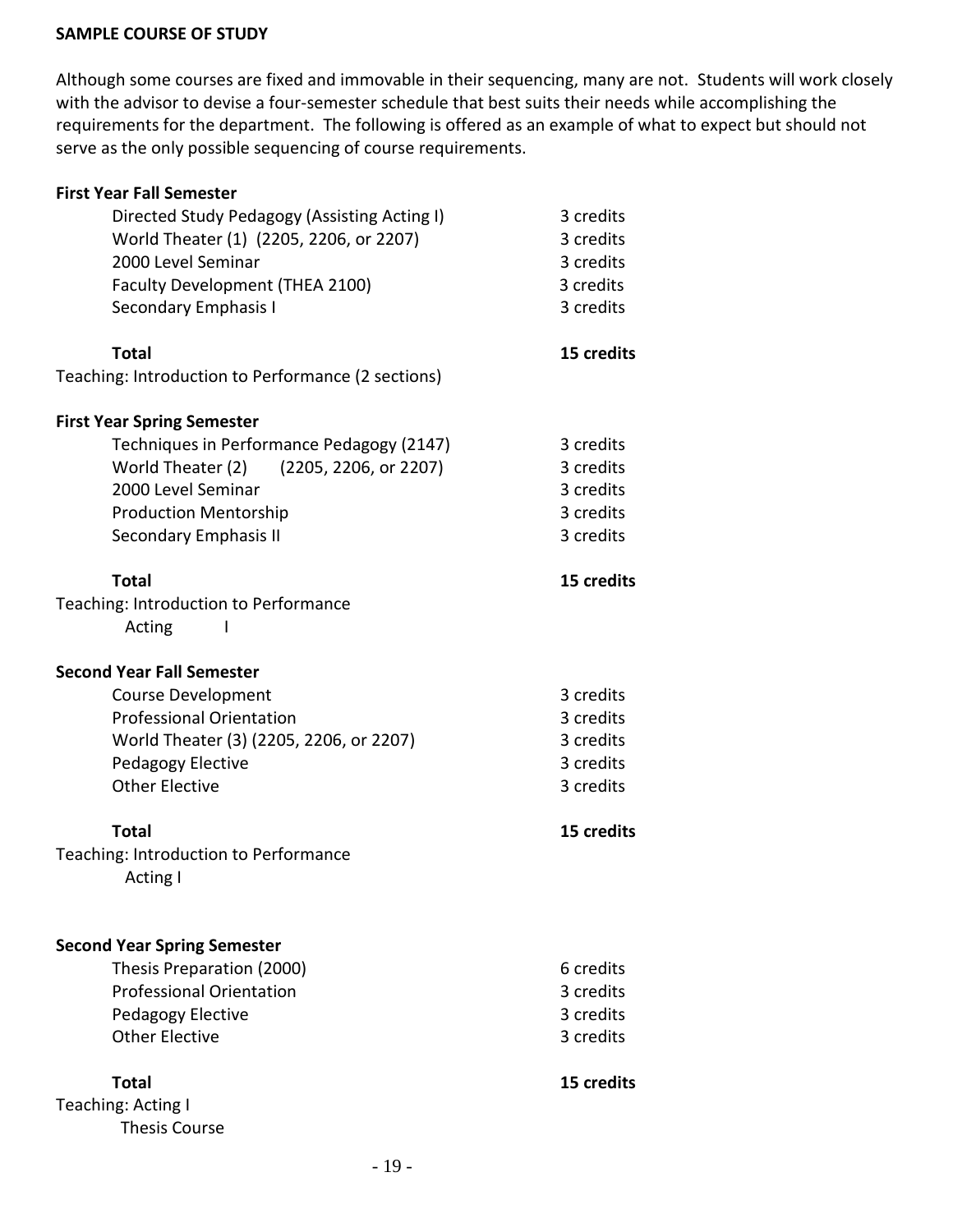## <span id="page-19-0"></span>**Doctor of Philosophy in Theatre and Performance Studies**

The PhD program in Theatre and Performance Studies prioritizes the integration of scholarship with teaching and artistic practice in order to prepare students to be competitive candidates for academic positions at a variety of institutions, post-doctoral research opportunities, and employment sectors beyond academia. In line with the department's intellectual vision, the program integrates theory and practice and focuses on underrepresented groups and areas of research, including migration, disability studies, race, gender, sexuality, religion, and transnationalism, across historical, historiographical, literary, performance, and practice-based research methodologies.

The program integrates scholarship with experiential learning opportunities through a curricular requirement called the Immersive Practice Credential (IPC). Each student develops a 12-15 credit program of individualized study focused an area of artistic practice, such as directing, dramaturgy, or playwriting, or a professional career outside of the academy, such as Public Humanities or Education and Community Engagement. In their Immersive Practice Credential coursework, students work with Theatre Arts faculty and MFA students as well as pursue professional training and internship opportunities outside of the university.

Mentored by faculty, each student develops their pedagogy through scaffolded teaching opportunities. These experiences allow students to acquire and practice pedagogical skills in smaller practice-based classes as well as larger lecture and discussion courses in theatre history, performance studies, and script analysis for majors and non-majors.

#### <span id="page-19-1"></span>**ENTRANCE QUALIFICATIONS**

The Doctor of Philosophy program typically admits applicants who will complete MA and MFA degrees prior to registration at Pitt. The Department also will consider for admission BA applicants that demonstrate strong potential and capacity for doctoral level work. If admitted, BA students may choose to receive an MA en route to the PhD.

#### <span id="page-19-2"></span>**ADMISSIONS PROCEDURES**

Students applying for the PhD program are expected to demonstrate superior writing and research abilities and to have a substantial background in performance history and dramatic literature and criticism. They must also have a demonstrable interest in and disposition for the Immersive Practice Credential, with a view toward developing a specialized theatrical skill.

A personal interview is not required for candidates applying to this program. Candidates who wish to visit the campus and would like to arrange a meeting with available graduate faculty are advised to contact the Director of Graduate Studies prior to their visit. Admissions requirements include:

- 1. University of Pittsburgh's on-line application (there is a \$75.00 application fee)
- 2. A personal statement indicating your reasons for pursuing a graduate degree at the University of Pittsburgh and your academic and professional goals
- 3. Official or Unofficial College Transcripts are uploaded with application. Once a student is admitted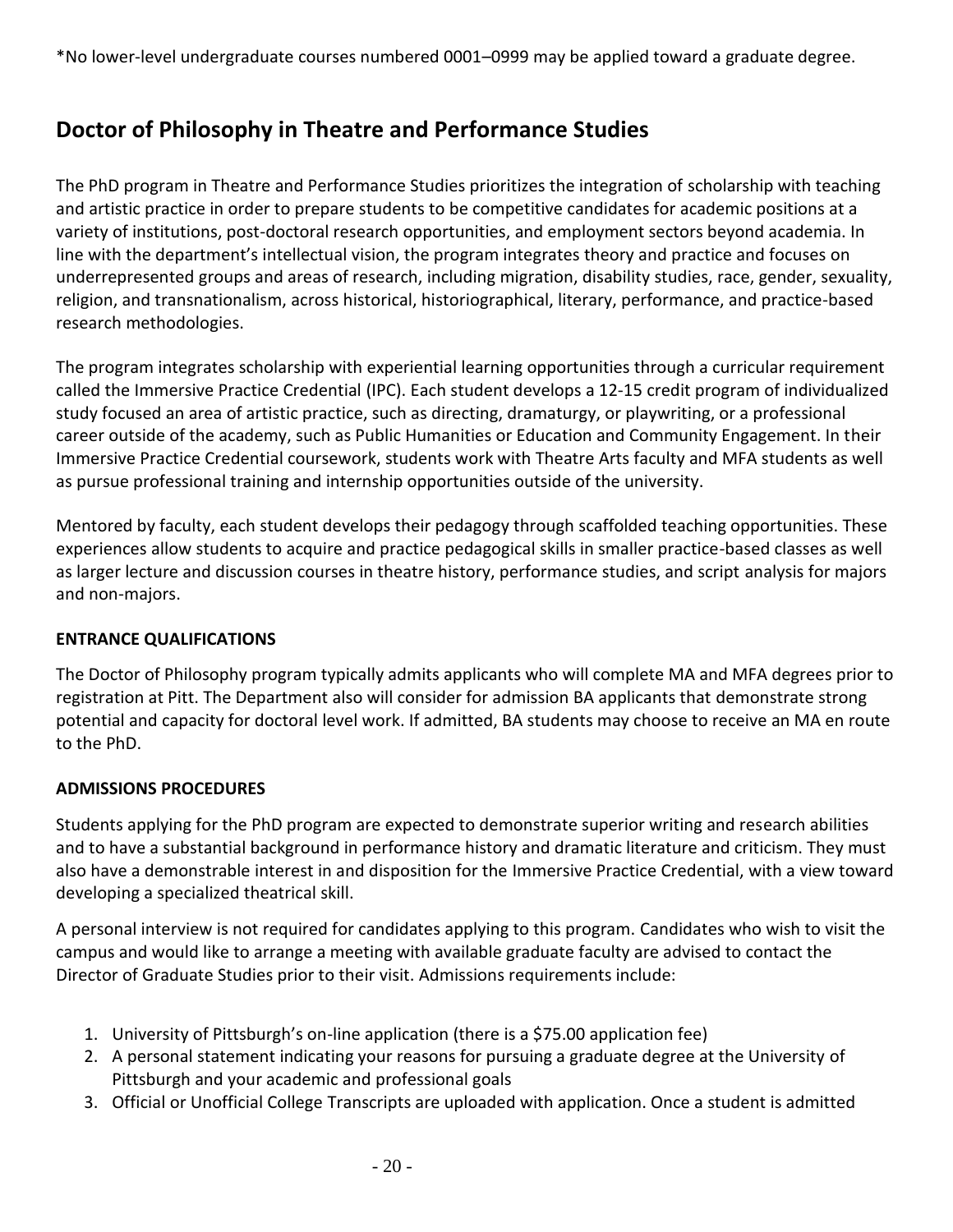an official copy will need to be sent from the institution to the Dean's office before a student can be matriculated.

- 4. 3 Letters of Recommendation
- 5. 2 samples of academic writing.
- 6. Diversity Write-Up
- 7. CV
- 8. Non-US citizens: TOEFL or IELTS scores

The completed application must be received by January 15. International students must attain sufficient scores on the TOEFL exam in order to be admitted to the program.

The [PhD Admissions Rubric](https://www.play.pitt.edu/sites/default/files/PhD%20Admissions%20Rubric.pdf) has more information on how these applications materials will be evaluated by the faculty applications committee.

#### <span id="page-20-0"></span>**DIAGNOSTIC EXAM**

All entering PhD students will be asked to take the Diagnostic Test in World Theatre History before the first week of classes in the Fall. A general knowledge of world theatre history is necessary for all graduate degrees in the department. Scores on the diagnostic exam determine which courses in the 3-semester theatre history sequence should be taken by each graduate student.

#### <span id="page-20-1"></span>**EVALUATION PROCEDURES**

Students are evaluated on a continuing basis by their advisors and the graduate faculty. Graduate students must maintain a B average (3.0) or better in all their courses, as well as a 3.0 average in their graduate courses. An annual evaluation of each student is conducted by the graduate faculty who discuss the student's progress and plans. These meetings allow faculty and students to look at the general academic situation of each student and are required of all active status graduate students in the department.

#### <span id="page-20-2"></span>**TEACHING REQUIREMENT**

Teaching is a critical component of graduate education in the Department of Theatre Arts. Each program scaffolds teaching opportunities to help students develop their pedagogy and a diverse teaching CV. In addition to their work in the classroom, students also mentor and teach undergraduates in production. PhD students will have the opportunity to teach as Instructor of Record multiple times at Pitt. Students serve as instructors of record for Introduction to Performance, Enjoying Performances, World Theatre, Introduction to Dramatic Art, and Contemporary Global Stages. They also will have the opportunity to TA and work alongside faculty in one or more distinct types of courses in our field (Introductory/General Education, Performance Studies, Theatre History, Theatre/Performance Studies Intensive Writing Seminar for Majors). For complete information on teaching assistantships and fellowships see the section Policies for Graduate Student Assistantships (TA/TF) in the Department of Theatre Arts.

<span id="page-20-3"></span>All PhDs must enroll for the departmental Faculty Development course under THEA 2100 Theatre Pedagogy and Professionalization for 3 credits. It is required by the university for graduation. The course is offered every other fall.

#### **REQUIREMENTS CHECKLIST FOR COMPLETION OF THE DEGREE**

#### **□ Residency**

A minimum of three years or six terms of full-time residency is required. It is not possible to complete the degree on a part-time basis.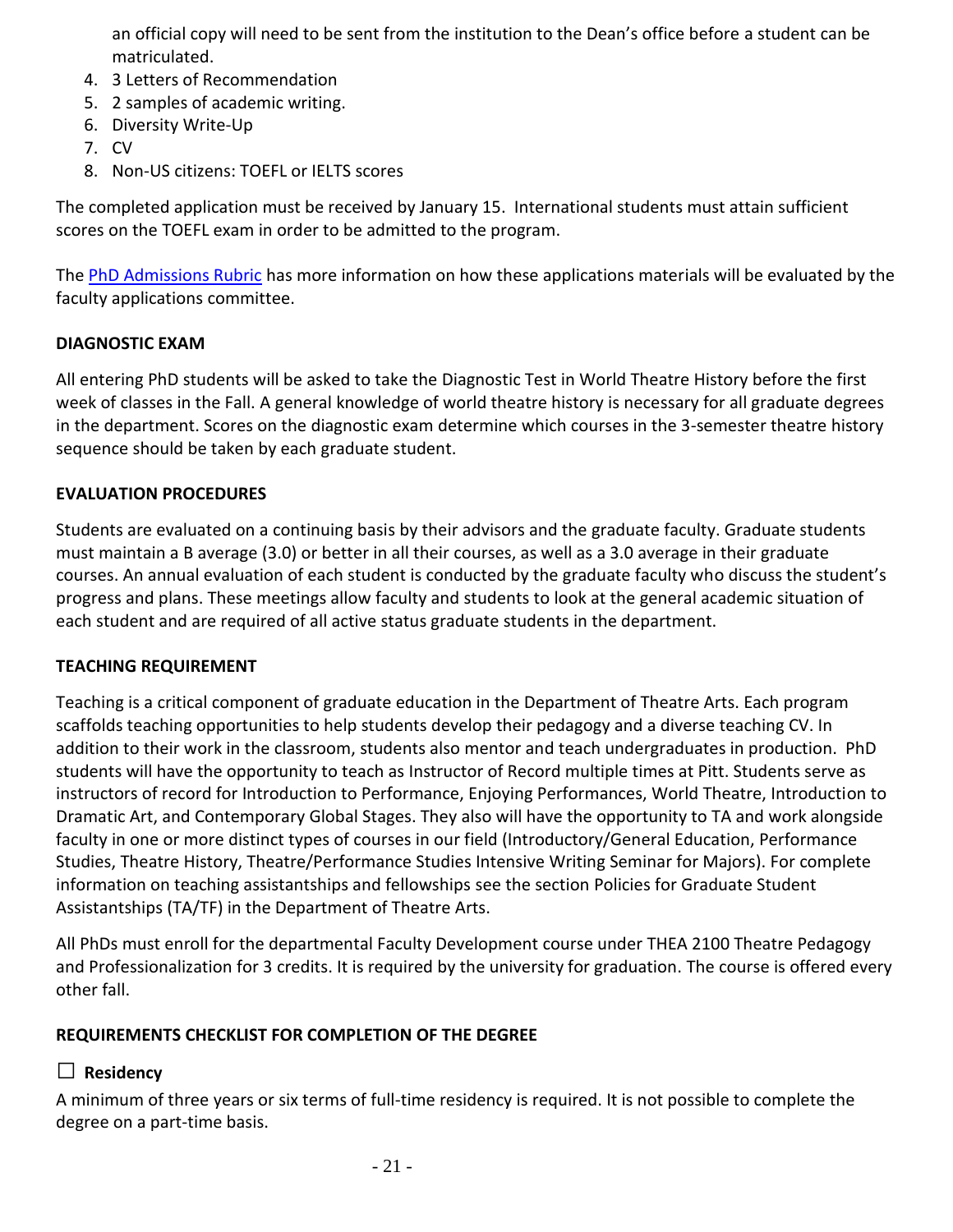### **□ Courses**

72 credit hours, of which 24 can be granted for an approved Master's degree or its equivalent, are required past the BA, made up of courses stipulated in the curriculum and electives (including independent study, directed study, in-training programs, and dissertation credits).

### **□ Transfer of Credits**

Students may transfer credits earned at another accredited institution in an approved degree-granting graduate program toward the requirements for an advanced degree at the University of Pittsburgh. Students requesting advanced-standing credits by transfer should indicate this to the Graduate Student Services Administrator within the first year of graduate study and provide official transcripts. Students requesting transfer credits from international graduate programs must submit their request to the Office of International Services before their department can evaluate the credits for transfer. Credits for course work taken 10 or more years prior to admission for graduate study at the University of Pittsburgh are not automatically transferred. Departments must evaluate such coursework in terms of its currency of knowledge in the field when submitting transfer credit requests for approval by A&S. Students admitted with special or provisional status cannot transfer credits until full status has been granted. Graduate students already enrolled, when approved in advance by their department and the assistant dean of graduate studies, may spend a term or more at another graduate institution to obtain training or experience not available at the University of Pittsburgh and may transfer those credits toward the requirements for an advanced degree at the University of Pittsburgh.

A maximum of 30 credits may be transferred toward the requirements for the PhD degree for course work at the master's level earned in another approved graduate school. A maximum of 30 credits from most 3-year MFA programs may also be acceptable. A student who transfers 30 credits due to completion of a master's degree at another institution is not eligible to earn a master's degree in that discipline at the University of Pittsburgh. If a student has completed relevant graduate work beyond the master's level at another institution, up to 12 additional credits may be accepted for transfer. (No more than 36 credits can be accepted for transfer from all other graduate institutions.) Acceptance of credits by transfer from other graduate schools does not relieve the student from the requirement to register at the University of Pittsburgh and satisfactorily complete a minimum of 18 credits for a master's degree and a minimum of 36 credits for a PhD degree.

For further details on transfer credits, see<https://www.asgraduate.pitt.edu/transfer-credits-0>

### **□ Minimum Grade Requirement**

Students in the PhD program must maintain a 3.0 QPA in courses after completion of the MA. Students who have completed at least 9 quality point credits and whose GPA falls below 3.00 will be placed on academic probation by the dean of the Dietrich School of Arts and Science Graduate Studies. Academic probation subjects a student to academic suspension and restriction from registering for classes. Students on probation are not eligible to take the PhD preliminary evaluation exam, or the PhD comprehensive examination, or to be graduated.

### **□ Language Requirement**

Students are required to demonstrate advanced knowledge in one foreign language sufficient to read criticism and drama in the language and sufficient to allow them to attend a play in the language and understand it reasonably well. The language requirement may be fulfilled in four ways:

1. Pass a test administered by the identified language department. Testing procedures, which are worked out on an individual basis with the foreign language departments at the University, require students to translate portions of critical studies and plays. An auditory component may also be required.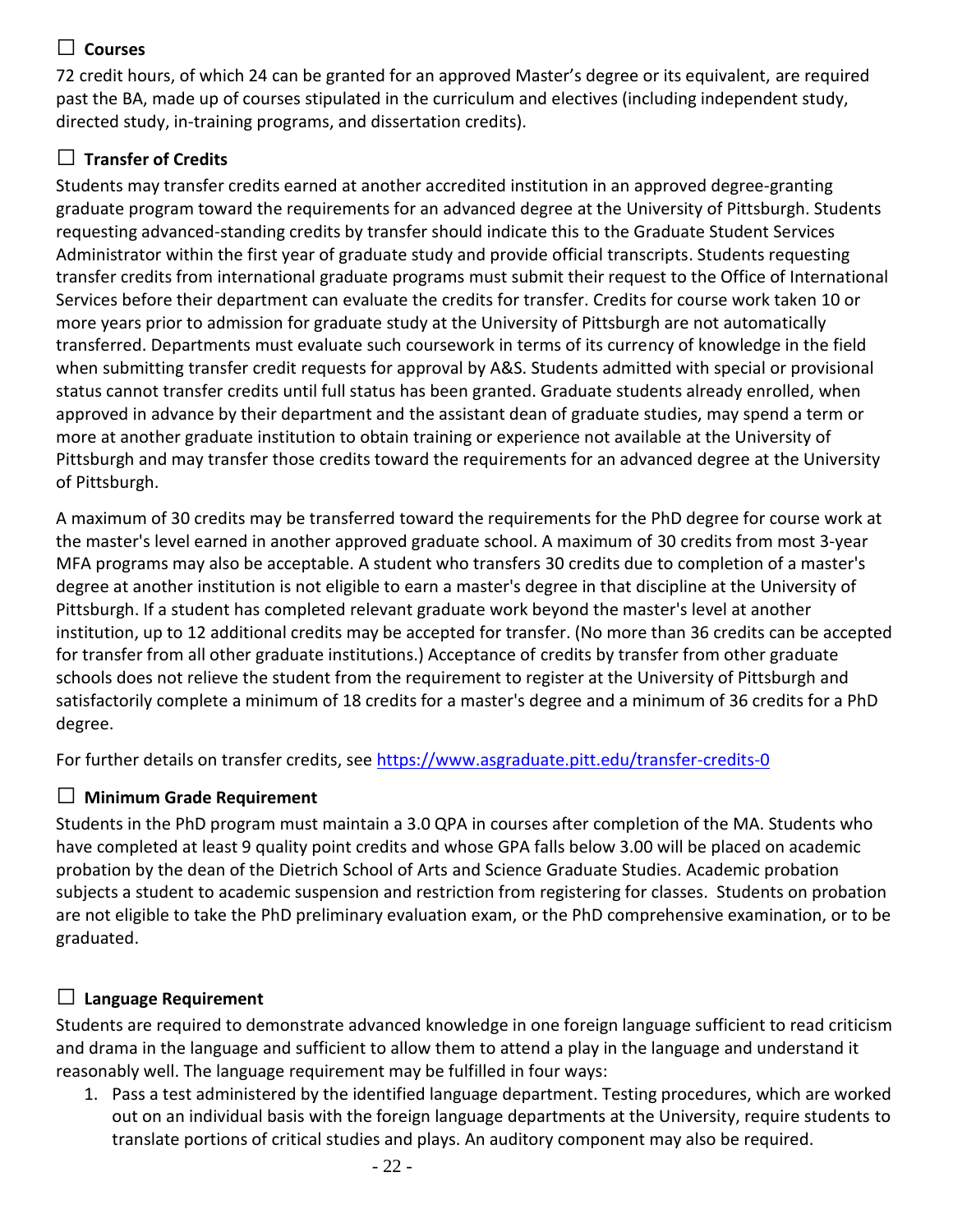- 2. Pass the fourth semester of a language class with a grade of "B" or better.
- 3. Pass with a grade of "B" or better in an upper division course (1000 series or above) with a significant segment on dramatic literature.
- 4. Qualify out of the language requirement by requesting acceptance of a similar course taken no more than three years prior to the term in which the PhD Comprehensive exam is taken.

#### **□ Preliminary Evaluation Examination**

Students who enter the PhD program with an MA degree from another institution are required to take a preliminary exam by the end of their first full year of residence (see pp. 31-32 for details).

#### **□ Comprehensive Examination**

The comprehensive examination is given in two parts – a written and an oral examination (see pp. 32-33 for details). Students who enter the PhD program should plan to take the exam in the Spring semester of their third year of residence.

#### **□ The Prospectus**

The prospectus proposes the subject and plan for the completion of the dissertation.

#### **□ The Dissertation**

This written work, which must embody an extended original investigation of a problem of significance to theatre arts and/or performance studies, is the capstone to the research program of a student's education.

#### <span id="page-22-0"></span>**CURRICULUM**

#### **Required Course Program**

- One, two, or three sections of World Theatre (as designated by the Diagnostic Exam)
- Nine seminar-level courses in the history, literature, and critical theory of theatre and performance studies. During the first two semesters of a full-time PhD student's program, they must take at least three of these seminars in the Department of Theatre Arts.
- At least seven of the nine required courses will be advanced graduate seminars in the Department of Theatre Arts (2000 series). The others may be graduate-level seminars (2000 series) listed in any appropriate University department. Courses labeled "research," "directed study," or "independent study" cannot be used to fulfill this requirement except by approval of the Graduate Faculty. The student's advisor will regularly monitor selection of courses and approve the overall sequence chosen. No lower-level undergraduate courses numbered 0001–0999 may be applied toward a graduate degree.

#### <span id="page-22-1"></span>**Immersive Practice Credential**

The Immersive Practice Credential is 12-15 credits of required coursework and practical experience in an area of artistic practice or training for a humanities career beyond academia. The credential helps students gain practical experience on campus and in the community that supports their research and career goals. Students must earn at least half their credits for this requirement through practical experience (as opposed to seminar work).

Students may focus on directing, dramaturgy, playwriting, public humanities, or education and community engagement as outlined in this section or may propose a different area of focus. Students should discuss their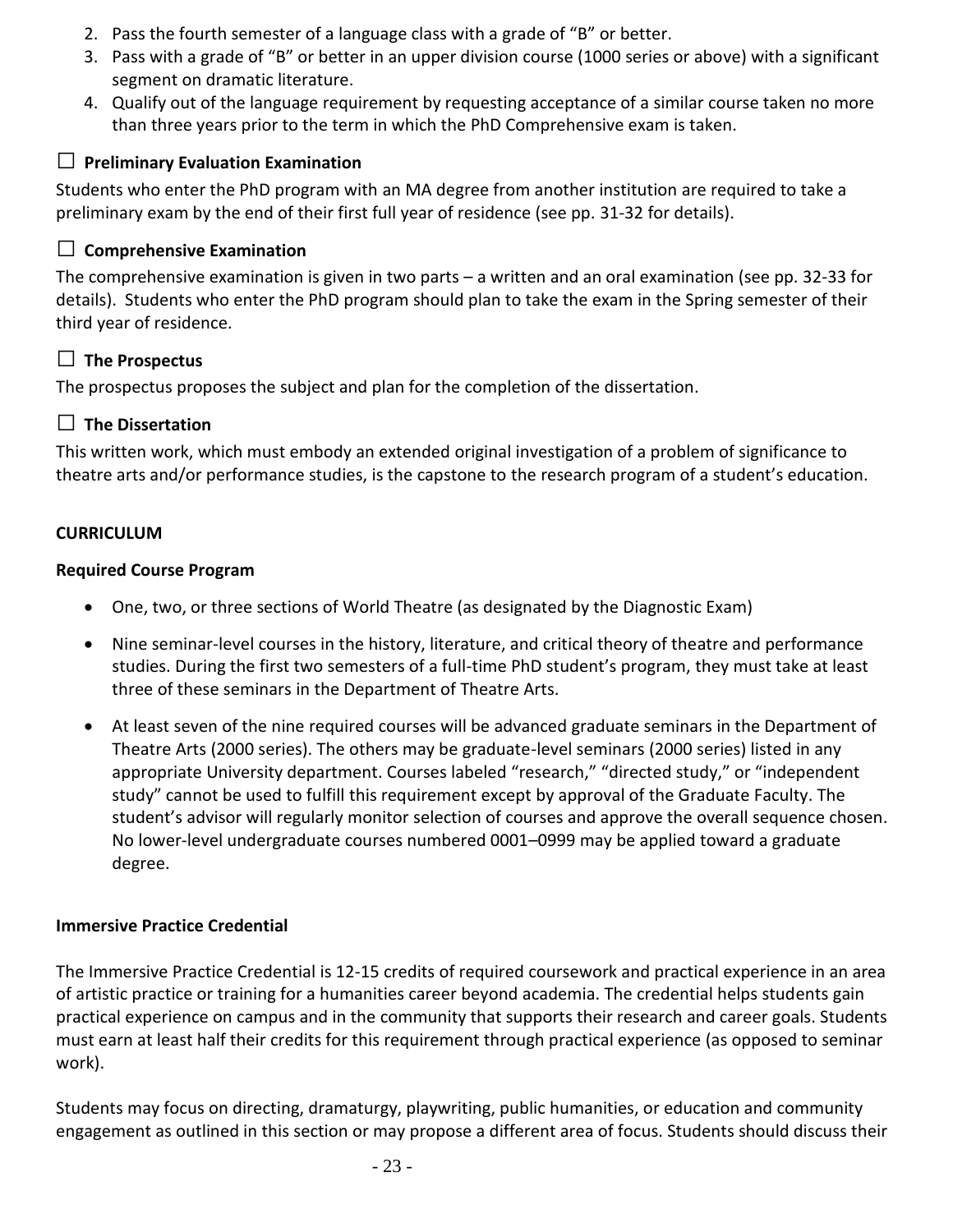proposed area with their department advisor. If a student is proposing an Immersive Practice Credential that is not directing, dramaturgy, playwriting, public humanities, or education and community engagement, the student must submit their proposed Immersive Practice Credential for approval by the graduate faculty *before* they start working on their credits to have their course of study approved. This proposal should include a brief explanation of the planned course of study and why the student is interested in pursuing it (no more than 2 pages).

Working with their advisor, students will compile an Immersive Practice Credential portfolio that documents their work. After six credits are completed, students will participate in a mid-credential review during their annual meeting in April. After completing their proposed Immersive Practice Credential, students will submit their course of study to the graduate faculty for final approval and feedback as well as complete a postcredential evaluation. The submitted document should outline the course of study, what it involved, and number of credits (no more than 2 pages). When they review the document, the graduate faculty may approve the credential, require students to complete additional work to fulfill the requirement, and/or ask the student to submit additional material to the faculty for review.

It is understood that some students come into the program with a history of practical work in the theatre, in some cases with completed MFA degrees. In these cases, students normally choose a second area of interest for the requirement. In extraordinary cases the graduate faculty may recommend that a student be exempted from the Immersive Practice Credential, usually in response to exceptional practical experience in the field.

#### Potential Immersive Practice Credentials

Below are several potential Immersive Practice Credentials. If you are interested in an area not listed, please speak with your advisor.

#### ❖ **Immersive Practice Credential in Directing**

Students may construct an Immersive Practice Credential in directing through training and production work dedicated to directing, as well as coursework and production work considered complementary to the skill sets expected of a director. Students wishing to complete a credential in directing will be expected to assist on at least one faculty or guest directed production and must direct at least one production on or off campus. In consultation with their advisor, students may opt to pursue a range of production work, including, but not limited to, participating in an observership in directing or other aspect of production; proposing and directing a lab or main stage production; or assisting or completing production work in dramaturgy, choreography, playwriting, acting and/or acting coaching.

#### ❖ **Immersive Practice Credential in Dramaturgy**

Students may construct an Immersive Practice Credential in dramaturgy through training and production work dedicated to dramaturgy, as well as coursework and production work considered complementary to the skill sets expected of a dramaturg. Students wishing to complete a credential in dramaturgy will be expected to assist a faculty dramaturg, when possible, or equivalent and dramaturg at least one mainstage and one lab production. In consultation with their advisor, students may opt to pursue additional production work, including playwriting, an observership in dramaturgy or other processes; assisting or completing production work in directing, choreography, acting and/or acting coaching.

#### ❖ **Immersive Practice Credential in Playwriting**

Students may construct an Immersive Practice Credential in playwriting through training and production work dedicated to playwriting, as well as coursework and production work considered complementary to the skill sets expected of a playwright. Students wishing to complete a credential in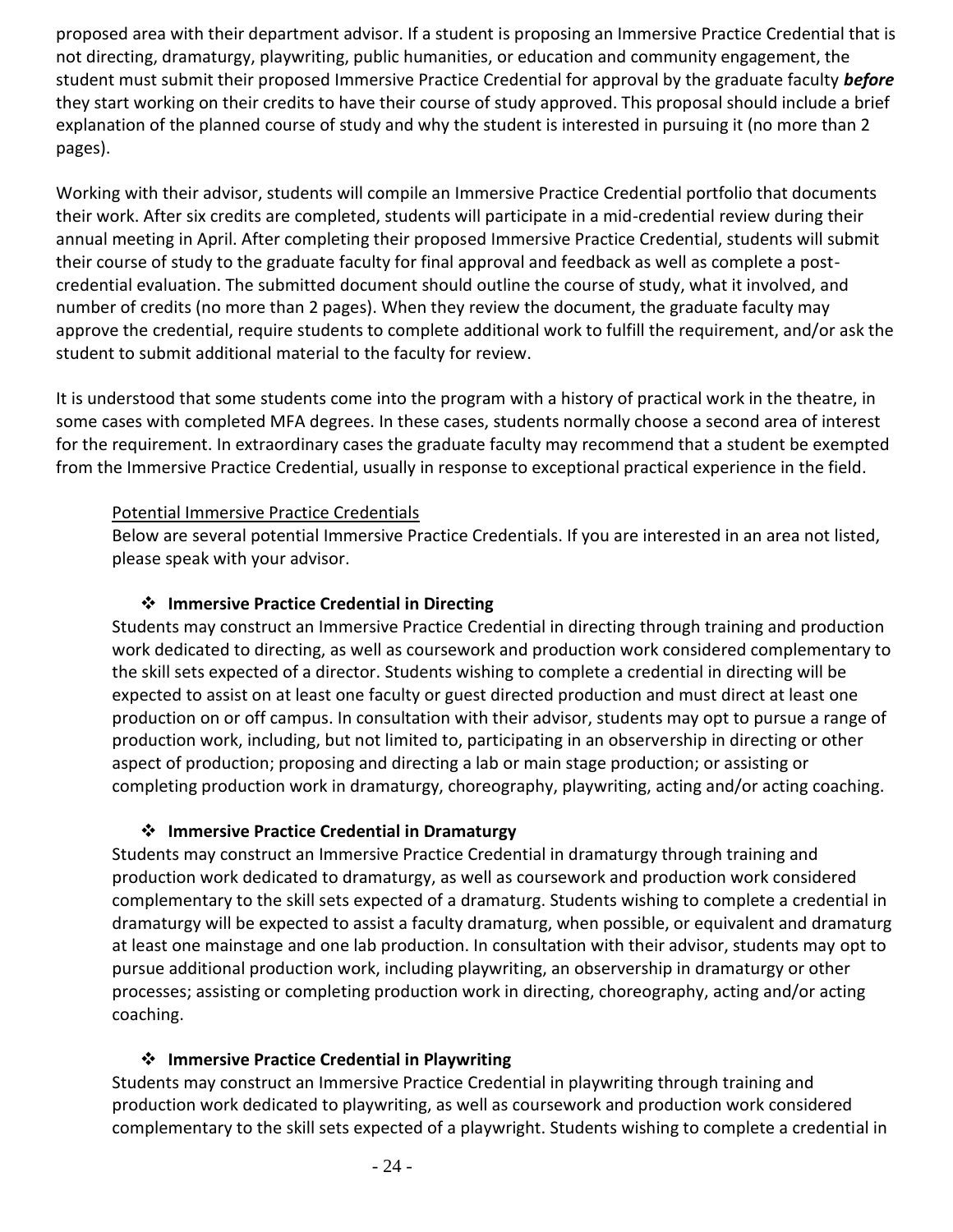playwriting will be expected to complete Playwriting I, Playwriting II, and New Play Practicum (when offered). Students should have at least one script brought to performance as a reading or a lab production. In consultation with their advisor, students may opt to pursue additional course work and production work, including coursework in genre, narrative, structure, and form within or outside department; and/or assisting or completing production work in dramaturgy and/or directing.

#### ❖ **Immersive Practice Credential in Public Humanities**

Students may construct an Immersive Practice Credential in public humanities through a combination of coursework, experiences, and internships that bring humanities knowledge production into conversation with various publics, including cultural institutions and community organizations. Students should focus on building a portfolio of opportunities that develop skills in communicating generalist and specialist expertise beyond the conventional circuits of academic publishing. These include skills in curation, oral history, gallery installation, documentary film/theatre making, performance ethnography, archival practice, popular media production (print, broadcast, and electronic). Potential coursework includes but is not limited to *Public Humanities* (ENGL), *Exhibition Presentation* (HAA), *Documentary Theory and Practice* (ENGFLM), and *Digital Studies and Methods*  (DSAM). Experiences and internships may include but are not limited to collaborations with museums, theatre companies, libraries, arts organizations, archives, galleries, media outlets, and historical societies.

#### ❖ **Immersive Practice Credential In Education and Community Engagement**

Students may construct an Immersive Practice Credential in education and community engagement through experiences and internships as well as any complementary coursework. Students should focus on building a portfolio of opportunities that develop skills including: communication and technical proficiencies, collaborative leadership, relationship building between arts or non-profit organizations and non-university populations, strategies for education and the arts outside of a university context, community or educational project management, generating and delivering resources to communicate, support, and promote arts or non-profit organization goals, among others. Opportunities may include, but are not limited to internships with local theatres, arts organizations, and non-profits, online training and certifications

#### <span id="page-24-0"></span>**ADMISSION TO CANDIDACY FOR THE DOCTOR OF PHILOSOPHY DEGREE**

Admission to candidacy for the Doctor of Philosophy degree constitutes a promotion of the student to the most advanced stage of graduate study and provides formal approval to devote essentially exclusive attention to the research and the writing of the dissertation. To qualify for admission to candidacy, students must fulfill the following requirements:

- Be in full graduate status
- Have satisfied the requirement of the preliminary evaluation
- Have completed formal course work with a minimum quality point average of 3.00
- Have passed the comprehensive examination
- Have defended and received approval of the prospectus (proposed subject and plan of the dissertation) from the PhD committee.

General Policies for the Dietrich School of Arts and Sciences Graduate Studies Office:

- Normal expectation, following University of Pittsburgh policy, is that all members of a committee must be physically present at both the prospectus and dissertation defenses.
- The Admission to Candidacy form requires the signatures of all committee members.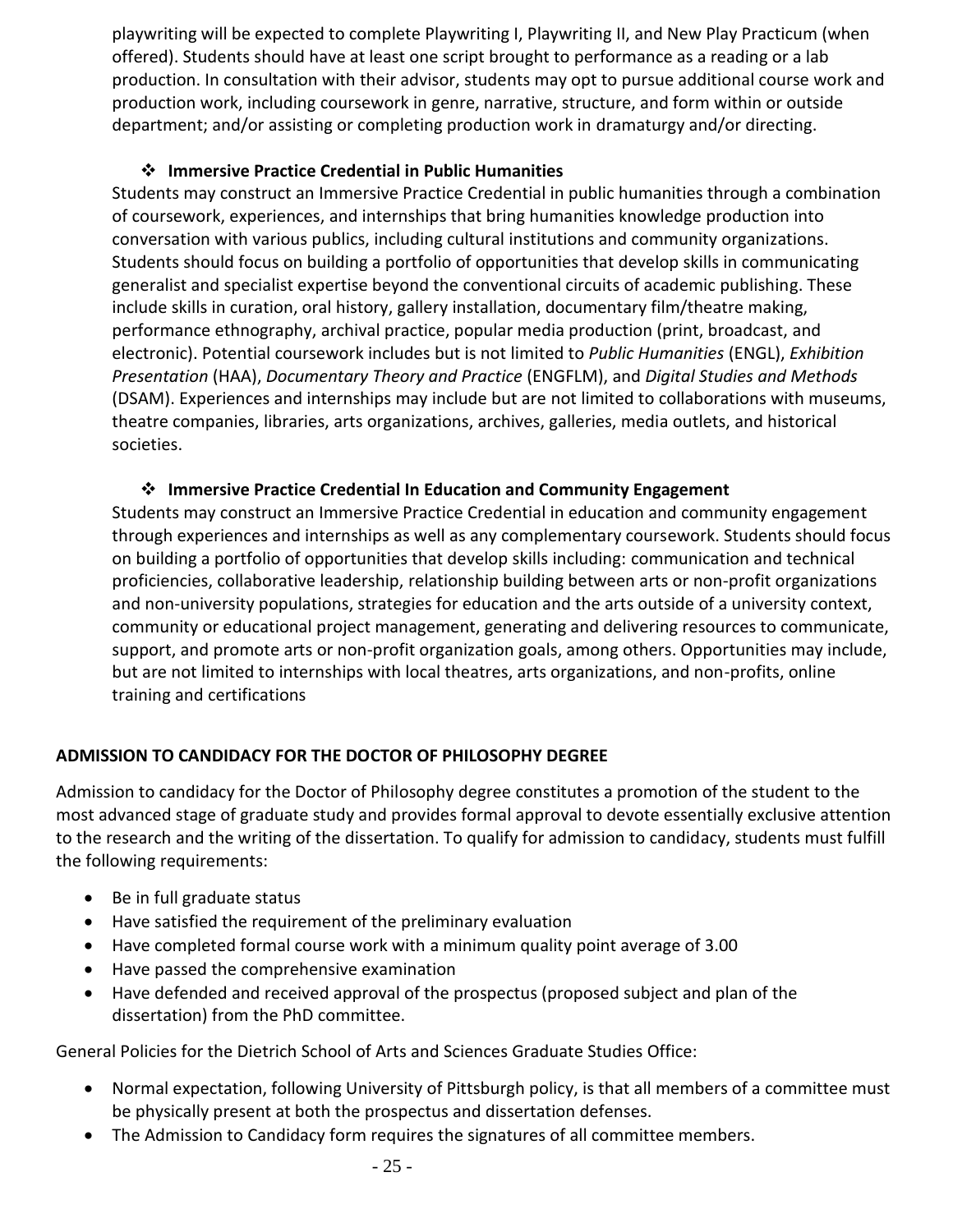• Students must be admitted to candidacy at least eight months prior to the date of dissertation defense.

<span id="page-25-1"></span>Furthermore, the date of admission to candidacy is the date on the letter sent by the Dietrich School of Arts and Sciences Graduate Studies Office and signed by the Dean.

• The Department Chair must sign all Admission to Candidacy forms and Change of Committee requests.

#### <span id="page-25-0"></span>**DETAILED DESCRIPTIONS OF EXAMS, PROSPECTUS, AND DISSERTATION**

*\*Please note that full-time faculty members are not normally available for composition and correction of the exams between the last week of Spring semester and the first week of Fall semester. Students wishing to take exams during that period must receive special permission from the Graduate Faculty.*

#### **PhD PRELIMINARY EVALUATION EXAMINATI0N**

All students who enter the PhD program are required to take the preliminary examination. Students who enter with an MA or MFA from another institution should plan to take their prelim exam at the end of their first full-time year of residency. As described below, all prelim exams are administered after the end of Spring term classes.

#### **PhD Preliminary Examination Procedure**

1. As noted above, students in their first year of doctoral study must take a minimum of three seminars in the department. Their work in those seminars shall constitute the basis for the prelim exam. The exam is designed to assess students' critical thinking, facility with methodology, and writing skills as well as ability to articulately discuss the course material in the selected seminars.

In consultation with the appropriate graduate faculty, students select three department seminars for their exam. Students should notify the graduate faculty and Director of Graduate Studies of their selected seminars by March 15. Faculty members will write one question that all students who select their seminar will answer. Students will not see the questions in advance.

- 2. On the Monday of finals week, the Graduate Student Services Administrator will email the students their 3 exam questions, one from each seminar, at 9AM. The students will write their answers (at home) to each of the three questions. Students are responsible for returning their answers to the Graduate Administrator by 9AM on the Thursday of finals week.
- 3 The defenses will be held the Monday after finals week. The Director of Graduate Studies will schedule the defense times with the entire graduate faculty and notify the students. The faculty understands the oral defense as an important part of the end-of-year advising meeting. The defense meeting will last approximately an hour and will primarily address the student's written examination. The meeting also will address the student's seminar work generally, progress-to-date in required areas of the PhD, plus other areas as necessary.

Should the written and/or oral portion of the exam be deemed unsatisfactory, students may be asked to rewrite all or part of it. Students who are asked to rewrite will have until August 1 to submit their rewritten exam electronically to the graduate faculty members who participated in their defense. The graduate faculty will decide whether or not to call a second defense after reading the rewritten exam. If a second defense is necessary, the defense will be held at the beginning of the fall term. A student's rewritten exam may pass without a second defense.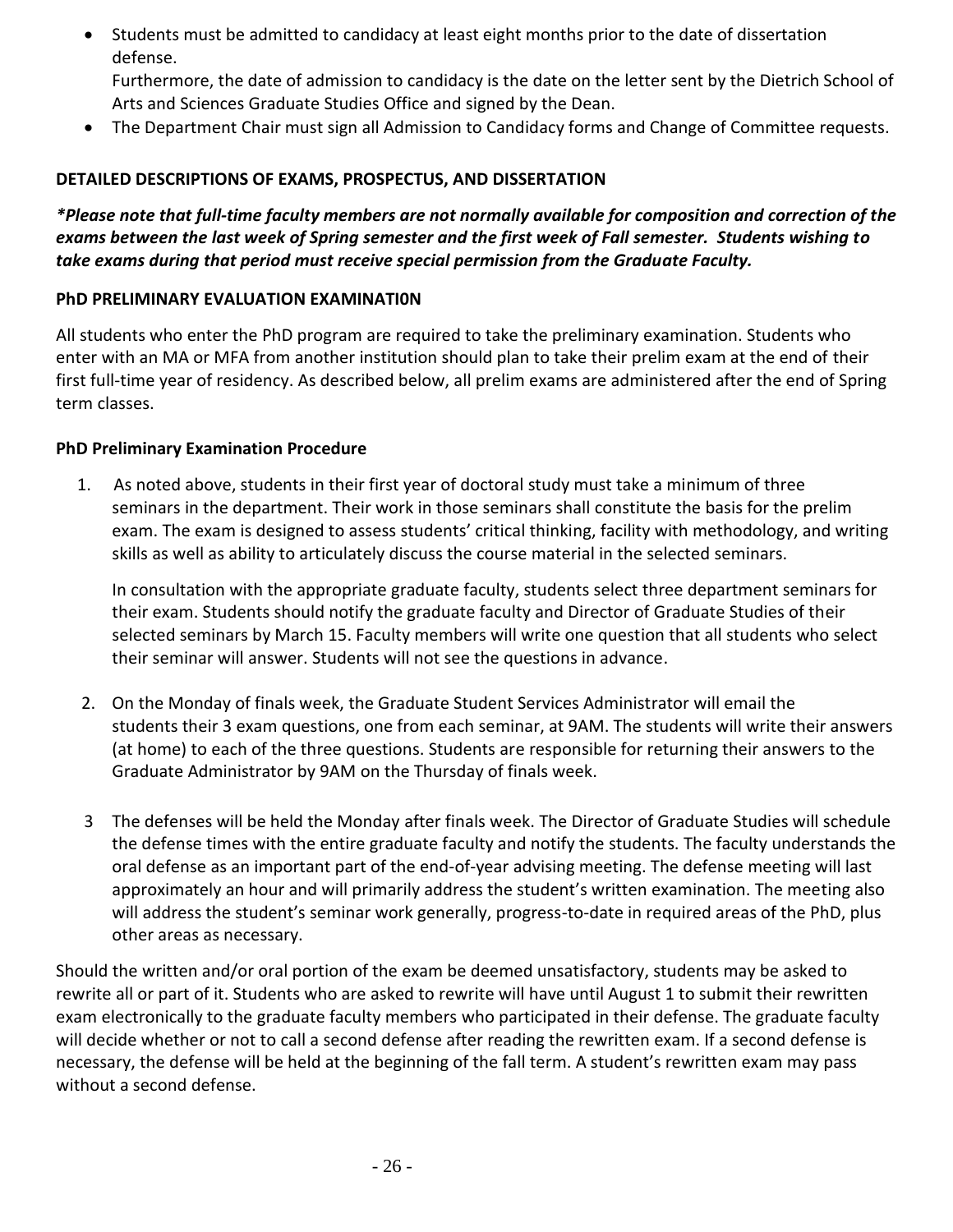#### <span id="page-26-0"></span>**PHD COMPREHENSIVE EXAMINATION**

By the end of their second year, students should begin to consider and discuss with faculty areas for their comprehensive exam that fall into the three categories below. By the beginning of their third year, three areas of study should be approved. Through the comprehensive examination, students demonstrate both breadth and depth in regards to theatre and performance history, theory, and practice. Students may register for THEA 2980 – Comprehensive Exam Prep – for up to 9 credits during the terms in which the student is preparing.

#### **PhD Comprehensive Examination Procedure**

- 1. At least eight months prior to the anticipated date of the Comprehensive Examination, the student chooses a specific topic within each of three examination areas—Critical Methodologies and Theoretical Discourses; Historical Discourses; Textual Discourses.
- 2. In consultation with the area advisor, the student prepares and submits five questions in each area. Each area advisor must approve the questions before the student sets an examination date. Students may write their exam on each discourse area at home, over a two-day period. The entire exam on the three discourse areas should be scheduled within a ten-day period. Students are strongly encouraged to schedule their examination dates near the start or finish of the fall or spring semesters. Students may not start an exam area over a weekend and the start time must be during the Graduate Student Service Administrator's regular hours. At the same time, students should work with the faculty to schedule their oral defense for 7-14 days after they turn in their final question. The committee for the defense is comprised of the three area advisors.
- 3. The student prepares each of the five questions in each of the three areas.
- 4. Just prior to the time of the examination each area advisor will choose three questions from among the five submitted by the student. For each of the three discourse areas, at the beginning of the two-day examination period, students will receive the 3 questions from the Graduate Student Services Administrator. The student should find a quiet place to write, either at the office or at home, choose two of the three questions to answer, and then return her/his answers to the Graduate Student Services Administrator within 48 hours. While writing, students may consult whatever sources they wish. Students may cite specific references (and note the source parenthetically), but should avoid long quotations. The answers will take the form of a paper, which will be judged as a piece of writing as well as for the cogency and scope of the response. Papers are to be composed on a computer.
- 5. Seven to fourteen days after turning in their final question, students sit for their oral defense. It usually begins with a review of the candidate's written answers, but will likely move to other questions that might have been chosen, or to any questions relevant to the candidate's areas. The oral examination lasts about one and a half to two hours. There is no fixed or quantitative relationship between the written and oral portions of the comprehensives. A mediocre written examination might be redeemed by a good oral. If the candidate fails, the major advisor will talk with the candidate about the reasons for failure. Usually each examiner speaks individually to the candidate, as well. A course of study for the future is then established. Occasionally a candidate may be passed in all but one area, in which case the examiners will arrange for a re-examination in that area. If a student fails the entire exam or an individual area of it a second time, the exam may be retaken only with the approval of the Graduate Faculty.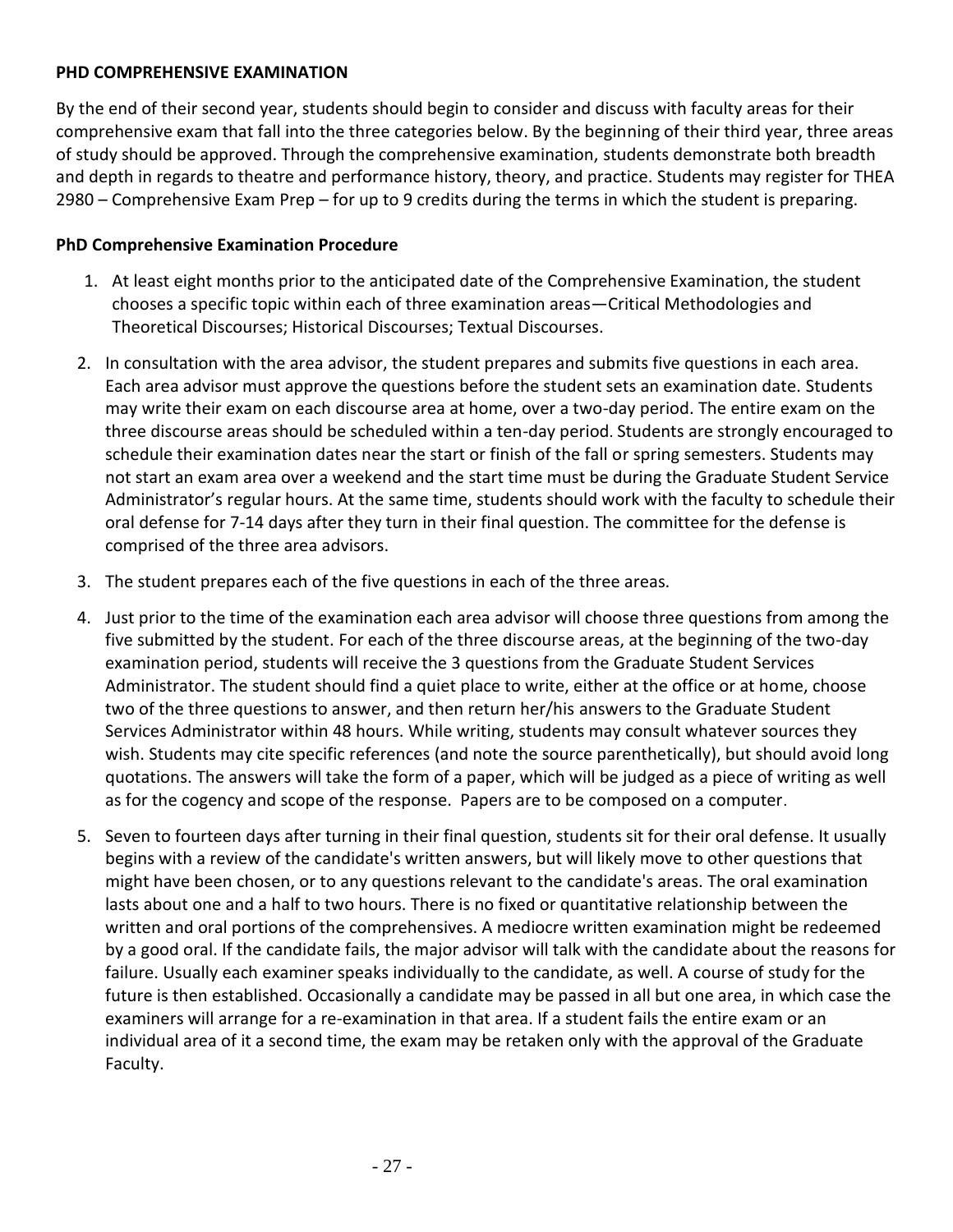*\*Please note that full-time faculty members are not normally available for composition and correction of the exams between the last week of Spring semester and the first week of Fall semester. Students wishing to take exams during that period must receive special permission from the Graduate Faculty.*

#### **Area one: critical methodologies and theoretical discourses**

This area of study engages one or more theoretically based methods of theatre and performance study. As part of this area, students must also propose a restricted body of material that will form the examples for the theoretical investigation. The material of study may come from written drama, from performance history, from popular culture, or from other relevant categories. It may not, however, overlap in any substantial way the material proposed for Areas Two and Three.

#### **Area two: historical discourses**

A major period of theatre and/or performance history is selected for in-depth investigation. Relevant topics include playhouses, audiences, performance strategies and styles (acting, directing, etc.), scenography, "movements" in playwriting, dramaturgy, cultural attitudes to theatre and performance, institutions, and systems of finance. The theoretical and critical conclusions reached by major theatre scholars on these topics within the chosen period will substantially shape the student's investigation.

#### **Area three: textual discourses**

The work of one major dramatist or of two related dramatists is investigated in detail. Three "texts" are relevant:

- the written drama
- the history and tradition of its theatrical production (including its contemporary performance)
- the history and tradition of its reception

Another strategy would be to combine two related playwrights. If the candidate is interested in creating a combination, they will need to seek the approval of the area advisor.

**NOTE:** Areas Two and Three should be substantially separated in historical period.

#### <span id="page-27-0"></span>**THE PROSPECTUS**

The prospectus proposes the subject and plan for the completion of the dissertation. The prospectus addresses the following items:

- A general overview of the project
- The planned methodology
- Source materials
- A review of related literature
- A chapter outline
- Chapter summaries
- A working bibliography

The graduate faculty member who will serve as chair for the student's dissertation committee (see below) will provide guidance for the completion of the prospectus. Once the committee chair has approved the prospectus, the student will schedule a defense with all of the members of their PhD committee.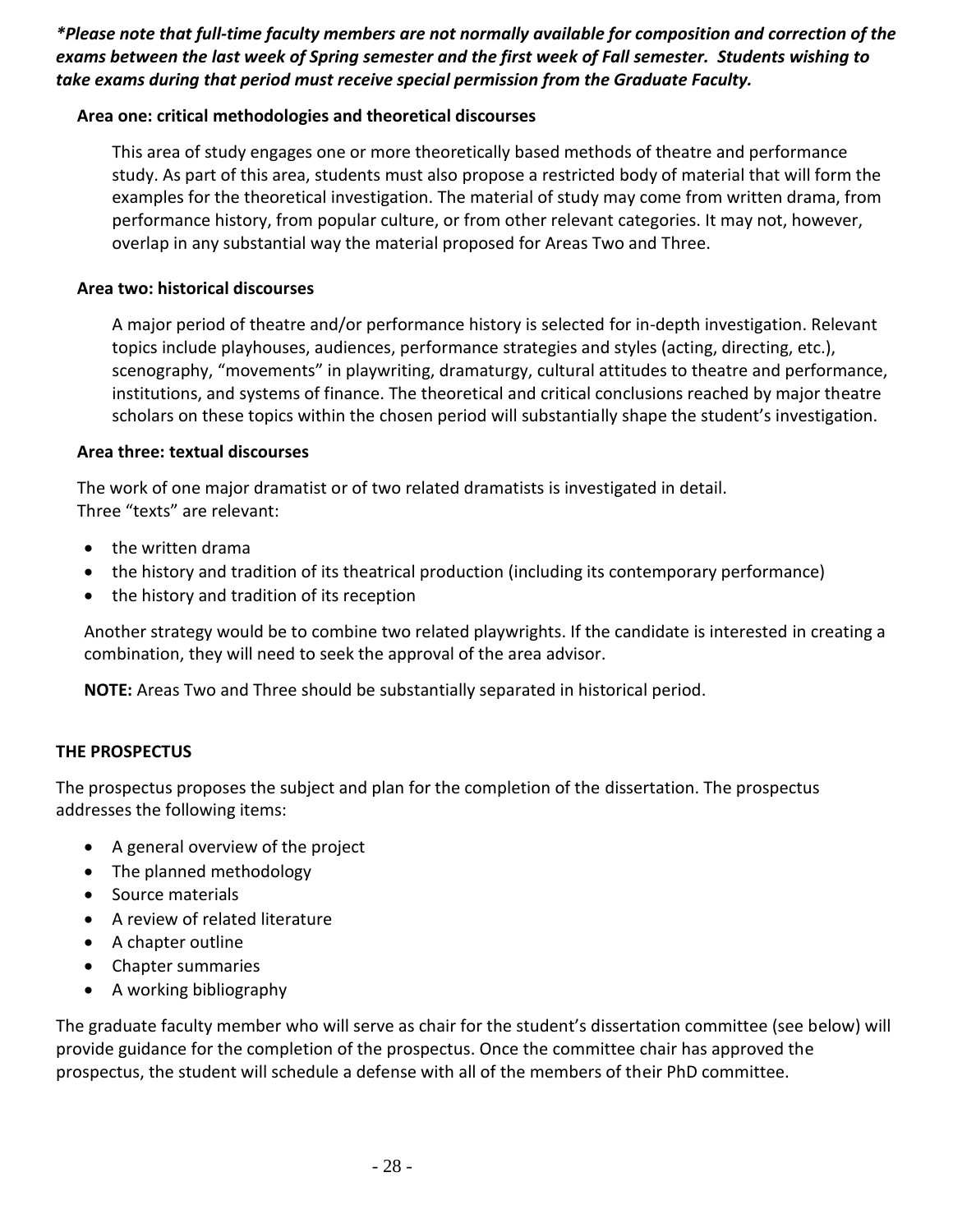#### **FULL TIME DISSERTATION STUDY CREDITS**

**FTDA 3999 –** (Full Time Dissertation Study for students in the Arts and Humanities). **FTDA 3999** is a fixed-fee registration for doctoral students which registers you for one credit only at a much-reduced rate of tuition, and allows students to be considered full time students for loans and benefits.

Students can register for **FTDA 3999** after meeting the following requirements:

- You have completed all course requirements
- <span id="page-28-0"></span>- You have passed the PhD comprehensive examination
- You have completed 72 credits of graduate study and are working full-time on your dissertation

#### **THE DISSERTATION**

The University of Pittsburgh's *Graduate and Professional Bulletin* outlines the requirements for the final stage of the degree, which is the preparation and defense of a dissertation. This written work, which must embody an extended original investigation of a problem of significance to theatre arts or performance studies, is the capstone to the research program of a student's training. More information is available at [http://www.pitt.edu/~graduate/courses.html.](http://www.pitt.edu/~graduate/courses.html)

#### <span id="page-28-1"></span>**DSAS Doctoral Dissertation Committee Policy (in effect: October 14, 2021)**

#### **Committee Composition**

Doctoral dissertation committees are composed of at least four members. The Chair of the committee must be a current (or recent) member of the University of Pittsburgh Graduate Faculty. Any member may serve as Co-Chair. At least three members (to include the Chair) must be members of the University of Pittsburgh Graduate Faculty with either a primary appointment in the candidate's department or a secondary/joint appointment in the candidate's department and a primary/joint appointment in another relevant department within the University of Pittsburgh ("internal members"). At least one member must either be a member of the University of Pittsburgh Graduate Faculty external to the candidate's department or a qualified scholar with an equivalent status at another accredited institution ("external member"; for exceptions, see below, Special Requirements for External Committee Members from outside the University of Pittsburgh). The Graduate Faculty Roster for the University of Pittsburgh can be viewed at the following website: [https://www.provost.pitt.edu/graduate-faculty-roster.](https://www.provost.pitt.edu/graduate-faculty-roster) Membership in the Graduate Faculty is not automatic and must be formally requested by the faculty member's department and approved by the Associate Dean for Graduate Studies and the Vice Provost for Graduate Studies before the faculty member can serve on a doctoral dissertation committee. Additional committee members from the University of Pittsburgh may be added to the doctoral committee in cases where additional expertise is needed. For additional members, the Graduate Faculty status requirement may be waived by approval of the Assistant Dean for Graduate Studies. A program's request for any additional committee member from the University of Pittsburgh must be accompanied by (1) a current C.V. that documents the potential member's educational and professional background of relevance to the student's research, as well as previous experience mentoring doctoral or postdoctoral trainees and (2) a memo that clearly outlines the benefit of the member's participation to the student.

#### **Notification of Committee Membership**

The names of the committee members must be submitted by the student's Ph.D. program to the DSAS Office of Graduate Studies as part of a student's application for doctoral candidacy. All requests for subsequent changes to the committee should be submitted for approval to the Office of Graduate Studies by the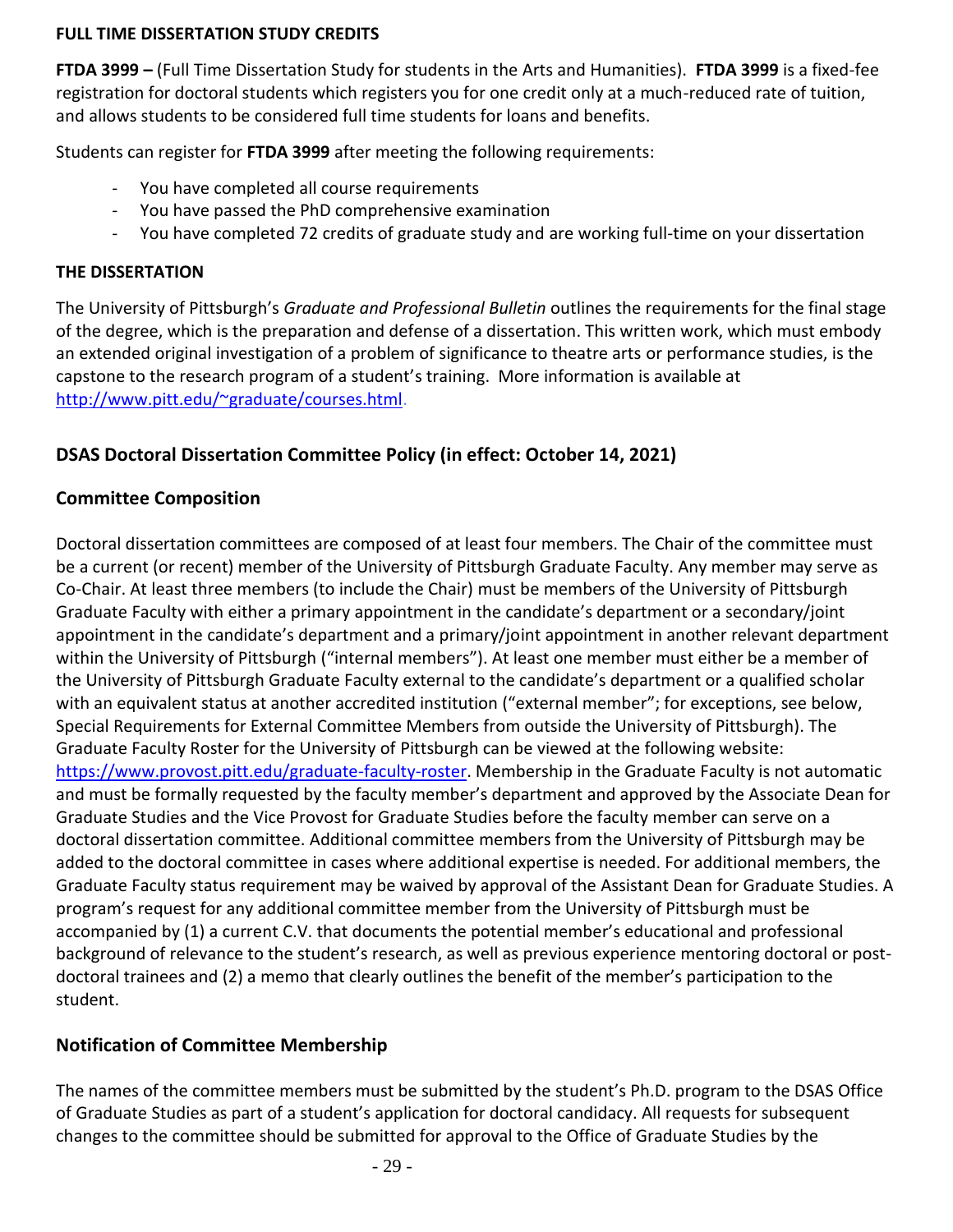Graduate Administrator for the candidate's program. Any changes to committee membership, internal or external, after the dissertation proposal/prospectus/overview meeting must be approved by the Assistant Dean for Graduate Studies prior to the dissertation defense. [\[1\]](https://www.asgraduate.pitt.edu/dsas-doctoral-dissertation-committee-policy#footnote-1)

#### **Special Requirements for External Committee Members from outside the University of Pittsburgh**

A program's request for any external member from outside the University of Pittsburgh must be accompanied by (1) a current C.V. that documents the potential external member's educational and professional background of relevance to the student's research, as well as previous experience mentoring doctoral or postdoctoral trainees and (2) a memo that clearly outlines the benefit of the member's participation to the student.

Faculty from outside the University of Pittsburgh may serve as external committee members. Under certain circumstances, active researchers or professionals with appointments outside of academia may be approved as external committee members. In this case, the memo should also document how the Ph.D. program renders diverse careers valued, visible, and viable and supports a pathway for the student to pursue a career in sectors such as government, business/industry, and/or non-profit.

In cases where the only external committee member is requested to be an active researcher or professional with an appointment outside academia, the program's robust support for diverse post-doctoral career trajectories will be weighed particularly heavily.

C.V.s for external committee members who have been approved previously by the Assistant Dean for a particular program's graduate students need only be resubmitted once every five years. In this case, however, the memorandum accompanying each request for an external member's participation in a new committee must also note the date on which the C.V. was last submitted for this individual. If the date is not known, a new C.V. must be included.

In all cases, requests for external members must be approved by the Assistant Dean in advance of the requested member's participation on the doctoral committee and before the meeting or defense is scheduled. The Assistant Dean will review the materials and render a decision.

#### **Committee Participation by Former Members of the University of Pittsburgh Faculty**

Committee members who leave the University after a graduate student has been admitted to candidacy may stay on the committee in their original capacity, provided that the defense is scheduled within 12 months of the faculty member's departure. If the committee member who left the University is the Committee Chair and wishes to continue in this role, a Co-Chair must be designated from among the other internal committee members.

#### **Committee Participation by Retired Members of the University of Pittsburgh Faculty**

Faculty who are retired from the University of Pittsburgh are eligible to serve as members or Chairs of committees formed both before and after their retirement, as long as they are still active professionally in the academic community as reasonably determined by the Chair of Department.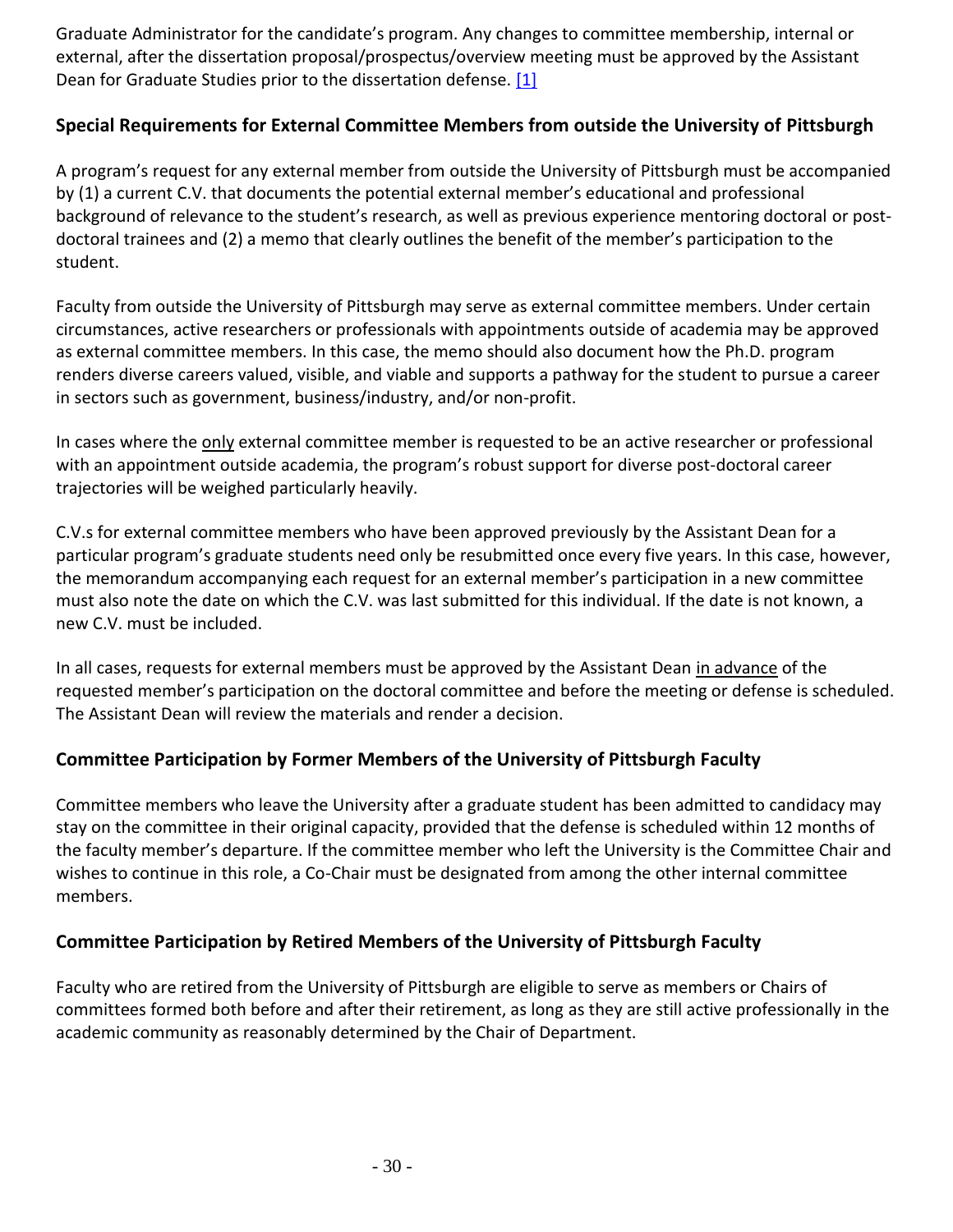#### **Remote Participation by Committee Members**

The candidate and committee members may choose to attend the

dissertation proposal/prospectus/overview either in person or remotely. In cases where there are both inperson and remote attendees, the hybrid meeting must be conducted synchronously.

The candidate, the Chair of the committee, and at least one other committee member must attend the dissertation defense in person. However, in highly exceptional circumstances,

1) the candidate may petition the Assistant Dean for Graduate Studies to participate remotely in the defense. The written request must be endorsed by both the Committee Chair and the program's Director of Graduate Studies and provide a compelling rationale why the in-person participation requirement represents a hardship for the student.

2) the Chair of the dissertation committee may petition the Assistant Dean for Graduate Studies to participate remotely in the defense, e.g., if the in-person requirement would delay the candidate's graduation timeline to a subsequent term. In such cases, the petitioning Committee Chair's designated internal committee member ("designee") must confirm their in-person attendance as one of at least two physically present committee members and assume responsibility for certifying that audio-visual requirements have been met.

The Assistant Dean will review the petition and render a decision. Only if and when approval for the remote attendance of a candidate or Chair has been granted, should the defense be scheduled.

If any committee member, or, exceptionally, the candidate, participate remotely in the defense, the Ph.D. program is responsible for hosting a synchronous dissertation defense meeting with in-person and remote participants according to the guidelines detailed below. The candidate may opt to make the public parts of their defense meeting accessible to further remote attendees, such as faculty, fellow students, and the candidate's family and friends. Committees and candidates requiring guidance should consult the University Center for Teaching and Learning.

### **Requirements for Audio-Visual Technology**

To satisfy the requirements for the remote attendance of any committee member or, exceptionally, the candidate, all participants in the meeting or defense must have access to the technological means for audiovisual interaction. Remote attendees must be accessible, with or without reasonable accommodations, to the graduate student presenter and other committee members participating in person and vice versa. The candidate's graduate program is responsible for arranging the necessary technology on campus and it is recommended that someone with technological expertise be present to resolve any difficulties as they may arise.

The dissertation proposal/prospectus/overview meeting or the defense of the dissertation must be rescheduled (or completed at a later time) if –

1. it is not technologically possible to accomplish the required level of audiovisual interaction at the time and place appointed; or

2. the video portion of the connection fails before the meeting or defense is 50% completed (reasonably determined by the Committee Chair) and cannot be reestablished; or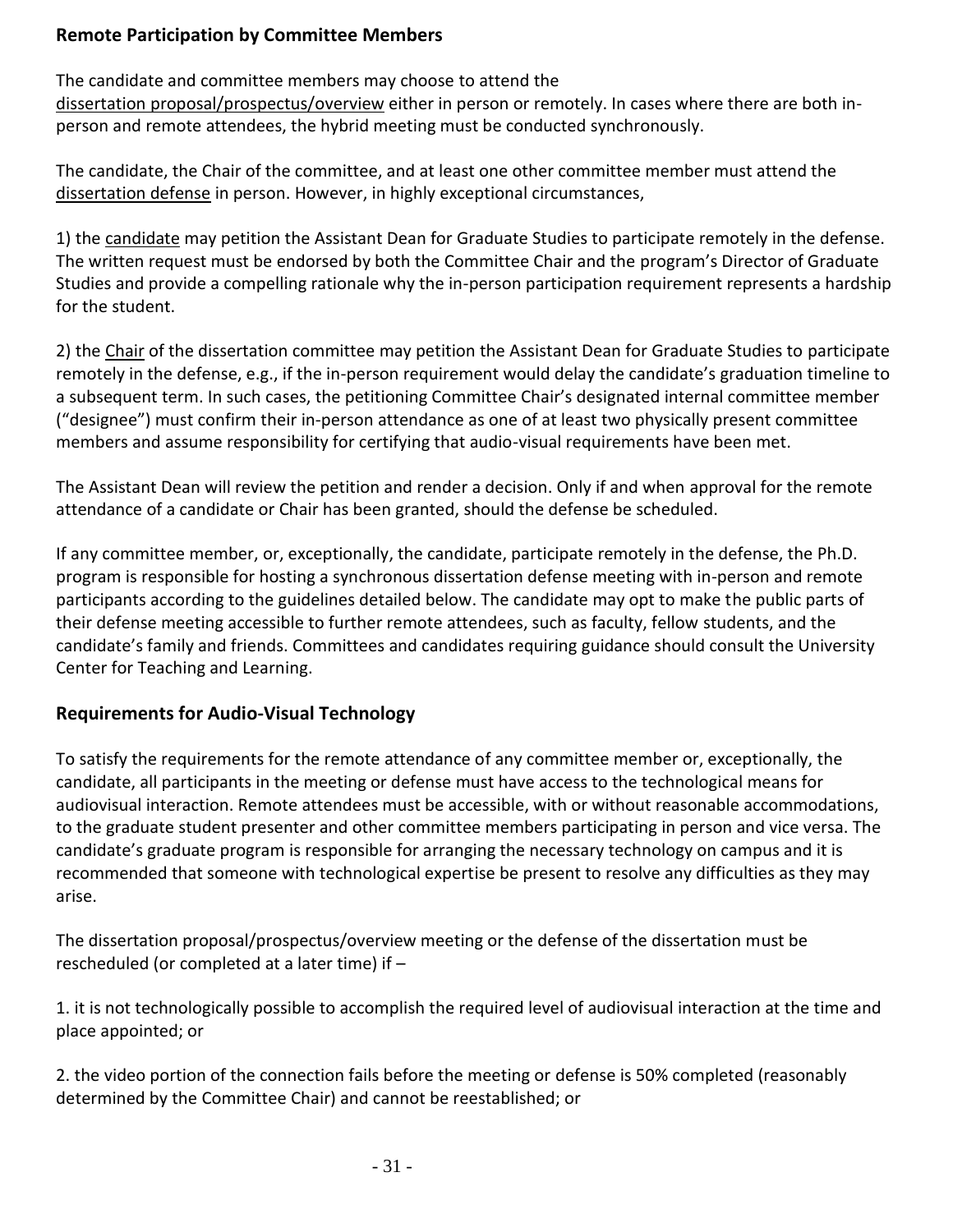3. the audio portion connection fails before 90% of the meeting or defense is completed (reasonably determined by the Committee Chair) and cannot be reestablished.

Should any committee member and/or graduate student require reasonable accommodations as they relate to the doctoral dissertation committee process, please contact the Assistant Dean for Graduate Studies at [pkc3@pitt.edu.](mailto:pkc3@pitt.edu)

#### **Chair's or Chair's Designee's Certification of Compliance with Remote Participation Requirements**

The Chair of a dissertation committee in which any participants attend remotely, or their designee, will be required to complete the Remote Attendance Certification form whereby they attest that the technological requirements for remote attendance have been met. [\[2\]](http://www.asgraduate.pitt.edu/dsas-doctoral-dissertation-committee-policy#footnote-2) This form must be included with the results of the dissertation proposal/prospectus/overview meeting or defense in the submission to the Office of Graduate Studies. If the Chair of the committee or their designee signs the student's paperwork in the name of a remotely attending member, a copy of the authorization for this signature must also be provided when the documentation is submitted; an email from the remotely attending member authorizing the signature is sufficient.

#### **ANNUAL MEETING OF THE DISSERTATION COMMITTEE**

In the new Regulations Governing Graduate Study approved in 1991 by the University Council of Graduate Study there appears the following regulation:

- Meetings of the doctoral candidate and their dissertation committee must occur at least annually from the time the student gains admission to doctoral candidacy. During these meetings, the committee should assess the student's progress toward the degree and discuss objectives for the following year and a timetable for completing degree requirements.
- The annual meeting ensures that any changes in direction or methodology have the advice and consent of the committee. It is the responsibility of the Director of Graduate Studies to maintain a record of students who have been admitted to doctoral candidacy and to notify the student and the dissertation advisor of the need to arrange for a review meeting. The annual meetings will occur during the second half of the spring term. In order to assess the student's progress to degree, the student and their advisor should decide what materials best serve the student to discuss at this point in their process. This might include a detailed progress report and/or a revised prospectus. Regardless of the material submitted, the student should be prepared to discuss the progress and changes to the dissertation project overall and their current timeline.

In some cases, a student may be geographically distant from campus and cannot return without hardship. It might then be appropriate for the student to provide a written progress report with timetable, and for the committee to meet and approve or disapprove the revised proposal. The decision is made by the dissertation advisor in conversation with the committee and Director of Graduate Studies. The advisor would then inform the student of the committee's action. When any member of the committee is away on leave or sabbatical, they should provide comments for the meeting.

After the end of the meeting, the approval form, signed by the student and committee, along with any submitted writing and a brief summary of the committee's suggestions, written by the dissertation advisor, will be placed in the student's file.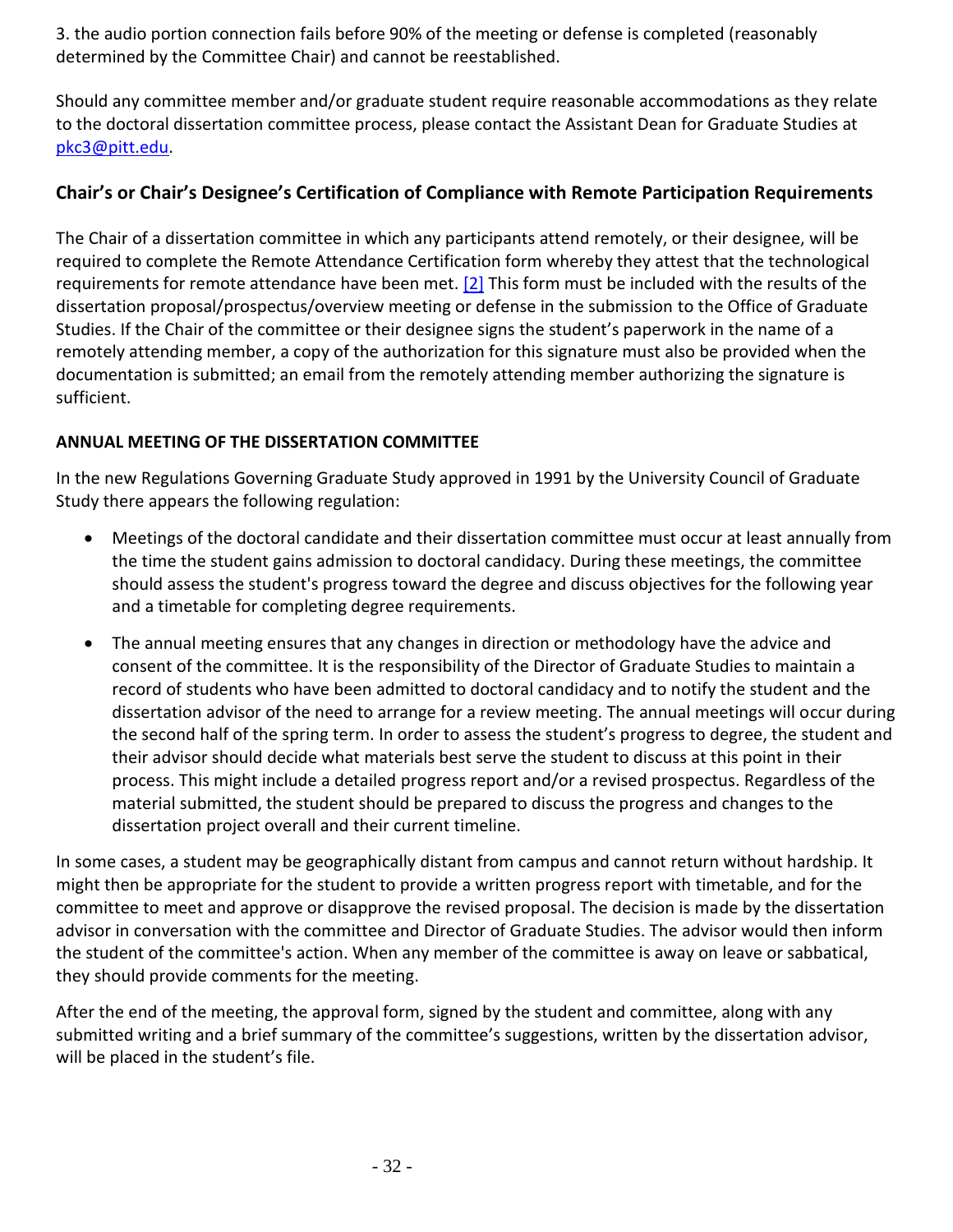#### <span id="page-32-0"></span>**SAMPLE COURSE OF STUDY (post MA/MFA) \***

#### **Year 1—Fall Year 1—Spring**

Grad Seminar Grad Seminar Grad Seminar Grad Seminar World Theatre History\*\* World Theatre History \*\* Theatre Pedagogy and Professionalization

Grad Seminar Grad Seminar Grad Seminar Grad Seminar IPC Course (Grad IPC Course Directing, Grad Playwriting, etc.)

Grad Seminar **Directed Study (Comp Preparation)** Directed Study (Comp Preparation) IPC Directed Study

Directed Study (Prospectus Defense for Sciences) Admission to Candidacy)

FTDA 3999 (Dissertation Research FTDA 3999 (Dissertation Defense) and Writing)

#### **Year 2—Fall Year 2—Spring**

#### **Year 3—Fall Year 3—Spring**

IPC Directed Study Independent Study (Research for Prospectus)

#### **Year 4—Fall Year 4—Spring**

Grad Course (Language Requirement) FTDA 3999 (Full-time Dissertation for Arts &

#### **Year 5—Fall Year 5—Spring**

\*This sample course of study is only one of several possibilities for the PhD student.

\*\*New grad students generally take 2 of the 3 World Theatre History courses (taught in sequence), depending on their scores in the Diagnostic Test.

# <span id="page-32-1"></span>**TIME TO DEGREE: COMPLETING MAJOR MILESTONES**

| <b>YEAR ONE</b>                                                    |                                                                                                                                    | <b>YEAR TWO</b> |               |
|--------------------------------------------------------------------|------------------------------------------------------------------------------------------------------------------------------------|-----------------|---------------|
| <b>FALL</b>                                                        | <b>SPRING</b>                                                                                                                      | <b>FALL</b>     | <b>SPRING</b> |
| By the end of the<br>term, student<br>decides on Special<br>Option | <b>Final Examination</b><br>Week: Take<br><b>Preliminary Exam</b><br>Schedule Oral<br>Defense for one<br>week after Prelim<br>Exam |                 |               |

| <b>YEAR THREE</b>                          |                                                       | <b>YEAR FOUR</b>                                    |               |
|--------------------------------------------|-------------------------------------------------------|-----------------------------------------------------|---------------|
| <b>FALL</b>                                | <b>SPRING</b>                                         | <b>FALL</b>                                         | <b>SPRING</b> |
| Select areas for<br>Comprehensive<br>Exam. | Take Comprehensive<br>Exam and then<br>defend answers | Complete Foreign<br>Language<br>requirement and IPC |               |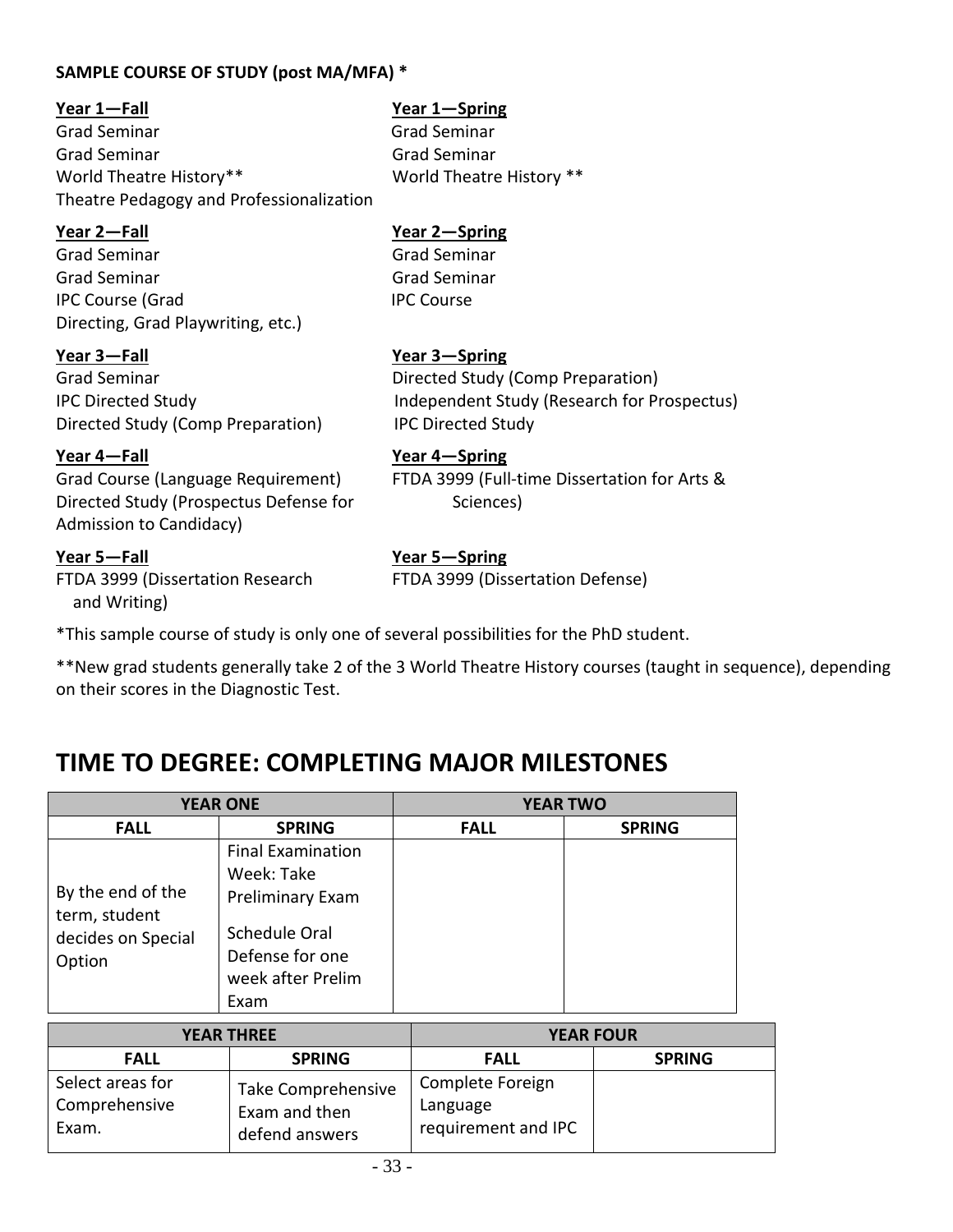| Prepare and develop<br>Comprehensive Exam<br>questions |                            | Defend Prospectus |  |
|--------------------------------------------------------|----------------------------|-------------------|--|
|                                                        |                            |                   |  |
| <b>YEAR FIVE</b>                                       |                            |                   |  |
| <b>FALL</b>                                            | <b>SPRING</b>              |                   |  |
|                                                        | <b>Defend Dissertation</b> |                   |  |

## <span id="page-33-0"></span>**RECEIVING AN MA DEGREE WHILE PURSUING A PhD**

Students who wish to receive the MA as part of their progress towards the PhD may apply any time after they have satisfactorily completed the basic requirements outlined in the Department's program for the MA in Theatre and Performance Studies. If a student wishes to receive the MA degree, it is the responsibility of the student to notify their advisor and the Director of Graduate Studies, so they can assist the student in planning their course of study. Regardless of whether or not students decide to complete the MA degree, all students admitted to the PhD program only receive 5 years of funding.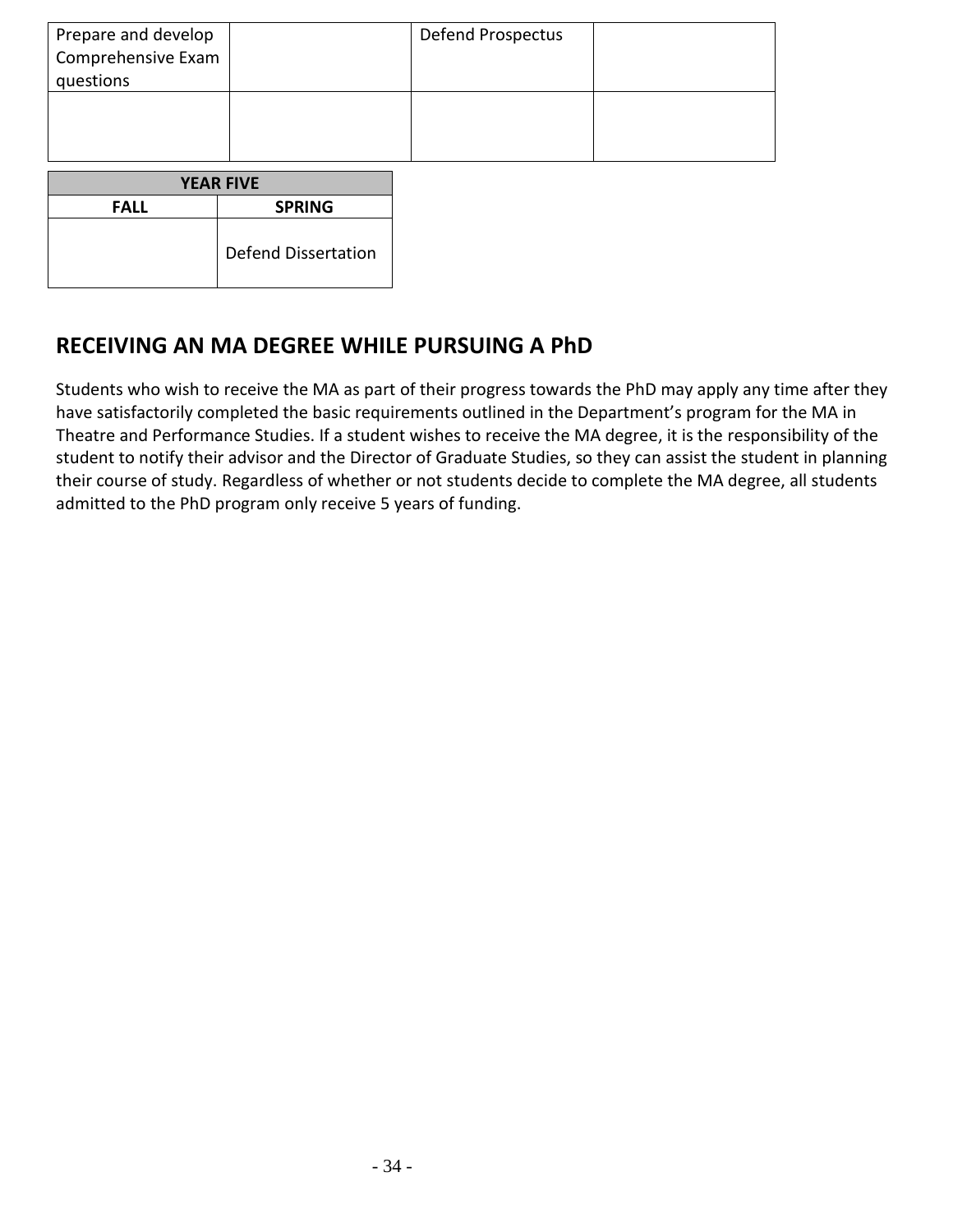# <span id="page-34-0"></span>**POLICIES FOR GRADUATE STUDENT ASSISTANTSHIPS (TA/TF) IN THE DEPARTMENT OF THEATRE ARTS**

This section of the Handbook is for the benefit of graduate students and faculty members. The procedures are designed to make transparent and clear the department procedure and expectations in relation to assistantships and workload, protect TA/TFs against arbitrary treatment, ensure further that their teaching performance is carefully examined according to reasonable criteria, and provide advice and resources for improving teaching practice if warranted.

## <span id="page-34-1"></span>**ASSISTANTSHIP POLICY**

The department is given a certain number of TA/TF lines for the academic year. If you are awarded an assistantship or fellowship, this will include full tuition remission, health benefits at no additional cost, and a stipend. During students' first year teaching at the University of Pittsburgh, they receive a teaching assistantship (TA). If the student's teaching is deemed satisfactory by the graduate faculty based on OMETS and teaching observations, the student will receive a teaching fellowship (TF) during their remaining years teaching in the department.

University Fellowships, such as Provost's Humanities Fellowships, K. Leroy Irvis Fellowships, Mellon Predoctoral Fellowships, and Gutierrez Fellowships, count towards the total number of years funded. PhD students who are awarded funding receive five years of funding. If a student chooses to earn an MA while earning the PhD, they still only are eligible for five years of funding. MFA students receive two years of funding.

For information on current stipend rates, see<https://www.gradstudents.pitt.edu/stipend-rates>

### <span id="page-34-2"></span>**POLICY STATEMENT FOR TEACHING ASSISTANTS AND TEACHING FELLOWS**

The definitions, responsibilities, and rights of Teaching Assistants and Teaching Fellows are outlined in the following document. It also includes the official procedure for handling grievance situations related to assistantships. [\(https://www.provost.pitt.edu/sites/default/files/TATFGSAPolicyStatement.pdf\)](https://www.provost.pitt.edu/sites/default/files/TATFGSAPolicyStatement.pdf)

## <span id="page-34-3"></span>**TRAINING, SUPERVISION AND EVALUATION**

All graduate students with assistantships are required to attend the New Graduate Student TA Orientation offered by CIDDE the week before Fall classes begin. During the same week, all new and continuing instructors of Introduction to Performance, the first course MFA and PhD students teach independently, attend a training workshop. The goal of the workshop is to lead new instructors through the expectations of the Department of Theatre Arts and the University, guide them through the development of their first syllabus, and provide them with exercise and assignment examples that they can adapt and use in class. It also is an opportunity for discussion about pedagogical strategies and classroom challenges among new and continuing Introduction to Performance teachers.

Every year, the department hosts two teaching colloquiums (fall and spring) organized by our department teaching mentor. Graduate students are required to attend both colloquiums during their first year and they are strongly encouraged to attend during their second year and beyond. The colloquiums take an in-depth look at a specific teaching topic. Past teaching colloquiums have addressed incorporating and valuing diversity in the classroom, developing teaching objectives, writing a teaching philosophy, trigger and content warnings, and creating rubrics for the theatre arts classroom. The colloquium brings together new and experienced theatre arts graduate students and is attended by a broad range of Theatre Arts faculty. The colloquium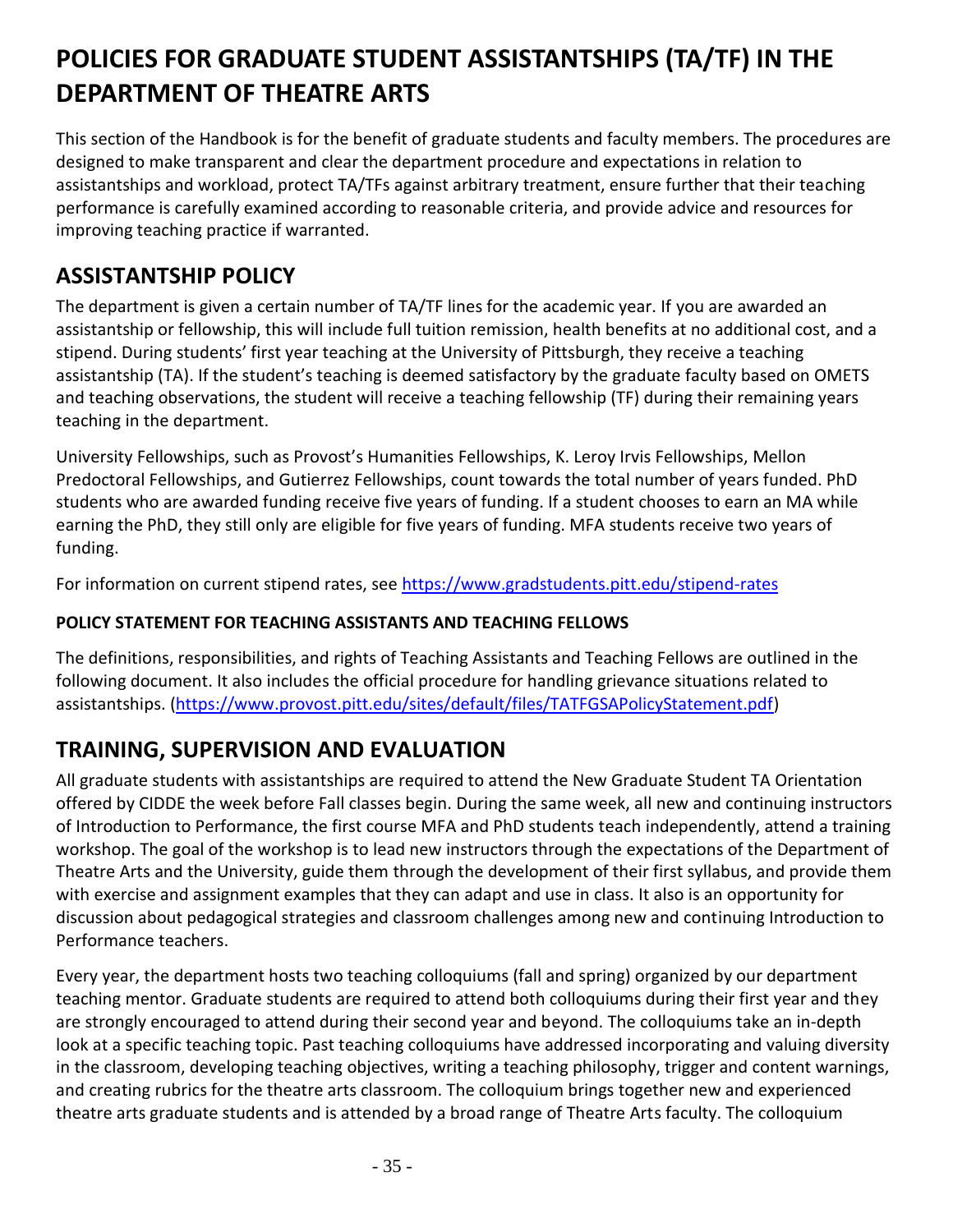provides an opportunity for the entire department to reflect on their teaching, discuss current challenges and new approaches, and share strategies for teaching Theatre Arts at the University of Pittsburgh.

In fulfillment of the university Faculty Development requirement, all graduate students with assistantships are required to take THEA 2100: Pedagogy and Professionalization (FACDEV) (3 credits) during their first year. The Theatre Arts Pedagogy and Professionalization course incorporates reading, discussion, and practical application under the close mentorship of faculty. Over fifteen weeks, the course focuses on essential aspects of effective teaching, including but not limited to: active verb learning objectives, spectrum of passive to active learning, kinds of learners, student centered teaching; building a syllabus, courses and curriculum, scaffolding assignments; writing assignments and evaluation rubrics and criteria; grading and evaluation, including self evaluation; teaching-directing-coaching distinctions; strategies and resources for varying classroom learning formats, including lectures, discussion, small group work, presentation and creative and active learning.

Students serve as a teaching assistant and/or as an instructor of record. Issues related to course development, teaching, and student problems should be addressed with the course's faculty advisor. For Introduction to Performance, the course's faculty advisor is the Head of Performance. If a student serves as the teaching assistant for a faculty member, the faculty member is the course's faculty advisor. If a graduate student is instructor of record for a Hist/Lit/Crit course, the Director of Graduate Studies or an assigned faculty member will serve as the course's faculty advisor. Students will be informed of their supervisor when they receive their assignment. The Director of Graduate Studies should be kept informed of any issue that prevents or may prevent a graduate student from fulfilling the assistantship contract. Faculty advisors also will inform the Director of Graduate Studies of any major teaching issues with the graduate students they supervise.

Note: When a graduate student is serving in a supervisory, academic-related function, with authority over undergraduate students, as in the classroom or in a departmental production, all aspects of the University's policies of Harassment and Non-discrimination apply.

The Director of Graduate Studies oversees these training, supervisory, and evaluation practices. Departmental policy mandates two modes of teaching evaluation for all graduate students: the standard questionnaire administered by the University (OMETs) and an evaluation involving a classroom visit from a full-time faculty member.

#### **Expectations for working with a Teaching Assistant**

- 1. TAs only work for 20 hours a week, no exceptions.
- 2. Instructors and TAs should meet at the start of the semester to discuss the types of work involved in the assistantship. The instructor should stick to those tasks during the semester.
- 3. During your first meeting, discuss and agree on methods of communication. It is strongly suggested that instructors primarily use email to communicate and schedule all calls and meetings in advance, unless there is an emergency.
- 4. TAs should have at least 24 hours to respond to emails and complete any tasks. For time consuming tasks like grading, TAs should be given at least a week, if not more, depending on the assignment and size of the class. If an instructor reaches out to a TA on a Friday or over the weekend, the TA has until at least Monday to respond. An instructor cannot require email responses or work over the weekend.
- 5. After meeting with the TA, it is the instructor's responsibility to submit the TA expectations and agreed upon methods of communication in writing to the Director of Graduate Studies and the Graduate Administrator by the end of the first week of classes. When the DGS is working with a TA, the expectations should be submitted to the Department Chair and Graduate Administrator. If there is any major change to the TA's responsibilities during the semester, the instructor should send an updated document to the DGS and Graduate Administrator (or for the DGS, the chair and Graduate Administrator).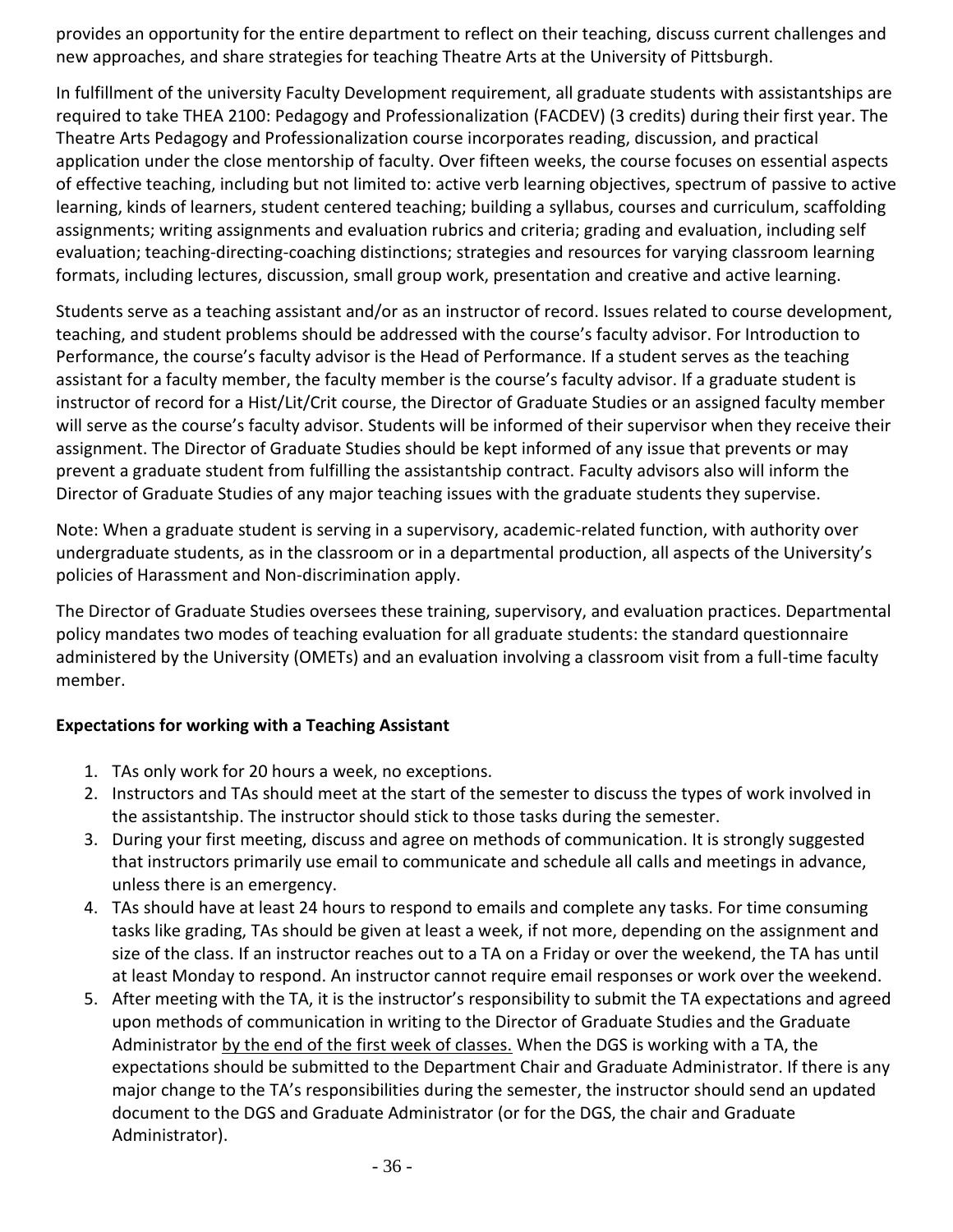#### **Potential TA Responsibilities**

All TAs should use part of their weekly hours for:

- 1. Doing Course Readings or Viewings
- 2. Holding Two Office Hours per Week

Other potential responsibilities may include, but are not limited to:

- 1. Attending Class
- 2. Grading If a TA is expected to grade, they should know what assignments by the start of the semester so they can best plan their time.
- 3. Assisting the instructor in class This may include, but is not limited to, taking attendance, recording participation, taking notes in order to prepare for grading assignments and supporting students, helping students with group or scene work or in discussion, assisting with technology, and teaching class sessions. Instructors may ask TAs to teach no more than one class for a class meeting once a week, two classes for a class meeting twice a week, and three classes for a class meeting three times a week. The instructor and TA or faculty teaching advisor, grad instructor, and TA should meet to discuss what pedagogical goals the TA wants to focus on in each class taught. All classes taught by TAs need to be selected at the start of the semester and included in the written expectations submitted to the department.
- 4. Answering instructor and student emails
- 5. Meeting with the instructor about the class
- 6. Helping with and maintaining the class Canvas site
- 7. Making photocopies and scans
- 8. Proofreading course material, including the syllabus, assignments, rubrics, and the Canvas site.

If you have any questions about TA responsibilities or concerns about instructor expectations, please speak to the course's faculty teaching advisor (for classes with graduate student instructors) and the Director of Graduate Studies.

#### **Evaluation of Performance and Responsibilities for TA/TFs**

- Every TA or TF must have a classroom visitation at least once a term by a designated faculty member. In preparation for the classroom visit, TA/TFs will discuss with their evaluator their plans for the class session and provide the evaluator with a current syllabus and lesson plan (if applicable).
- Evaluators can ask to examine all materials relevant to the TA/TF's teaching (assignments, exams, etc.).
- Following class visits, the evaluator will complete the written evaluation form (distributed by the Graduate Student Services Administrator) and distribute a copy to the TA/TF and the Director of Graduate Studies. In addition, the evaluator or the student may seek a conference to discuss the evaluation.
- If difficulties in a TA/TF's teaching warrant, an evaluator may seek a second class visit by another faculty member in consultation with the Director of Graduate Studies.

All TA/TFs teaching in the Department of Theatre Arts will automatically be registered for an OMET (Office of Measurement and Evaluation of Teaching) course evaluation. OMET will distribute the evaluations electronically to students enrolled in courses toward the end of the semester. More information concerning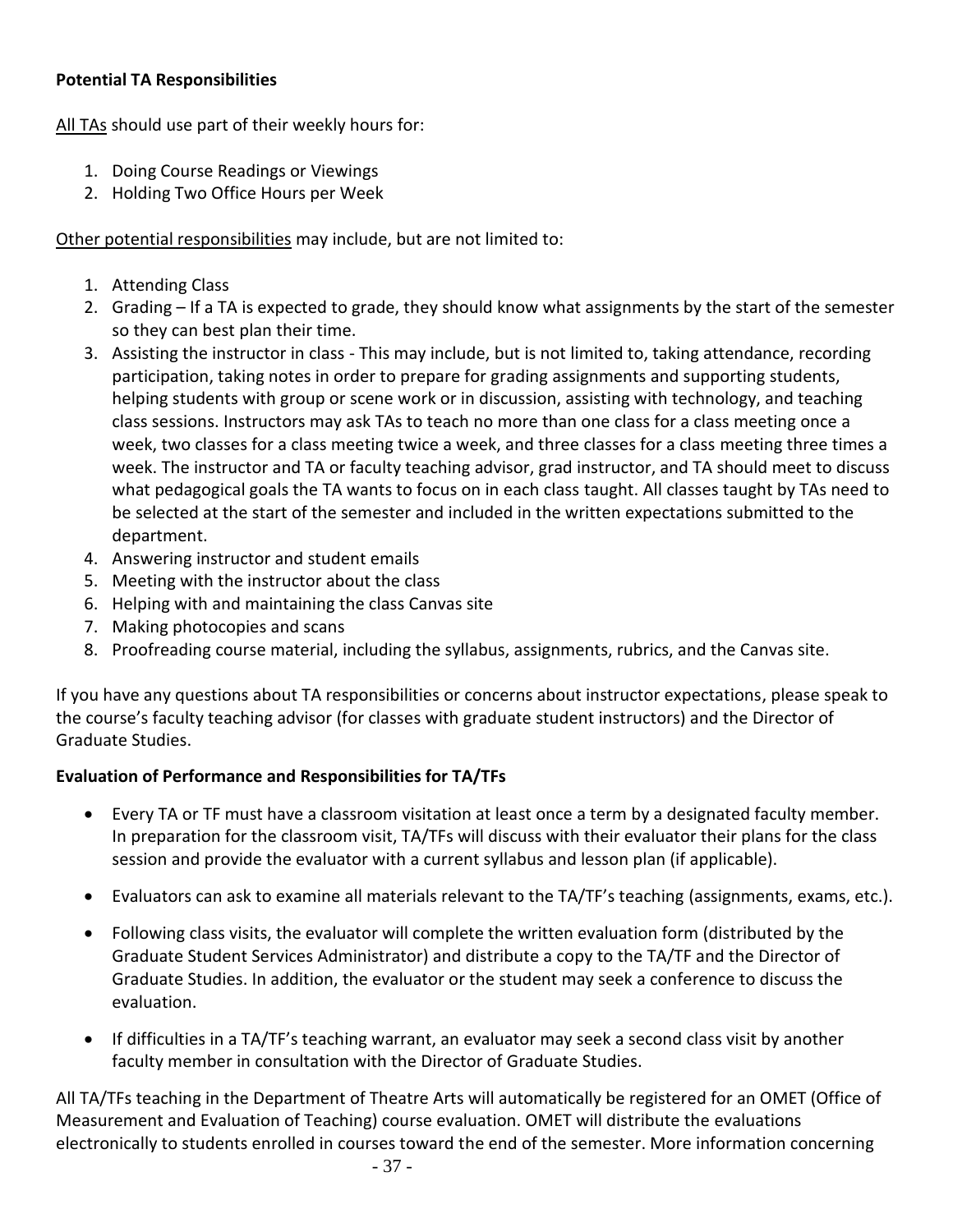OMETs can be found at: [https://teaching.pitt.edu/omet/.](https://teaching.pitt.edu/omet/) At the end of each semester, the students' OMETs are sent to the department chair. The department chair consults with the Director of Graduate Studies about the OMET results as necessary.

In the case that a student's teaching is not deemed satisfactory in the first year, the following procedure must be followed before a student receives a TA instead of a TF during their second year teaching in the department. The student's advisor or faculty advisor for the course must inform the Director of Graduate Studies in writing of problems concerning TA/TF performance, presenting evidence of problems. Students must be informed in advance and in writing that there are problems with their teaching. The recommendation to award a student a TA instead of a TF during their second year needs to be approved by a vote of the graduate faculty. Students will have an opportunity to submit a statement and any evidence to the graduate faculty for consideration during their decision-making process. If the graduate faculty decides to award the student a TA during their second year, the student needs to be informed in writing of the expectations that they need to fulfill to be considered for a TF for the following year.

The Department of Theatre Arts subscribes to the provisions of the University Policy Statement for TA/TF/GSAs, which can be found at

[https://www.provost.pitt.edu/sites/default/files/TATFGSAPolicyStatement.pdf.](https://www.provost.pitt.edu/sites/default/files/TATFGSAPolicyStatement.pdf)The Policy Statement includes procedures for Unfair Treatment, Termination, and Termination Appeals, which are listed below:

#### **Unfair Treatment:**

A TA/TF who believes that they have been treated unfairly according to these guidelines should first discuss the problem with the supervisor or department chair. If a resolution cannot be reached at the departmental level, the TA/TF should present the grievance to the dean for informal evaluation, adjudication, and, if necessary, advice on additional, formal grievance procedures.

#### **Termination of Appointment:**

Termination proceedings may be initiated only if the TA/TF has been evaluated on a regular basis and has received an appropriate written warning with respect to their performance, or has violated one or more of the major canons of institutional responsibility or University policy. The TA/TF must be informed in writing by the dean of the reasons for termination, and the appeals procedure (see below) must be included. Termination may result from unsatisfactory academic performance or from unsatisfactory professional conduct or performance. Examples of the latter include failure to meet classes regularly or failure to carry out departmental assignments.

In addition, the Department of Theatre Arts will observe the following procedures:

- 1. Termination of a Teaching Assistantship/Teaching Fellowship cannot take place without the TA/TF having received proper advance warning, which can come at any time in the first term and certainly at the end of the term. Any TA/TF in serious trouble with teaching (as documented by a supervisor or other evaluators in consultation with the Director of Graduate Studies) may be terminated after the first term. In very unusual circumstances such termination might come during the first term.
- 2. The advisor or supervisor must inform the Director of Graduate Studies in writing of problems concerning TA/TF performance, presenting evidence of problems.
- 3. The Director of Graduate Studies will call a meeting of the full faculty to evaluate the material in the TA/TF's record and to recommend courses of action. In preparation for this meeting the TA/TF may submit any extenuating or supporting documents and may request that the Committee invite relevant persons to provide testimony. The TA/TF may also elect to appear on his or her own behalf.
- 4. The Graduate Procedures Committee will recommend:
	- a. continuation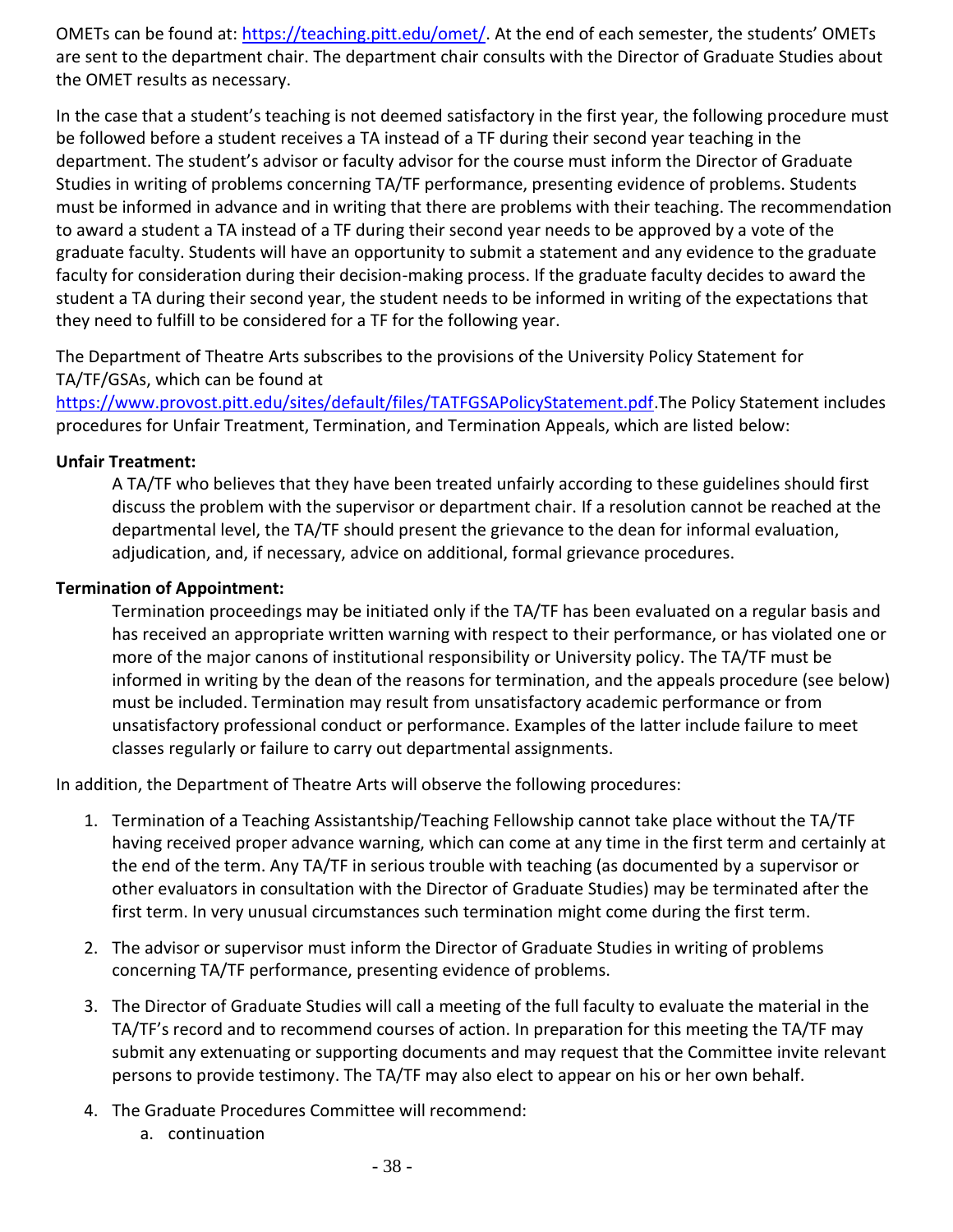- b. further investigation
- c. notification to the TA/TF in writing of probation
- d. termination
- 5. If the Committee recommends termination, the Director of Graduate Studies will take the recommendation to the graduate faculty. The TA/TF must also be informed of this action, and may submit, in preparation for this meeting, any extenuating or supporting documents, and may request that the Graduate Faculty invite relevant persons to provide testimony. The TA/TF may also elect to appear in person on his or her own behalf.
- 6. If the graduate faculty recommends termination, the TA/TF may file a request with the chairperson for an explanation in writing of the termination.
- 7. Following departmental action, if the TA/TF is still dissatisfied, the student can initiate the appeals procedure.

#### **Appeals procedure:**

- 1. The TA/TF may appeal, in writing, within one week of notice of termination, to the Provost, who will convene an appeals committee;
- 2. The Provost or Provost's designee will serve as chair of an appeals committee and will appoint to the committee two faculty members from the University Council on Graduate Study and two graduate students, who must be TAs, TFs, or GSAs and who are recommended by the Graduate and Professional Student Association. No one from the involved academic department shall be on the appeals committee, and involved parties shall represent themselves before the committee;
- 3. Within 21 days from notice of termination, the appealing TA/TF shall be provided an appeals hearing, and they shall be notified of the appeals committee decision as soon as is possible.

## <span id="page-38-0"></span>**TA and TF Workloads**

Each TA/TF assistantship is considered 20 hours of work a week. The following hours are designated for assignments:

#### ▪ **Teaching Assistant**

Theatre and Collaboration – 10hrs if there are two TAs/20hrs if there is one TA World Theatre – 20hrs Enjoying Performances – 20hrs Seminar in Theatre Arts - 20hrs Playwriting – 20hrs New Play Practicum – 20hrs

#### **Instructor of Record**

Introduction to Performance - 10hrs Acting I – 10hrs Special Topics: Performance – 10hrs Introduction to Dramatic Art –20hrs Enjoying Performances – 20 hrs Contemporary Global Stages – 20 hrs World Theatre\* – 20hrs Seminar in Theatre Arts\* – 20hrs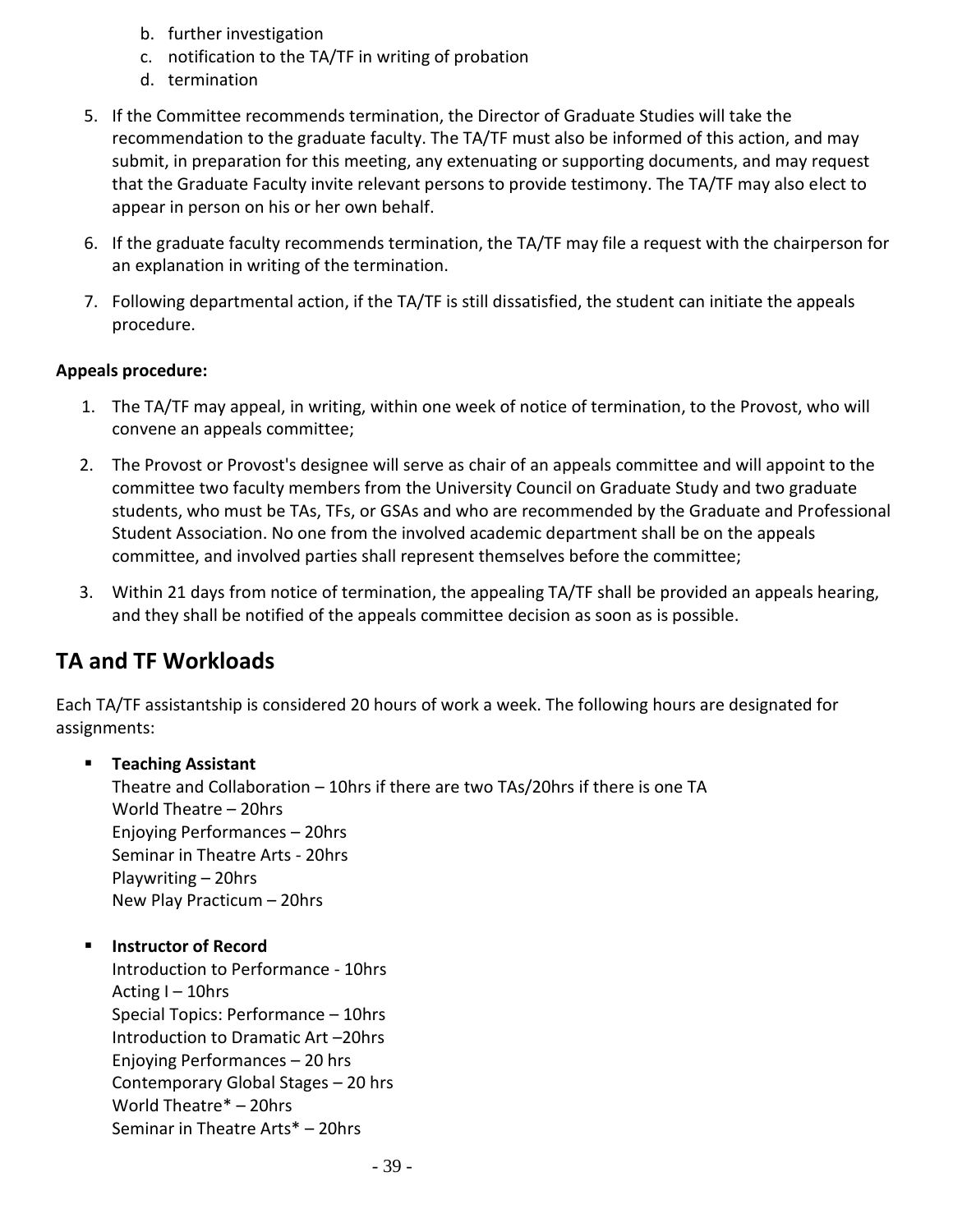\*World Theatre and the Seminar in Theatre Arts typically are taught by faculty. The Director of Graduate Studies will inform the graduate students when those courses are teaching options. Generally, in order for a graduate student to teach Enjoying Performances, World Theatre, or Seminar in Theatre Arts, they should have served as a TA for that course already.

## <span id="page-39-0"></span>**Variety of Teaching Assignments**

During their two years in the program, MFA students will teach Introduction to Performance, Acting I, and a Special Topics course that is the basis for their Thesis. The MFA curriculum determines when MFA students teach specific courses.

PhD students will have the opportunity to teach as Instructor of Record multiple times at Pitt. They also will have the opportunity to TA and learn from faculty in at least one or more distinct types of courses in our field (Introductory/General Education, Performance Studies, Theatre History, Theatre/Performance Studies Intensive Writing Seminar for Majors). After TAing for a course, students will be eligible to teach the class as Instructor of Record with a faculty advisor, if the opportunity arises. Opportunities include acting as instructor of record for Introduction to Performance, Enjoying Performances, Introduction to Dramatic Art, Contemporary Global Stages, and World Theatre I, II, and III and as TA for Enjoying Performances, World Theatre I, II, and III, and the undergraduate seminar. THEA 0825 Contemporary Global Stages offers a unique opportunity for PhD students to propose and design a course related to their interests. Recent courses have included Women in Greek Tragedy, A Semester at the Museum, Theatre and Performances of Olympism, Contemporary Global Queer Performance, Performing Empire(s), New Media and Performance, Dance Worlds, Music Drama and Musical Theatre, Gender, Drag, and Performance in the Contemporary World, and Performing African Diasporas.

The Director of Graduate Studies will ask for assignment requests from the PhD students. The Director of Graduate Studies will take requests into strong consideration, however, it will not always be possible to fulfill all student requests. When entering the department, PhD students first teach Introduction to Performance. Every year, the goal is for students to be faced with new challenges (i.e. type of course, type of assignment, type of student population the course serves) to enable the growth and development of their pedagogy. It is the responsibility of the Director of Graduate Studies to keep clear records and work with individual PhD advisors and the graduate faculty as a whole to support the students' education through the assistantships.

## <span id="page-39-1"></span>**Additional Teaching Opportunities (counting towards a TA/TF)**

#### **Summer Introduction to Performance**

If a summer Introduction to Performance is offered and open to an MFA or PhD graduate student instructor, the Director of Graduate Studies will invite application materials at the start of the Spring term. These materials include a one-page double spaced proposal detailing your interest and qualifications for the position, a sample Intro syllabus, and your OMETS. The instructor will be selected by a vote of the Graduate Faculty. In making the decision, the Graduate Faculty will consider interest, excellence of OMET scores, approach of the syllabus, progress to degree, and seniority. Typically, only one section of Introduction to Performance is offered each summer.

#### **Special Topics Performance and Design**

On occasion, proposals for Special Topics in Performance or Design courses will be invited by the chair of the curriculum committee. Proposals must be approved by the Performance or Design area and the student's advisor before a course may be offered.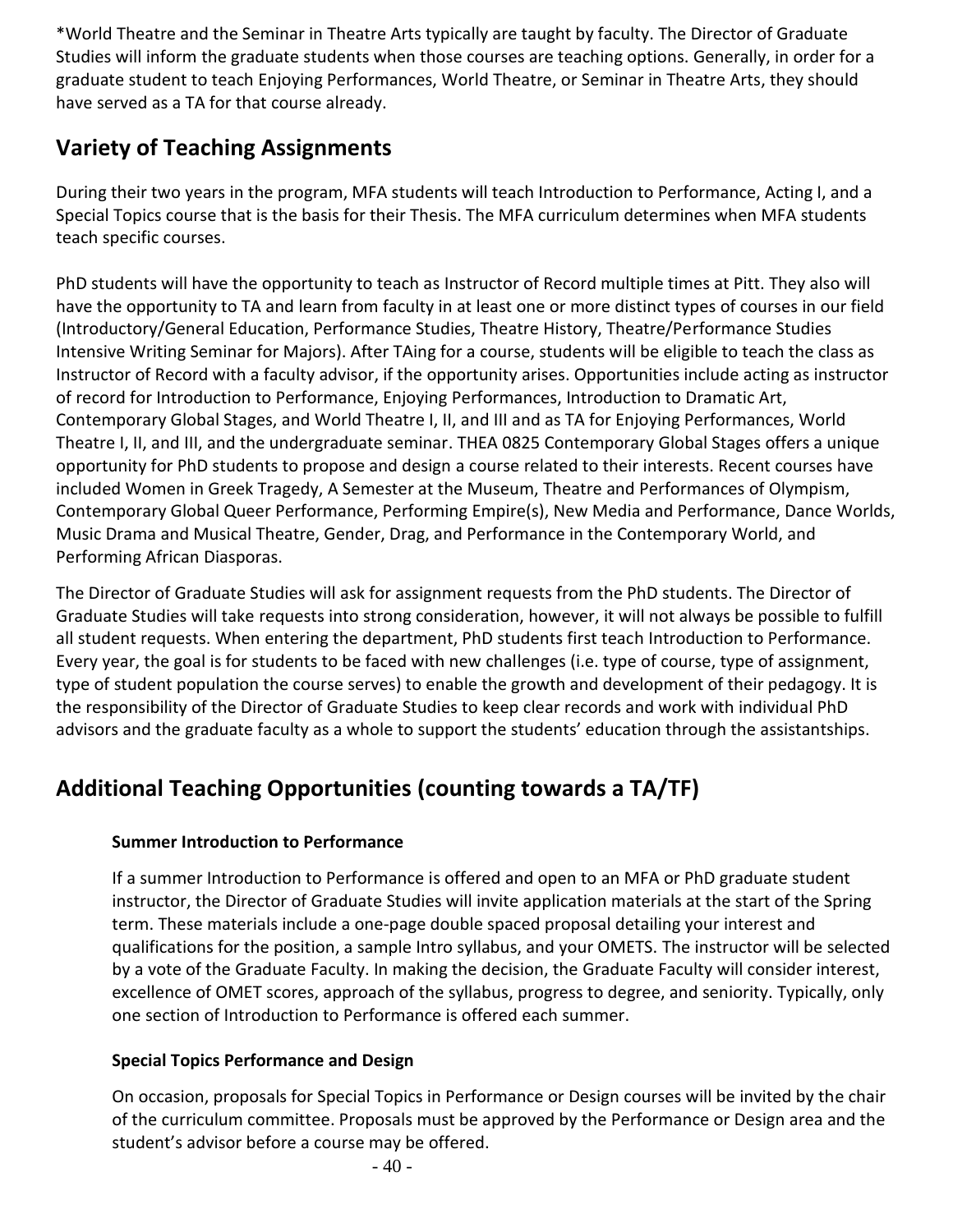#### **Directing a Production**

In order to direct Tier 1 and Tier 2 productions, students must have advisor approval and apply to the season selection committee. This is typically a one-page proposal suggesting what the student would like to direct. Please see the yearly announcement from the season selection committee for current application requirements. It is strongly suggested that students interested in directing a production meet with their advisor and the head of the selection committee to ensure the show they want to do meets the department's requirements for that year. If accepted, students usually register for credit for their directing work and are mentored by a faculty member. There is a possibility that Tier 1 productions could fulfill the 20 hours a week requirement for their Teaching Assistantship and it should be discussed with the DGS. This opportunity is not typically available every year.

## **TEACHING AND MENTORSHIP OPPORTUNITIES BEYOND TA/TFs**

### **Workshops**

Students may teach workshops related to their area of interest. Past workshops have included monologue coaching, film acting, movement workshops, audition workshops, and discussions about joining Actors Equity among others. Students may design a directed study around preparing and teaching their workshop.

## **Department of Theatre Arts Teaching Award/Dietrich School of Arts and Sciences Teaching Mentor**

The Department of Theatre Arts Teaching Award is awarded to one exceptional PhD student instructor and one exceptional MFA student instructor at the department's end of the year celebration and award ceremony. The Director of Graduate Studies invites applications for the award each spring. MFA applicants must be in their last year of the program to apply. PhD applicants should have completed three full terms of teaching and must be eligible for one additional year of support from the department (that is, applicants should be in their third or fourth year). The recipient is selected by the graduate faculty and the Head of the MFA program.

<span id="page-40-0"></span>The PhD Teaching Award recipient serves as the Dietrich School of Arts and Sciences Teaching Mentor for the following academic year. The role of the Teaching Mentor is to serve as an additional resource for Teaching Assistants and Teaching Fellows and to advise on an as-needed/as-requested basis. The Teaching Mentor also organizes the department's teaching colloquiums in the fall and spring semesters. The position carries a monetary award from the Dietrich School of Arts and Sciences.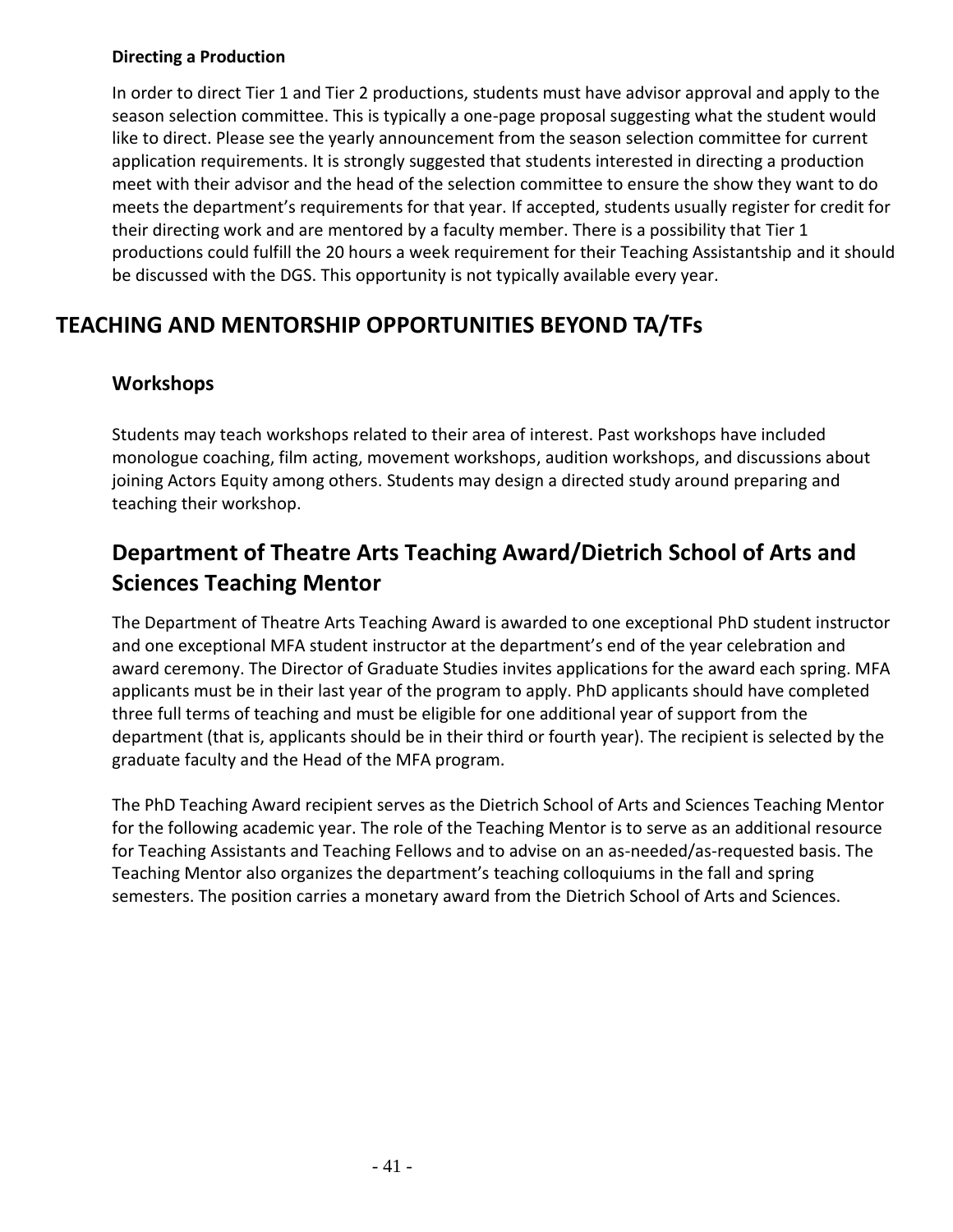# **GRADUATE STUDENT RESEARCH AND TRAVEL FUNDING**

(UNIVERSITY AND DEPARTMENT OPPORTUNITIES)

## <span id="page-41-0"></span>**CONFERENCES**

**U of Pitt Graduate and Professional Student Government** - \$500 (yearly)

<https://pre.gpsg.pitt.edu/services/travel-grants/> (MFA, PhD)

GPSG established the Travel Grant program to provide financial assistance and recognition to graduate and professional students who are participating in academic conferences. Applicants must currently be enrolled as a graduate or professional student at the University of Pittsburgh.

Students are eligible for one GPSG travel grant per fiscal year (July 1 – June 30) based on the date of the conference. All applications must be submitted and approved by the Finance Committee, and funds for each cycle are distributed based on a demonstrated need for the travel grant and on the merit of the presentation.

#### **U of Pitt Graduate and Professional Student Government Advocacy and Professional Development Grant-** \$2000 (yearly)

The GPSG Advocacy Grant program was established to provide financial assistance to graduate and professional students who want to participate in advocacy conferences with the goal of disseminating the information learned to their respective school and/or the graduate student body at large.

Students are eligible for up to \$2,000 to cover the cost of expenses associated with attending the conference.

**U** of Pitt Arts and Science, Graduate Student Organization Travel Grants - \$200 (yearly) [https://www.asgraduate.pitt.edu/financial-support/conference-travel](https://www.asgraduate.pitt.edu/financial-support/conference-travel-grants#:~:text=Arts%20and%20Sciences%2DPBC%20Travel,the%20eligibility%20requirements%20and%20application.)[grants#:~:text=Arts%20and%20Sciences%2DPBC%20Travel,the%20eligibility%20requirements%20and%20appl](https://www.asgraduate.pitt.edu/financial-support/conference-travel-grants#:~:text=Arts%20and%20Sciences%2DPBC%20Travel,the%20eligibility%20requirements%20and%20application.) [ication.](https://www.asgraduate.pitt.edu/financial-support/conference-travel-grants#:~:text=Arts%20and%20Sciences%2DPBC%20Travel,the%20eligibility%20requirements%20and%20application.)

(MFA and PhD)

To be eligible for the A&S GSO Travel Grant you must have been enrolled as an A&S Graduate Student at the time of your travel.

The only travel that the grant currently covers is for travel to an academic conference to present a paper or a poster, to participate in an interactive workshop, or to attend a job talk/ interview at a conference (for doctoral students only). For a workshop to be considered you must be presenting original research and you may not be receiving course credit. This option mainly applies to students in the Humanities for writing or performances who have been invited to participate. The A&S GSO Travel Grant does not currently cover travel for any other purpose, including research, courses at other Universities or job fairs. However, the GPSG Travel Grant does cover travel for activities such as research travel. Please see their application (ignore the website which says research travel is not eligible, click on the application link for more information about research travel.)

–Arts & Sciences (A&S) graduate students completing masters or doctoral programs are eligible for an A&S GSO travel grant if they are presenting at an academic conference or professional meeting.

–A&S graduate students in master programs are eligible for one travel grant. A&S graduate students in doctoral programs are eligible for one travel grant per fiscal year (begins May 1st) and a maximum of two total travel grants.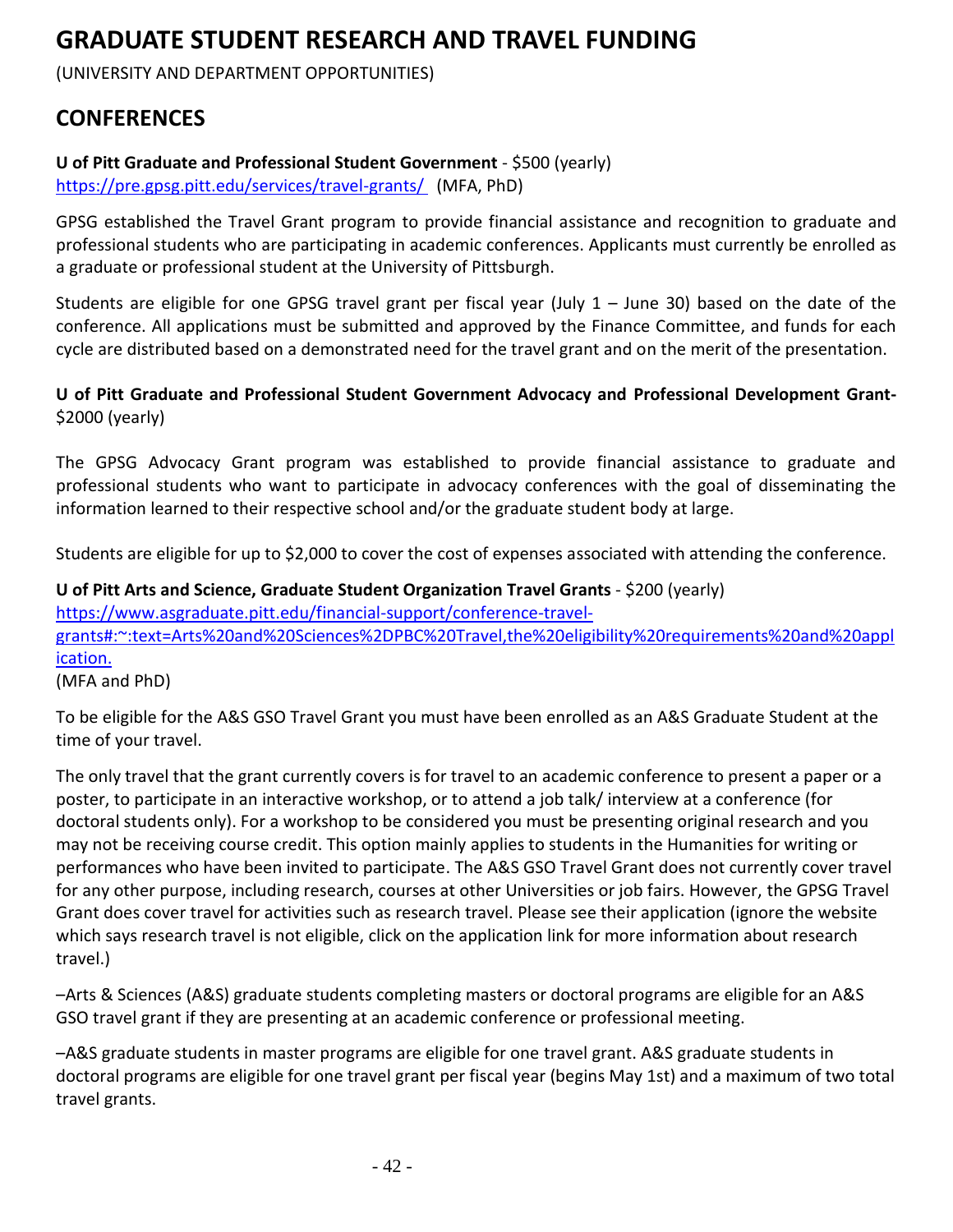–Applicant is required to submit proof of attendance and/or participation at conference or meeting with the travel grant application.

–Original itemized receipts (not invoices) indicating payment has been made in full must be submitted in order to receive reimbursement. The A&S GSO will reimburse for specific food purchases, as long as original receipts are provided

#### **U of Pitt A&S-PBC Travel Funds -** \$600, twice during graduate studies (MFA and PhD) <http://www.asgraduate.pitt.edu/sites/default/files/A%26S-PBC%20form%20rev8.2014.pdf>

A&S-PBC travel funds are available to graduate students in the Dietrich School of Arts & Sciences who are presenting at conferences and professional meetings, and who are enrolled in master's or doctoral programs in departments other than History of Philosophy of Science or Philosophy. Students are eligible for \$600 after completing 18 credit hours of graduate work. Students in doctoral programs are eligible for a second \$600 after passing their PhD Comprehensive Exams.

#### **Global Studies Travel Fund for Students -** \$500 (yearly) (PhD) <https://www.ucis.pitt.edu/global/global-studies-travel-fund-students>

For conference or research travel. To be eligible, student must be enrolled in the Center's certificate program. The Global Studies Center is granting funds for students enrolled in the certificate or BPHIL program, to travel to support presenting at, or attending conferences, workshops or symposium, or for conducting research related to their global focus. The funds are limited to travel in the United States and must be expended by June 30th.

#### **European Studies Small Grant** - (yearly) (registered Graduate Students) <https://www.ucis.pitt.edu/esc/students/grads/student-funding-opportunities>

Student's conference paper must have as its main focus some aspect of European life, historical or contemporary, domestic or international, or European integration. The **EUCE/ESC** offers small grants to Graduate Students to help defray the costs of presenting papers at professional conferences. Applications will be reviewed at the beginning of each month with notification made by mid-month.

**U of Pitt World History Center** - \$250 (per semester) (registered Graduate Students) <https://www.worldhistory.pitt.edu/funding-support-and-sponsorship>

Each academic year the World History Center provides two Graduate Travel Awards of \$250 in the Fall semester and two additional awards in the Spring semester. These awards support graduate students in any Pitt department for travel to a professional meeting. The applicant is to demonstrate that participating in the meeting is a contribution to world-historical study. The application is to consist of a one-page letter of application and a two-page CV (including an indication of the applicant's faculty advisor). The letter of application should describe the proposed meeting and the purpose of attending, with attention to explaining how participation in the meeting will contribute to the applicant's world historical study. The Fall deadline for application is the beginning of November and the Spring deadline is beginning of March. Applications may be submitted at any time to [joneskh@pitt.edu.](mailto:joneskh@pitt.edu)

## <span id="page-42-0"></span>**RESEARCH GRANTS**

### **Dietrich School of Arts and Sciences Summer Fellowships**

The Graduate Dean's office has made funds available to the Department of Theatre Arts to support PhD students conducting summer research. The fellowships are awarded to students who are conducting research that will inform their prospectus or dissertation. Students may receive the A&S summer fellowship more than once during their time at the University of Pittsburgh.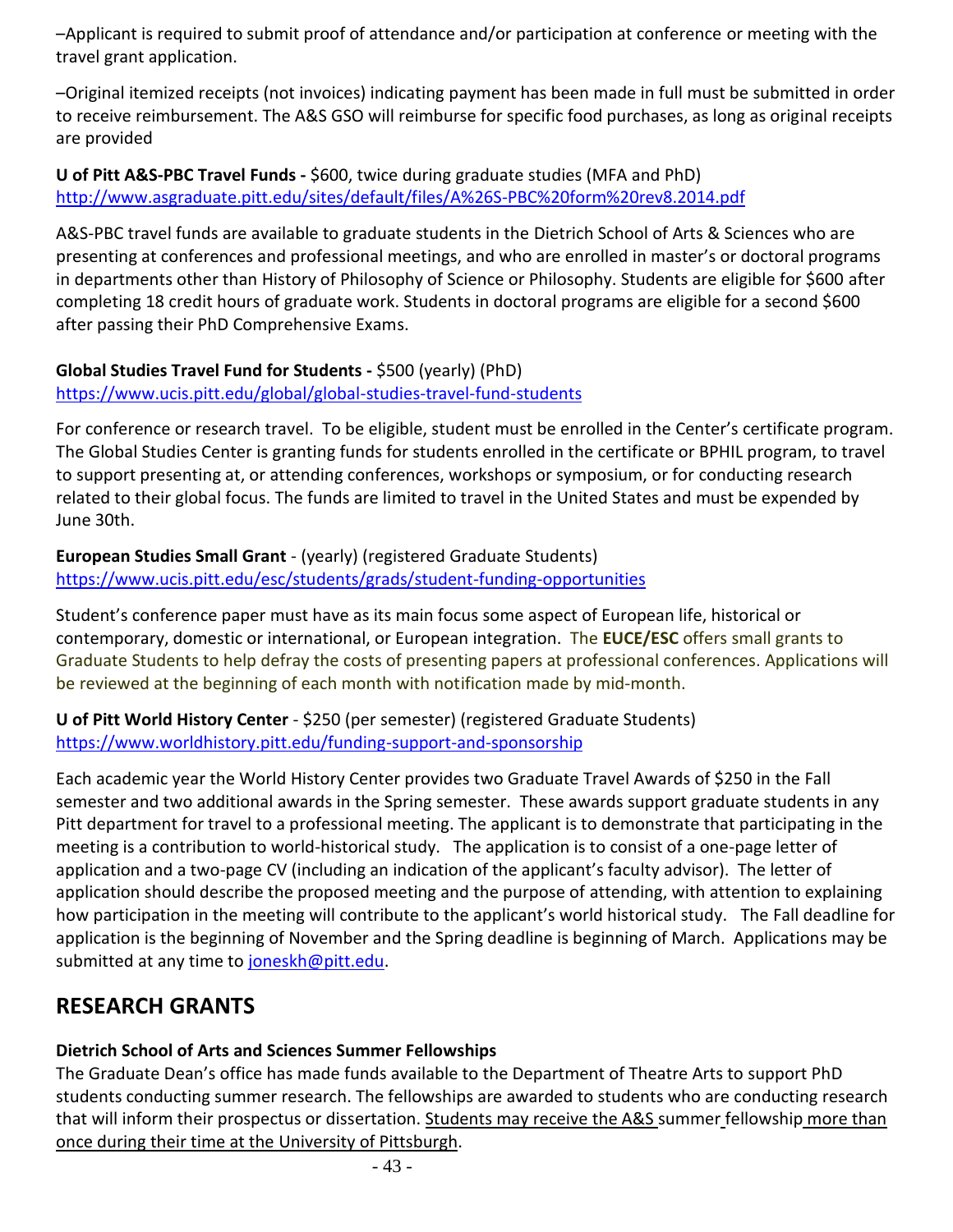First Time Applicants: Please submit a two-page double-spaced proposal that outlines how you would use the fellowship to support your summer prospectus/dissertation research and the ways that the research supports your dissertation project. Include any domestic or international travel plans to archives, productions, or theatre companies.

If you have received the summer fellowship before, please submit a two-page double spaced proposal that addresses how you used your previous fellowship, how you would use the fellowship this summer to support your dissertation research, and the ways that the research supports your dissertation project. Include any domestic or international travel plans to archives, productions, or theatre companies.

We strongly suggest that you develop your summer research plan with your advisor and the graduate faculty before submitting. In evaluating applications, the graduate faculty will assess the clarity, strength, and vision of the research project and plan as well as its relationship to your prospectus/dissertation. Applications from students who have not yet received a summer fellowship will be prioritized by the graduate faculty. The Director of Graduate Studies will contact graduate students during the spring semester with the department application due date and any updates to the application procedure.

#### **Student Research Fund – Gender, Sexuality, and Women Studies Program**

#### <https://www.gsws.pitt.edu/academics/research/student-research-funds>

The competition is open to graduate and undergraduate students enrolled at the University of Pittsburgh engaged in research related to the study of women, gender, and/or sexuality. The number of projects funded and the amount of funding vary each year depending on donations to the program. Awards of up to \$1000 are made to support travel expenses, secretarial costs, research materials, or other direct costs related to research. Smaller requests may be more likely to be funded. Travel and expenditures must be arranged in advance through the Program. Partial conference funding related to larger research projects (e.g. dissertation work) may be available.

#### **Alberta Sbragia Fund for Graduate European Studies –** Maximum amount funded: \$400 <http://www.ucis.pitt.edu/esc/content/alberta-sbragia-fund-graduate-european-studies-0>

Open to University of Pittsburgh graduate students – currently ABD – for dissertation assistance, research or publication support, or travel to and research in relevant European countries.

#### **International Studies Fund (ISF)–** up to \$1000 (yearly) <https://www.ucis.pitt.edu/main/isf>

The International Studies Fund is intended to help students at the University of Pittsburgh conduct research on international issues or in international settings. Full-time graduate and undergraduate students at the University of Pittsburgh from all Schools and Campuses are eligible to submit a proposal, including international degree-seeking students. Visiting, non-degree, and post-doctoral students are not eligible to apply. Awardees must be enrolled at the University of Pittsburgh when applying and when using the award. Only one International Studies Fund award per student and fiscal year (July 1 to June 30) is allowed.

#### **Nationality Room Scholarships – Amount dependent on scholarship**  <http://www.nationalityrooms.pitt.edu/funding/grad>

Eligibility for Graduate Students**;**

- \* U.S. citizen or permanent resident
- \* A current full-time student on a University of Pittsburgh campus for the fall and spring terms prior to study abroad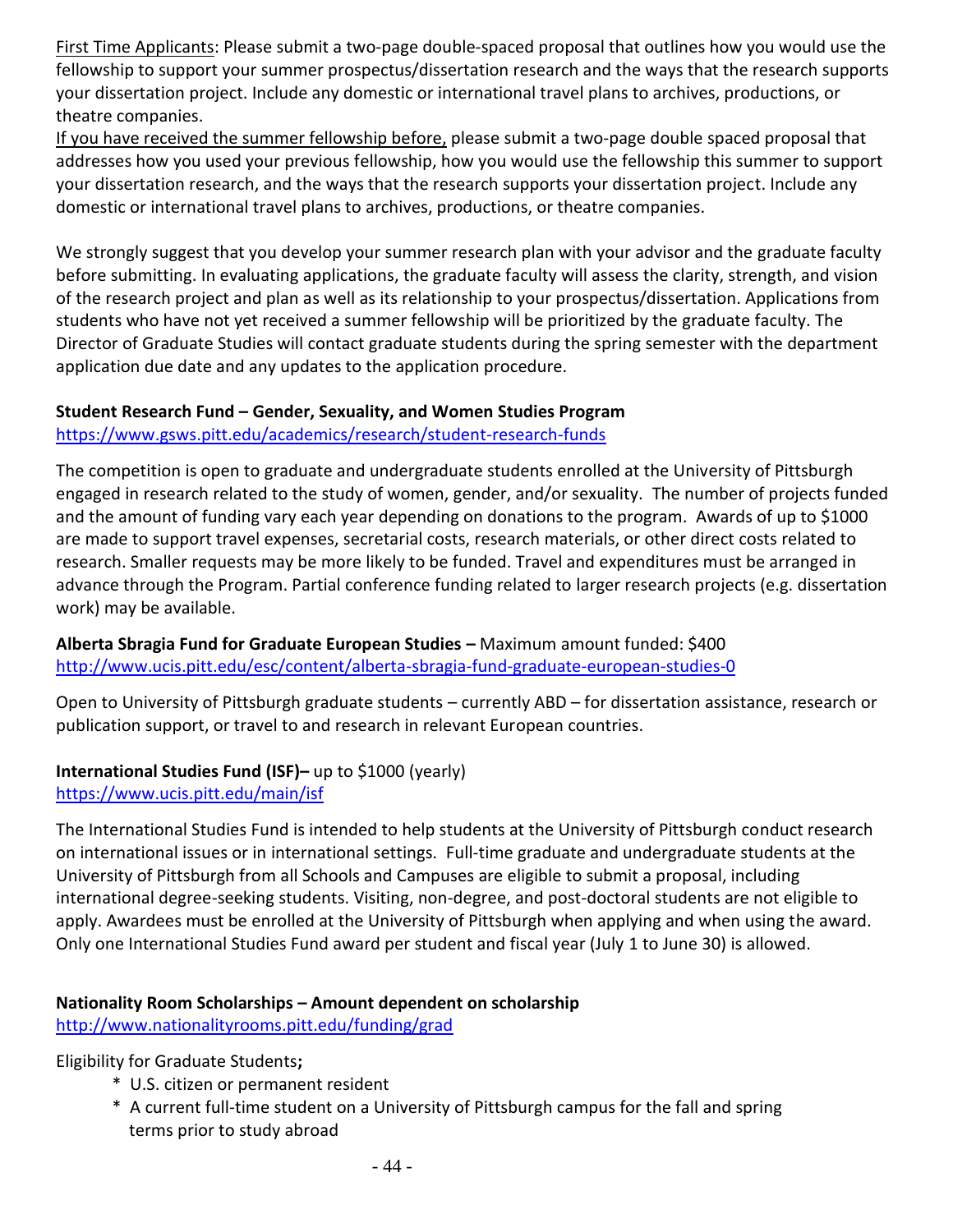- \* Must be enrolled and on campus as a full-time student for the fall and spring terms immediately following the study abroad
- \* Proposed study abroad must relate to career goals
- \* Foreign language skills if required by the scholarship applying for
- \* Minimum stay **of five weeks** in one country or region during the summer term
- \* Students may apply for two scholarships, but can only win one
- \* Previous awardees are **not** eligible, but previous applicants who did not win may apply again.

#### **GRADUATES**

- \* Propose a career-related, credit-worthy internship. Independent-research or study abroad program. Intensive language programs are not accepted.
- \* Good academic standing

#### **University Resources for Off-Campus Funding Opportunities**

<span id="page-44-0"></span>[www.library.pitt.edu](http://www.library.pitt.edu/)

## **TRAVEL ABROAD**

Pitt Study Abroad Contact Information 1-412-648-7413 (Monday-Friday 9 AM – 5 PM) [www.abroad.pitt.edu](http://www.abroad.pitt.edu/)

All graduate students traveling abroad for research or conferences must register with the University of Pittsburgh. The registration info is now in the **my.pitt.edu** portal under "My Resources" > "Travel Registration" > "international SOS portal".

There is info on the main landing page from the Travel Registration link.

Overseas Emergency Information:

- In emergency situations, contact the in-country equivalent of 911.  Here's a handy reference list of  **emergency [contact numbers in  foreign countries.](https://travel.state.gov/content/dam/students-abroad/pdfs/911_ABROAD.pdf)**
- In non-emergency health and safety situations, contact **[International SOS](https://www.internationalsos.com/)**, the University Health Insurance provider:  +1-215-942-8478
- In either situation, keep your faculty leader, program manager, and on-site staff informed.

For mental and emotional wellness support, International SOS also offers zoom or skype sessions with therapists through WPO. The administration or prescription of medication is not managed through WPO services; but International SOS can assist with referrals to local psychiatrists, as needed. In either situation, contact **[International SOS](https://www.internationalsos.com/)**, 24/7, so that the appropriate assistance can be provided.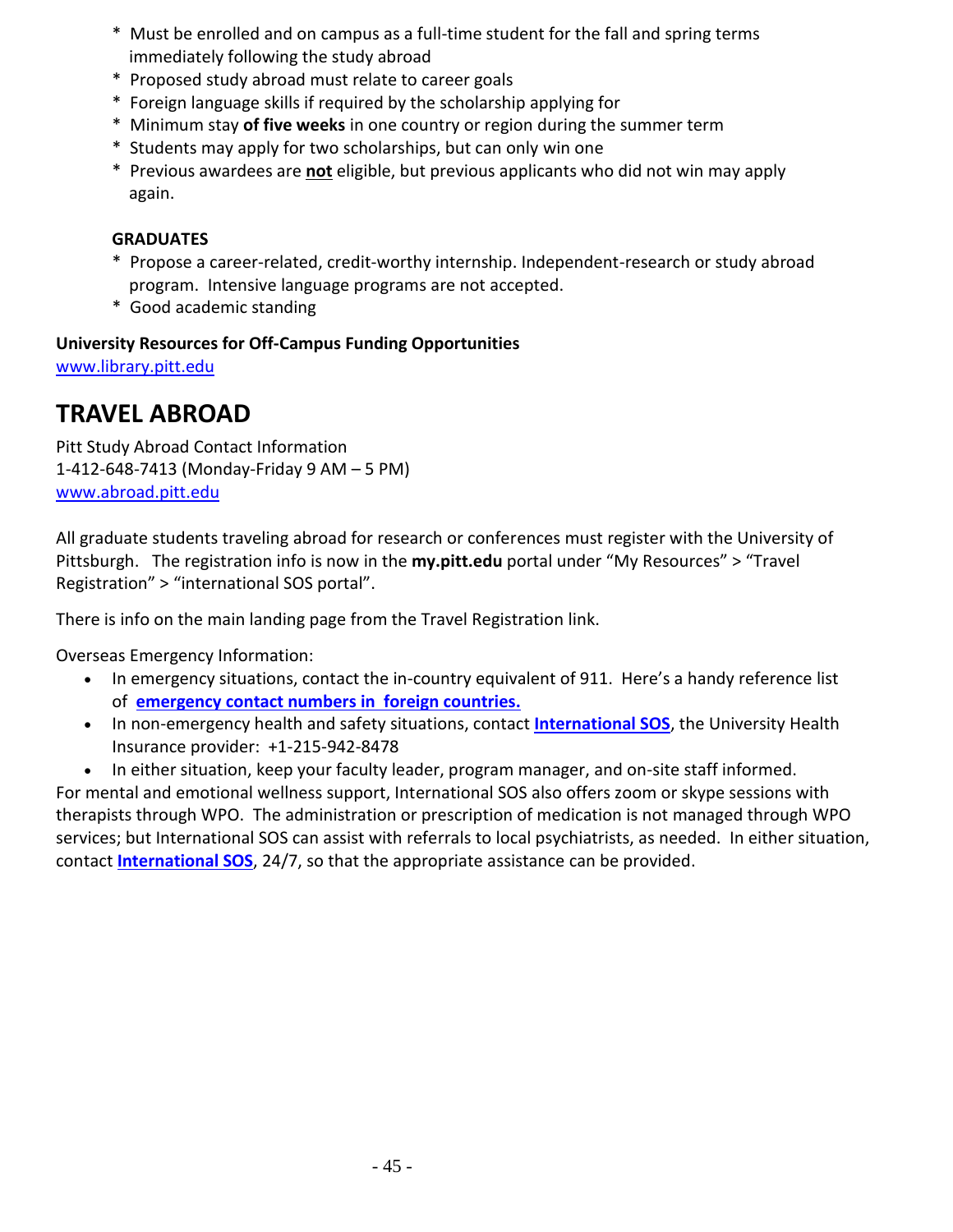**NOTES**



**The Charity Randall Theatre**